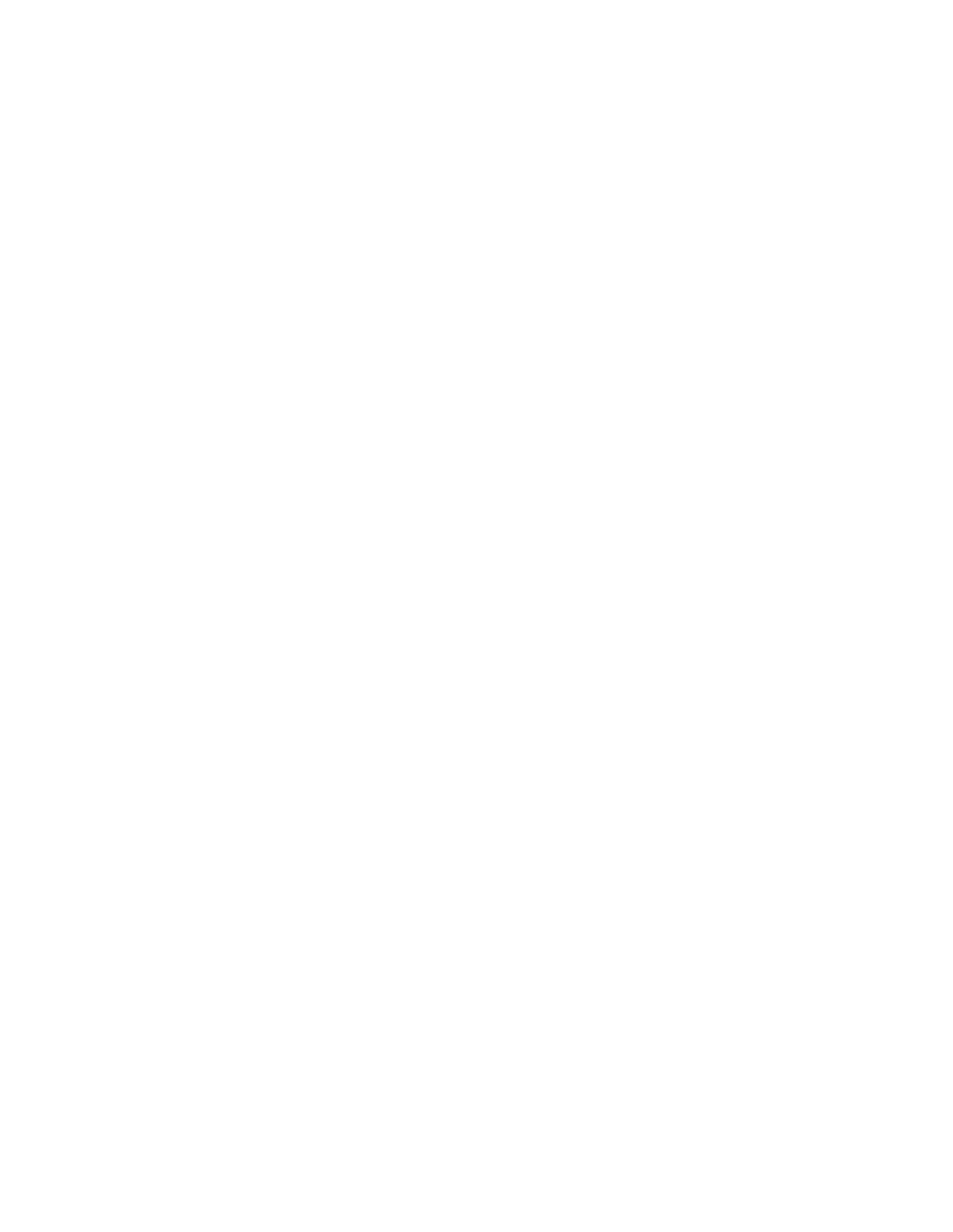## **Table of Contents**

| <b>SELLER'S COMPANY IN BATTLE OF DRURY'S BLUFF 17</b> |  |
|-------------------------------------------------------|--|
|                                                       |  |
|                                                       |  |
| SOME MORE EXPERIENCES OF THE LATE WAR31               |  |
|                                                       |  |
|                                                       |  |
|                                                       |  |
|                                                       |  |
|                                                       |  |
|                                                       |  |
|                                                       |  |
|                                                       |  |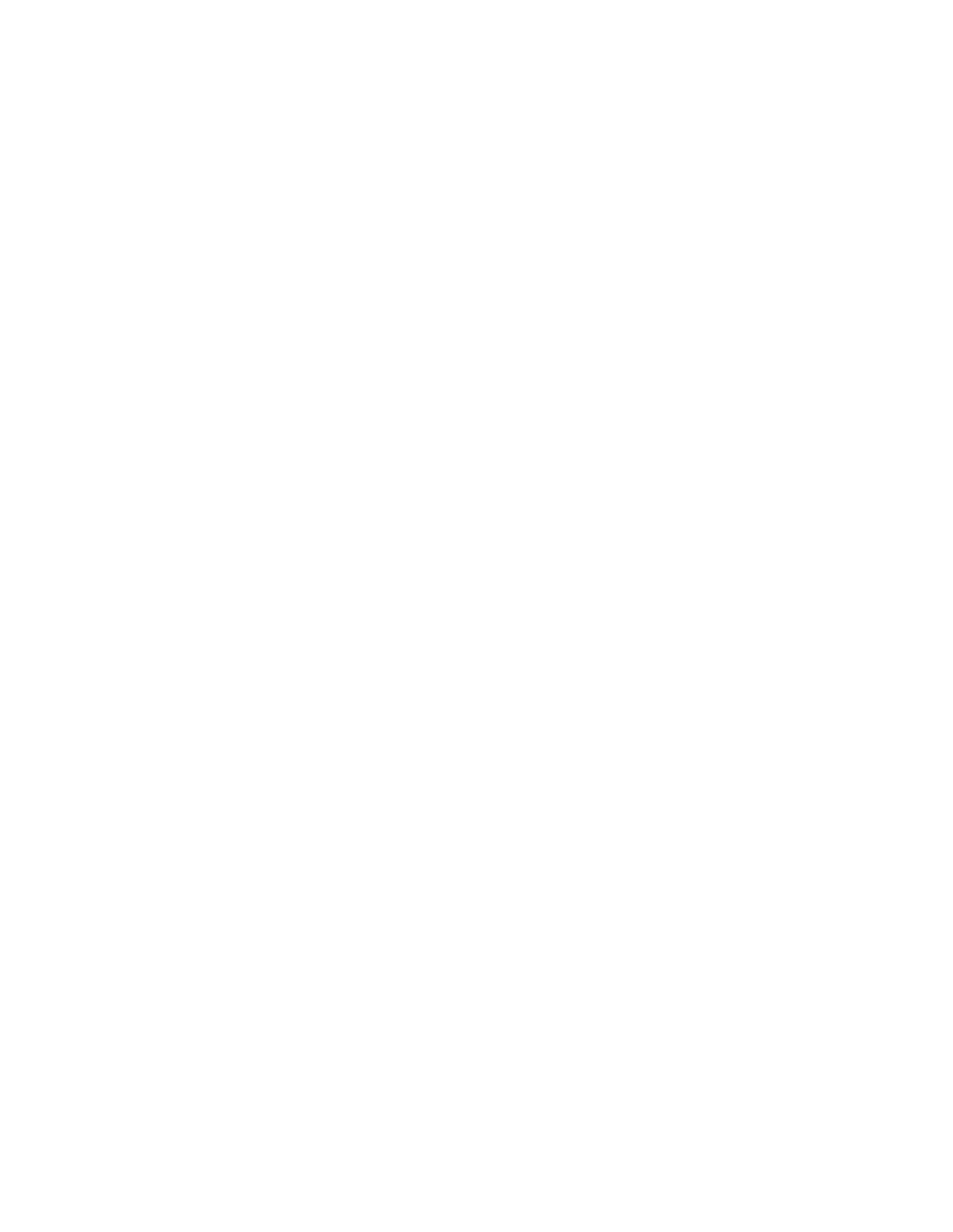

THE HOME PLACR, "SUNNYSIDE". (Photo November, 1936)

During the War Between the States, there was a large Masonic Emblem painted on the front door. According to the story handed down, this Emblem is given credit for saving the home place from destruction by the Yankees.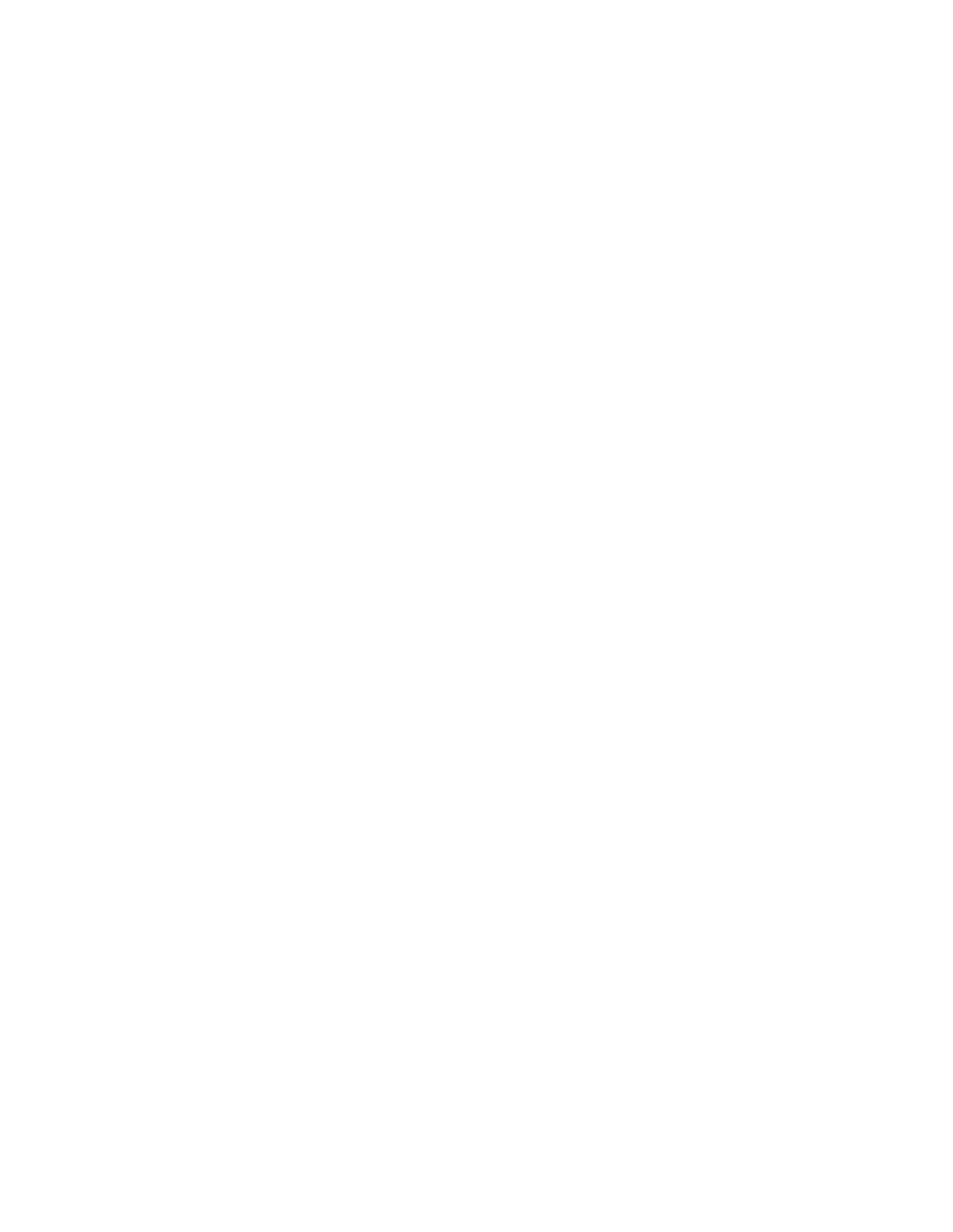#### FOREWORD

This series of articles entitled "War Experiences" appeared in the Orangeburg Sun in 1909. They were signed "F. W. D." and written by my father, Dr. Fred W. Dantzler. He dictated these sketches of his experiences during the War Between the States to his daughters Rosalie and Victoria, who sent them to the Orangeburg Sun. At that time Mr. Fred Wannamaker was the editor.

As every member of the family has expressed a desire to have a copy of these papers in some form which would be easy to preserve and convenient to pass on to the generations to follow, I have compiled this little book.

There are also included several letters written by Dr. Fred Dantzler and his brother Marshall, who were seventeen and eighteen years old, respectively, when they entered the service of the Confederate Army. A younger brother Zimmerman joined the Army later. The spelling and punctuation are as they appeared in the original. Some letters written by my Grandfather, Dr. Lewis M. Dantzler, who was Captain of Company H, 11th Regiment of South Carolina Reserve Army, are added.

#### RUTH DANTZLER WOLFE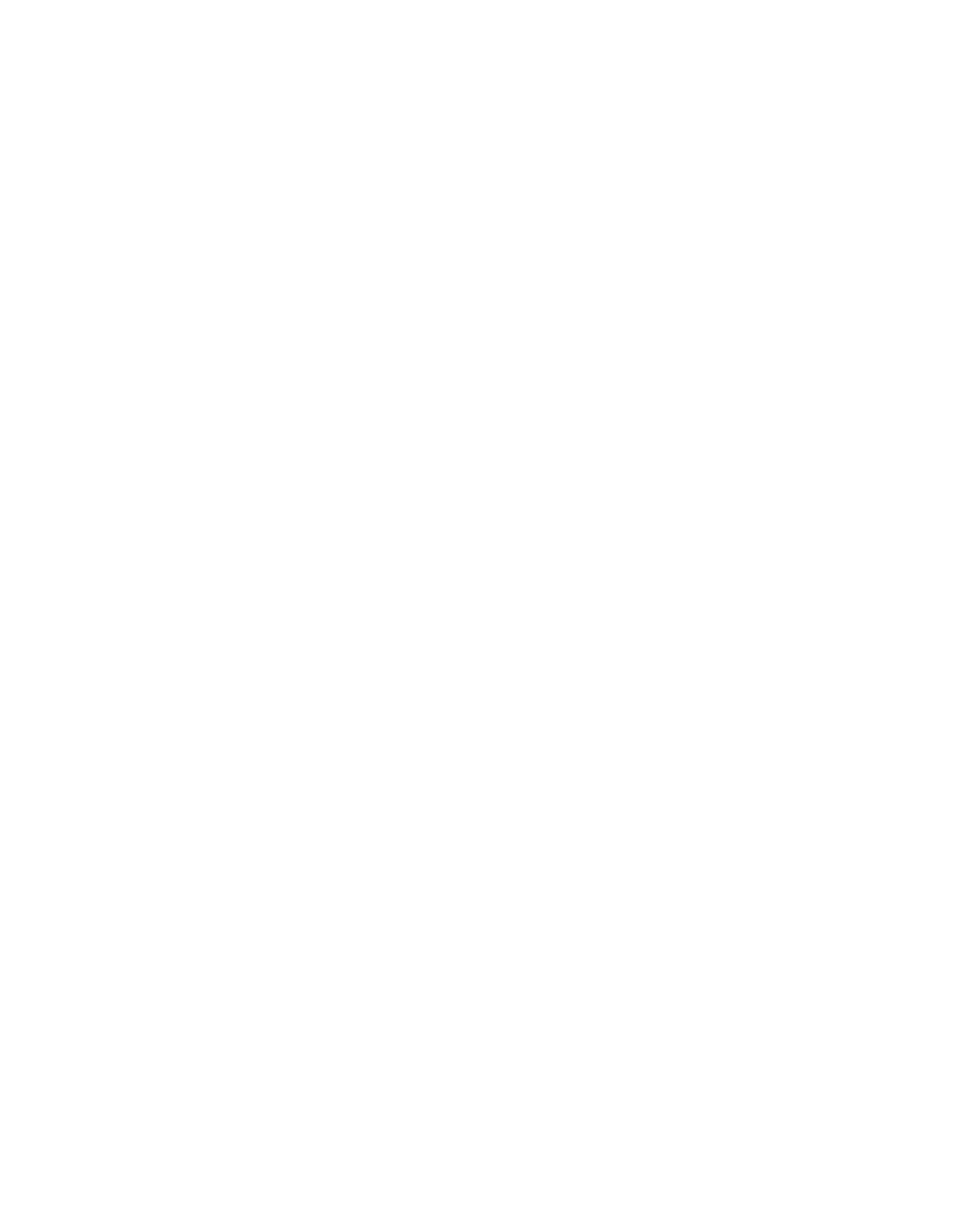#### DANTZLER

DR. FREDERICK W. DANTZLER, son of the late Dr. Lewis and Mary (Zimmerman) Dantzier, was born December 21, 1846, and died at his home near Holly Hill, S. C., June 15, 1910. After attending school, under private tutors at home and the high school of the community, he entered the University of South Carolina, from which he graduated in 1867. A year later he graduated in medicine at the same institution. He was a true patriot, and a Southerner "to the manner born," and as soon as he became old enough he joined the Confederate army in the latter half of that great struggle for Southern rights. He spent several months in Northern prisons, but by a fortunate agreement which his father made with a Northern friend, he was made as comfortable as circumstances permitted. During the second battle of Manassas he was confronted with his Lord, and like Jacob, to Him he surrendered. To Him he promised and that promise he kept; joining the Methodist Episcopal Church, South, at his next opportunity, within whose pale he lived a consistent life and rendered faithful service to the end. Dr. Fred, as he was familiarly called, was a man of sterling character, cheerful in spirit, kind in nature, and his wise counsel was frequently sought. He was repeatedly importuned to represent his community in the legislative halls of his State, but he always declined. He expressed himself well, and was gifted with his pen, but seldom used it on account of his dislike for publicity. At the earnest solicitation of friends about a year before his demise, he wrote a series of thirteen papers in the Orangeburg Sun, in reference to his war and prison experience, which were intensely interesting and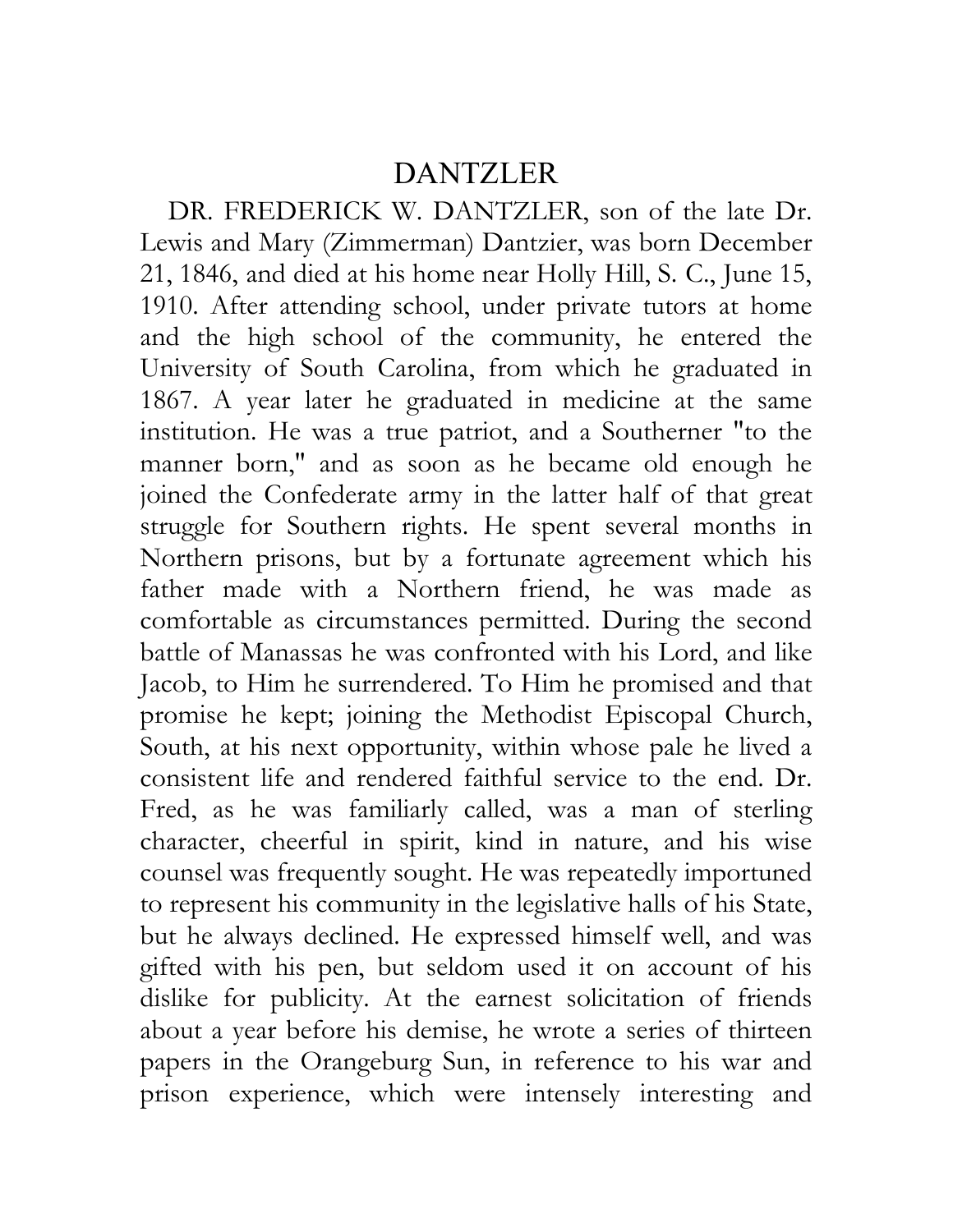instructive. On May 30, 1878, he wedded Miss Victoria Connor, daughter of the late Frederick and Martha Connor. To them were born eight daughters and two sons.

D. D. DANTZLER (Copied from the Southern Christian Advocate)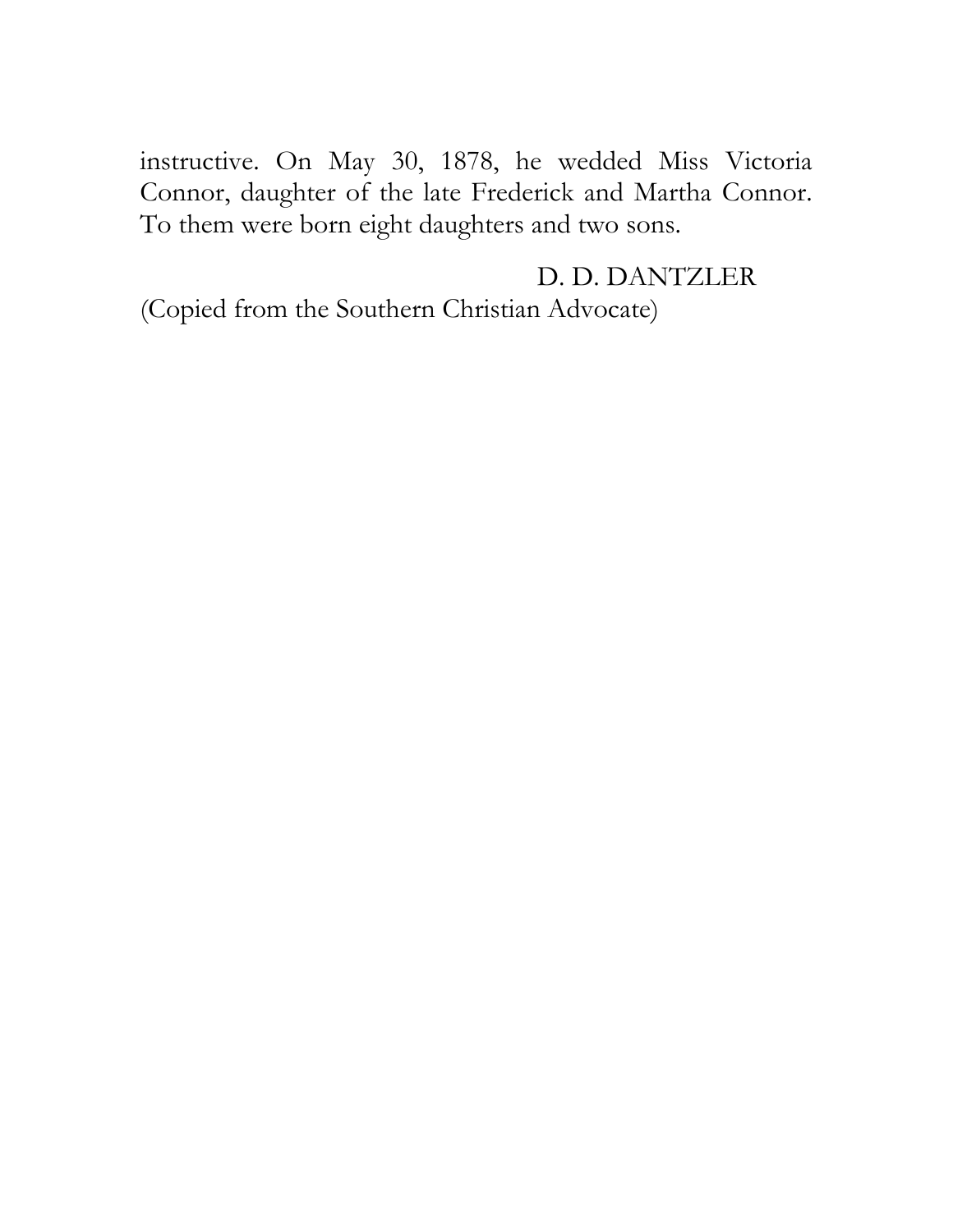#### FIRST EXPERIENCE UNDER FIRE

By an Ex-Confed.

IN MARCH, 1864, I entered Capt. Henry Seller's Company, St. Matthews' Rifles, Twenty-fifth South Carolina Volunteers, (Eutaw Regiment) Hagood's Brigade, at the age of seventeen. In these sketches I am giving some of my experience and observation as a private soldier during the war between the States.

All through the war, up to the time I joined the army, the Yankees had been continually besieging Fort Sumter, and the companies of the different regiments alternated in garrisoning this fort every two weeks.

In April Capt. Seller's company took barges at Fort Johnson where we sailed for Fort Sumter to hold it for two weeks. Here I was first under fire.

The very first night I was placed on picket with an old soldier, just under the flag staff facing Morris Island, where the Yankee battery was stationed. From the continual firing of the enemy on Morris Island this side of the fort was battered almost down. About 9 o'clock that night we saw a very bright light at the Yankee battery This was something like a search light preparatory to shelling the Fort. In a few minutes we saw the flash of a cannon and a two hundred pound parrott shell came whizzing over our heads and burst over the fort. Fifteen or twenty shells were fired that night but after the first four or five I found that they all burst over the Fort, and that the pieces of parrott shells flew forward, so I was not in as much danger as I first thought.

During our stay in Fort Surnter the anniversary of the capture of Fort Surnter was celebrated by firing salutes and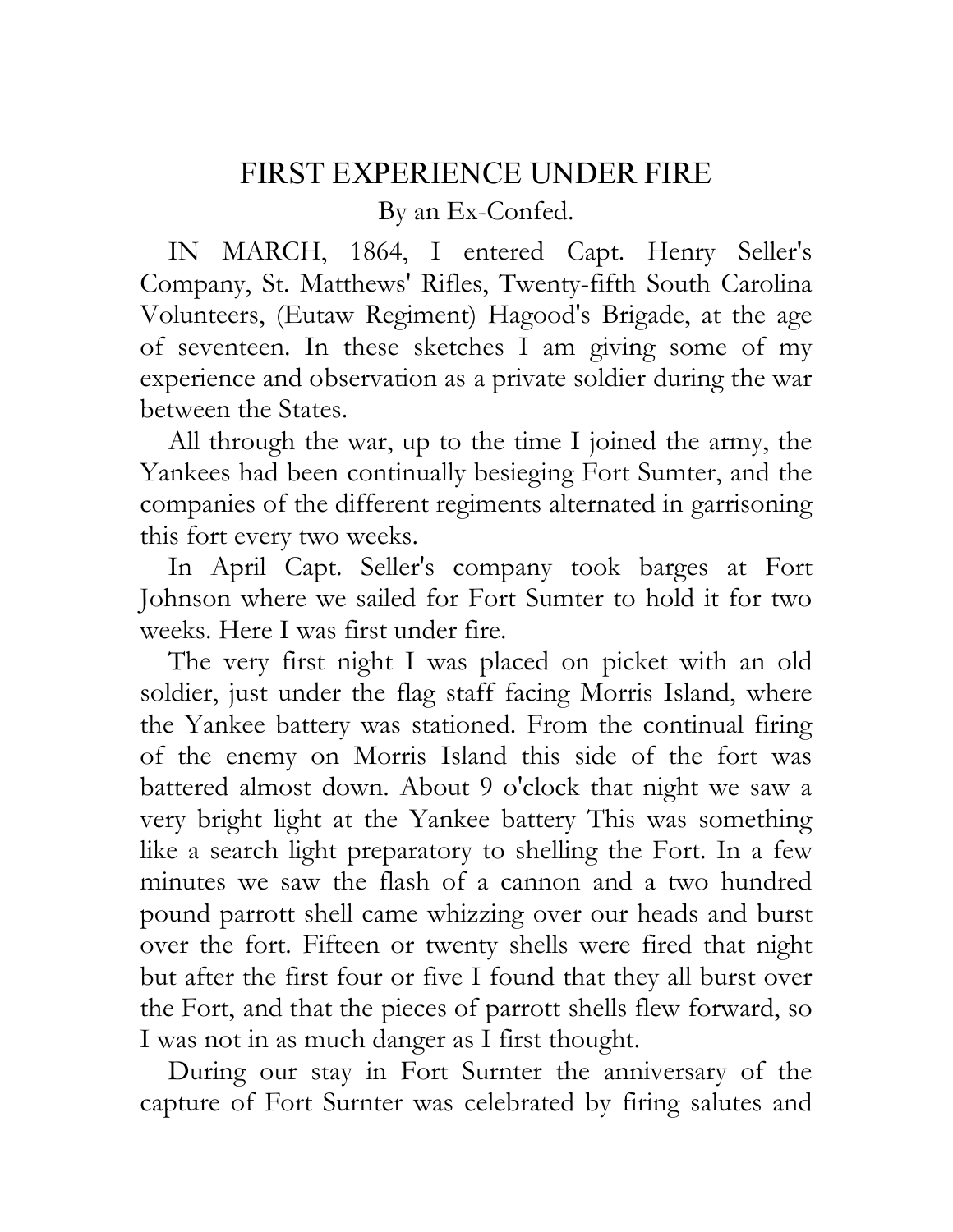hoisting a new flag. This provoked the Yankees and they shelled us heavily all day trying to cut down our new flag, but only succeeded in cutting the cord. There were two or three regulars watching this flag. To the one who replaced it, had it been cut down was to be given a thirty day furlough.

On our return to Fort Johnson, at the end of two weeks, the Yankees shelled our barges and made our trip a very dangerous one, but fortunately no one was hurt.

Our brigade was next ordered to Virginia and in my next piece I shall tell you of some of my experiences there.

F W D

[The above article is from the pen of one of the best known citizens of the Holly Hill section. This article will be followed by others giving experiences of the civil war,— Editor The Sun.]

————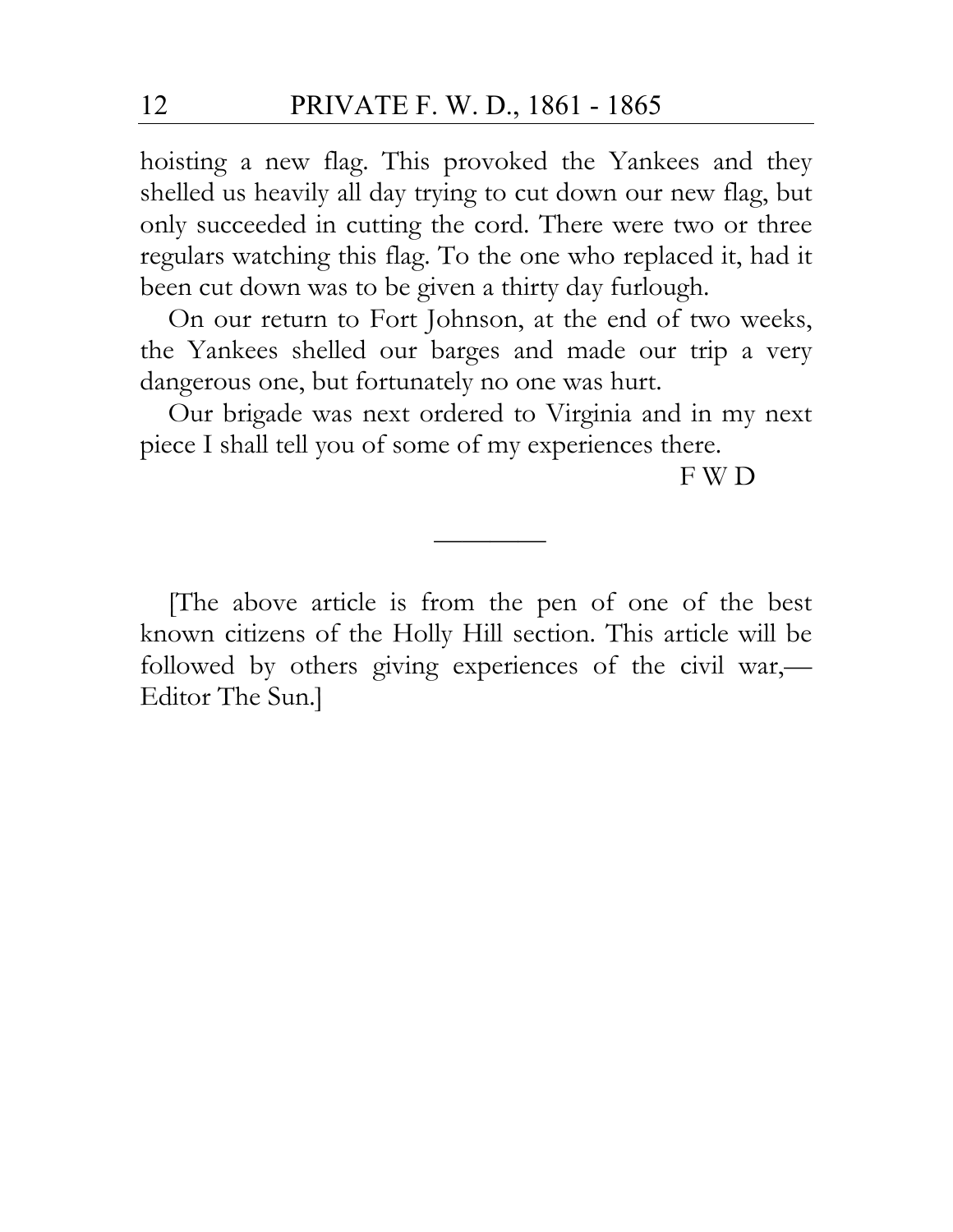## SOME FIGHTING IN VIRGINIA By F. W. D.

On the fourth of May, 1863, Grant's army moved across the Rapidan River in order to turn Lee's right flank. Butler was ordered to move up the James River with thirty thousand men. This opened the great campaign of 1864.

Hagood's Brigade was rushed to Virginia as a re-inforcement. Our brigade left Charleston on May 2nd for Wilmington, N. C., which city we reached about two o'clock p.m. On the fifth we left for Petersburg,  $Va_{\alpha}$ , reaching there in the early part of the night. We were lined up and given something to eat by the ladies of the town, then marched out to Wallthall Junction, an important rail road junction about seven miles from Petersburg and between that town and Richmond. About this time Butler had landed an army of thirty thousand men at Bermuda Hundred, at the junction of the James and Appomatox rivers.

Our brigade at that time numbered 3600 When we reached Wallthall Junction on the morning of the 7th we found a small brigade (Bushrod Johnson) and, I think, three pieces of artillery. After skirmishing and moving out of position several times the Yankees moved in force to capture the railroad at about twelve o'clock. To meet this assault our brigade was moved at double quick and charged the enemy. During this charge we were exposed to a severe fire, but fortunately we reached a railroad cut which protected us. As soon as we gave them a few rounds of bullets they broke ranks and retreated. No further movement was attempted that day. In the hasty retreat of the Yankees some of their wounded soldiers were left in the woods which had been set on fire by our shells.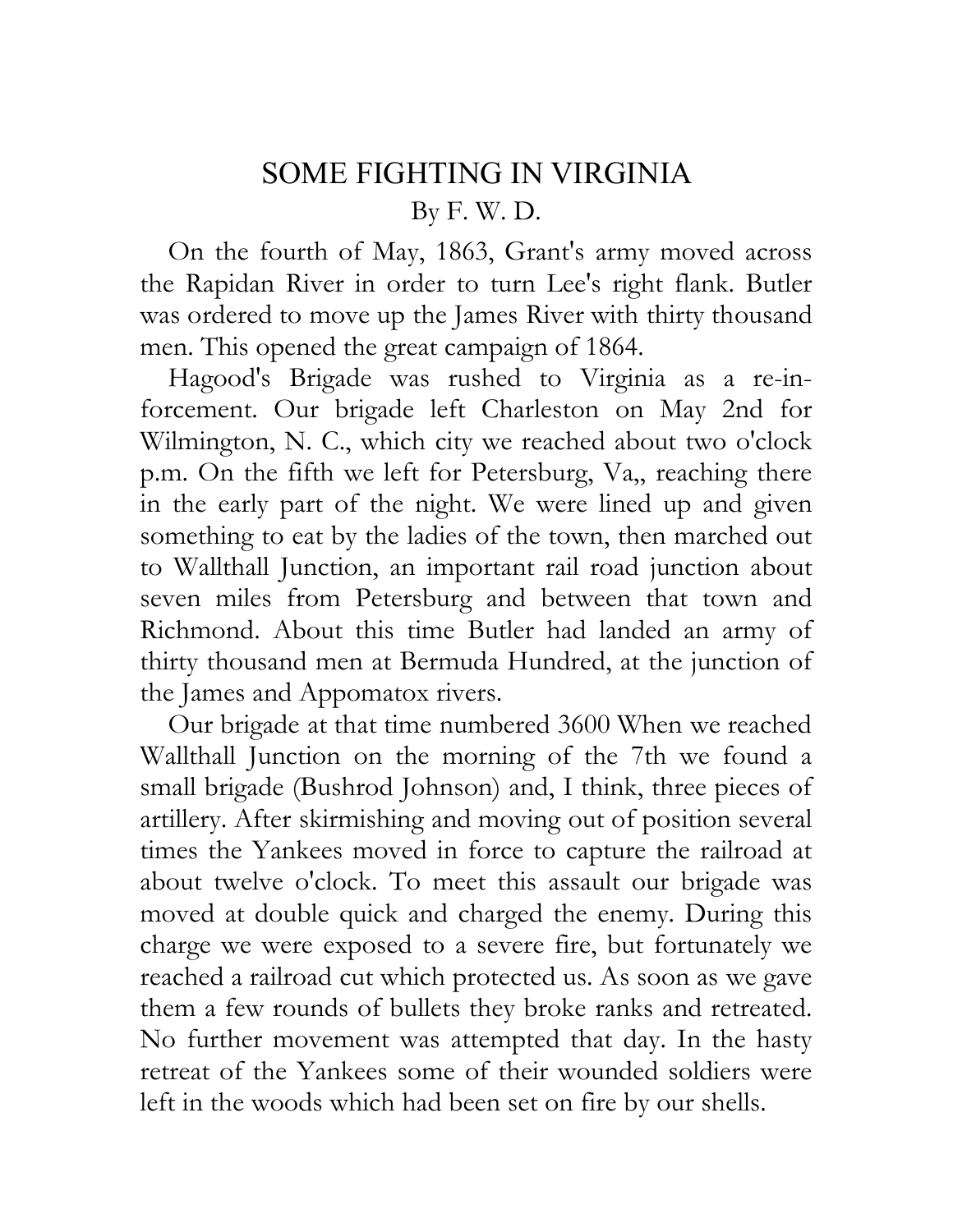The cries of these poor wounded men were distressing, but as they were between the lines we could give them no help.

During the day and night that our brigade held Butler in check every man that could handle a spade was helping build a line of works on Swifts Creek about three miles out of Petersburg, and between us and that city. In the fight here our company lost two or three killed and ten or twelve wounded. Two I know that were killed were: Corporal J. W. Myers and R. H. Zimmerman. Our Lieut. Col. Presley was wounded in the arm. After this we were commanded by Maj. John Glover; Capt. Sellers acting as Major and Capt. L A Harper commanding the company.

Petersburg was saved twice by our brigade during the war—this time by successful efforts in holding Butler in check until the line of work on Swifts Creek could be thrown up. I'll tell how it was saved the second time later.

At day light on the 8th of May our force was withdrawn to lines on Swifts Creek where we remained several days. Then Butler moved again with the intention of attacking our line. Several companies of our regiment had a severe skirmish with the enemy on this move and suffered considerable loss.

Our picket held the bridge across the creek and one moonlight night a mounted soldier rode up to this picket line. He was halted and when he gave the name of a Yankee regiment he was ordered to surrender. He did not, however, but attempted to escape. He and horse were both killed. How this Yankee got in our line we never could tell, but he was thought to be a scout.

Butler then retired to Bermuda Hundred and we were ordered to Drury's Bluff to protect Richmond. In my next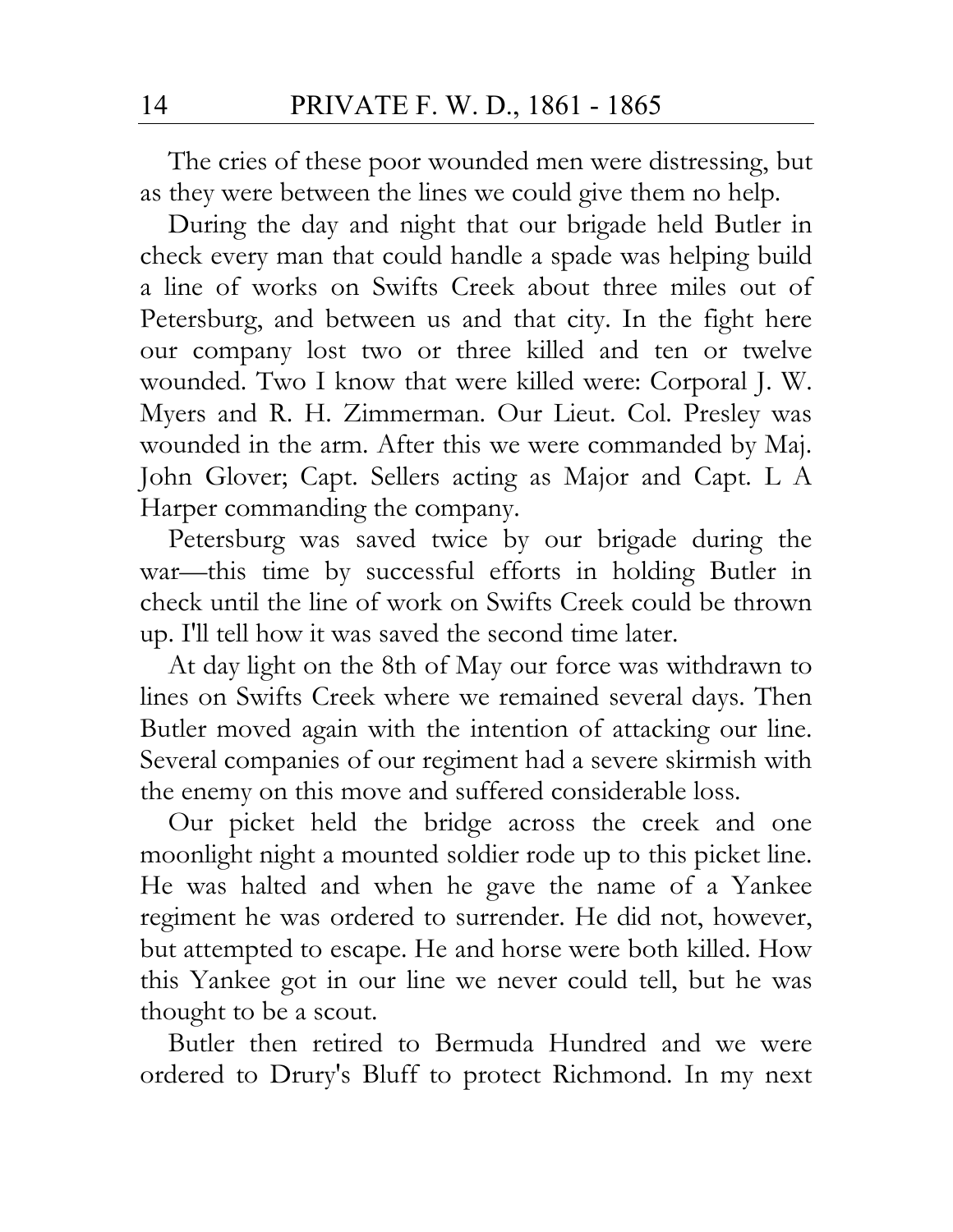piece I'll give the part our company took in the battle of Drury's Bluff.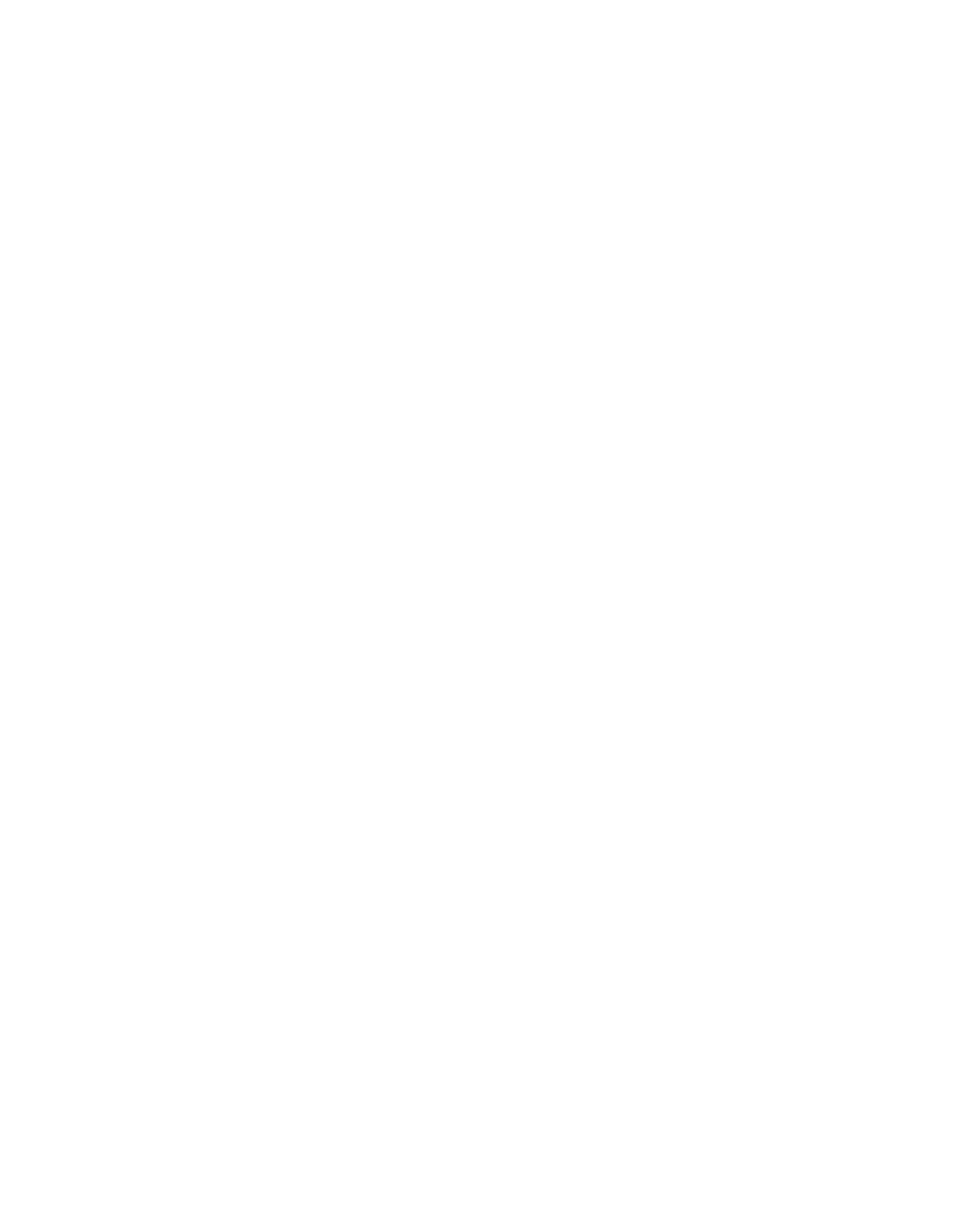## SELLER'S COMPANY IN BATTLE OF DRURY'S BLUFF.

By F. W. D.

WHEN Butler returned to Bermuda Hundred our Brigade was ordered to Drury's Bluff.

While marching along the road which leads from Petersburg we expected to be attacked, at any time, so marched with our skirmish line thrown out about one hundred yards from the road. I was on this line and found it very tiresome marching through the woods.

We occupied a line of works extending from the James River in a westerly direction, and across the turnpike about one mile from the river. These works consisted of two lines several hundred yards apart, and we occupied the first but later we were withdrawn to the second and stronger line, as Butler by that time had again moved out to accost our fire. I don't know how many men we had at that time, but do not think it was more than three or four brigades. The Yankees occupied the line that we gave up without opposition. We had hot picket firing on the 14th and 15th of May, but on Saturday night, the 14th, Beaureguard came to our relief with two or three brigades. He decided to attack Butler on Monday morning, May 16th.

Our regiment held the line on both sides of the road and on Sunday evening our company was sent out to relieve the picket and act as picket line for regiment,

At day break on the morning of the sixteenth we found that there was a very dense fog. A man could not be told from a tree at the distance of twenty yards. However, the picket was ordered forward and we moved slowly and with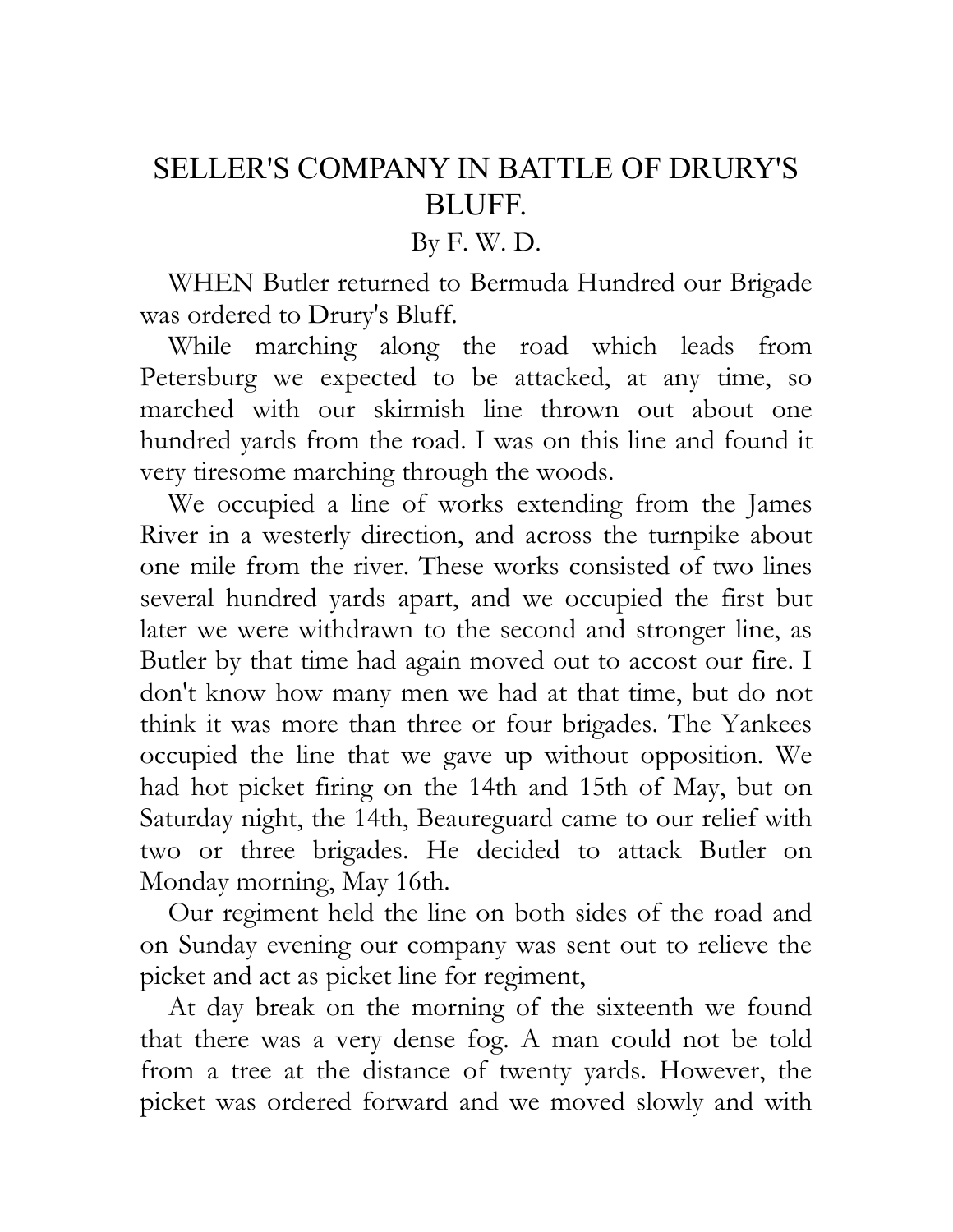caution, as at any moment we were likely to run into the enemie's picket. In the meantime heavy firing was heard on our left about a mile on the river. We extended on both sides of the road and reach very near the works occupied by the Yankees. Intervals were closed on the main road and when we got near enough to see the works of the enemy we ran low and with out noise towards the works across the road, about sixty feet in advance of the Yankees main line. I thought the Yankees had gone, but when we looked over on the main line we could see them, their heads above the works looking in a left oblique direction, Capt Harper in command ordered us to fire. The enemy were taken by complete surprise and thought we were a regular line of battle. For a few minutes were into a hot and heavy firing. The place we charged was occupied by the 3rd or 7th Connecticut regiment and these Yankees broke and ran at our first fire, but rallied about one hundred yards away in the woods.

Directly across the ditch there was a twenty pound Napoleon gun and a little to our left at an old shop were four more pieces, all of which we captured later on.

As soon as we fired the volley described above, and had dropped down to reload the Napoleon gun was fired directly at us. Fortunately it had been depressed on account of the damp fog and its contents went into the bank and only threw a little dirt on us. Then the other four guns near the shop fired and then Capt Harper immediately ordered us to fire at the guns to silence them and save the line of battle which was not far back. A few rounds silenced them, and after we had killed their horses so that they could not take off the guns, they fell into our hands.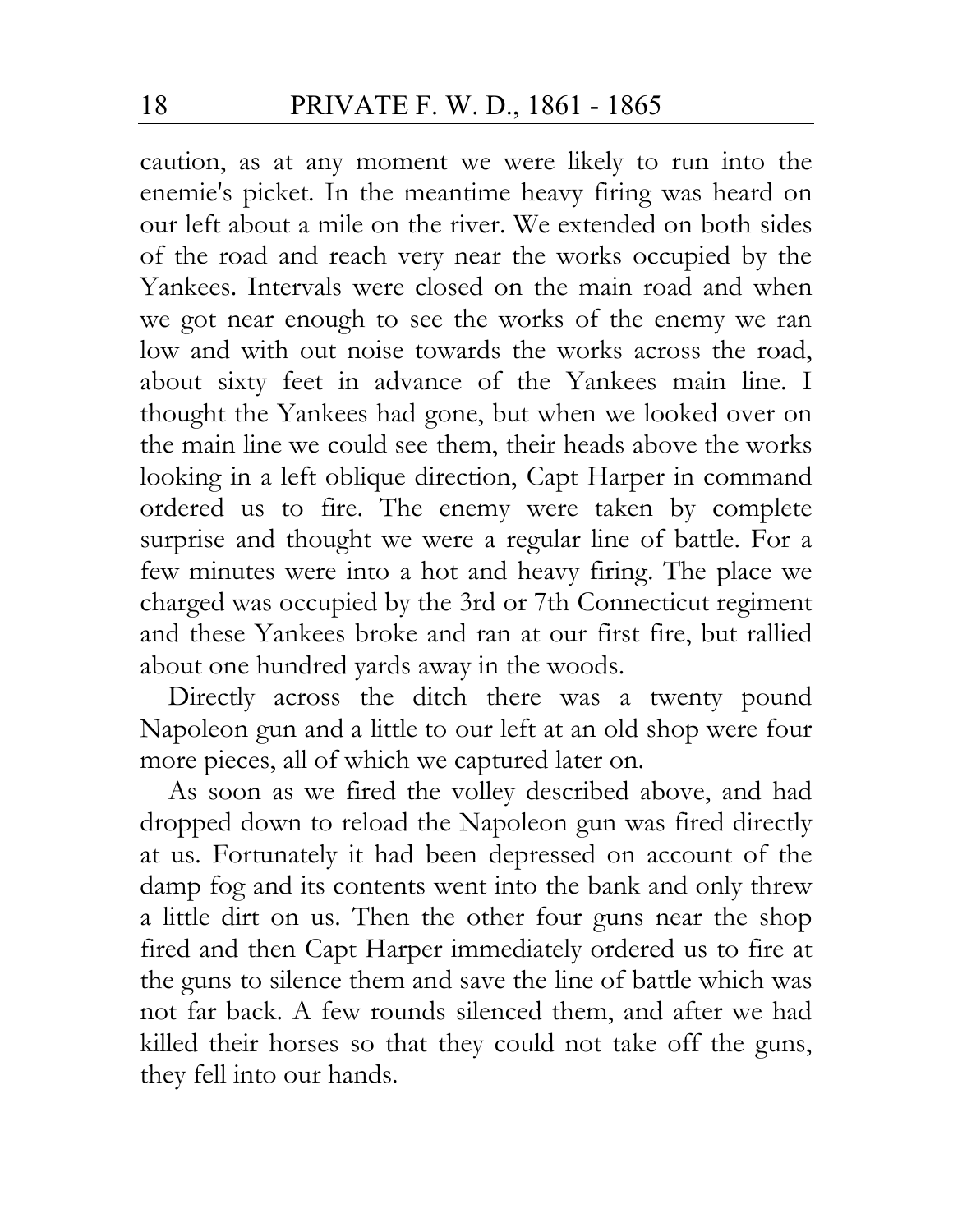About this time Capt Pat Malone, Hagood's gallant adgt. general dashed up on his white horse and asked: "What troops?" We told him that we had succeeded in breaking the line, and to bring up the brigade. He said: "Boys, hold what you have got; I'll have the brigade up in a few minutes." He was gone only a few minutes before he was back and stayed with us 'till the brigade got in sight. By this time the fog was not so dense as at the beginning of the attack. It rose so that a man could be seen over a hundred yards away. I fired about twenty or thirty times before the brigade came up.

When it came near.-....-.--------... of our company, -------------works and------------------------------ St. Matthews Road .--------------. ed the works by ------.....--------.---. ditch, while I tried to cross by jumping it. ----....-------. rains and the ditch -...-----....-. ter. I failed to make it so got a good soaking.

When we got to the enemy's works ........ New York regiment --......--- held the works-------.--..---- Bushrod John -- ------Some of his men, seeing that we had captured the works, lapped over on us. We got in an angle where we could give the New York regiment a flank fire and they soon broke and ran.

We never did get the credit for capturing this battery that we as a company should have had. The brigade was given the credit. Any other company in our regiment would have done same thing, however, had they been given an opportunity. In breaking the enemies line our regiment was saved from a considerable loss.

Our company lost three or four killed and twelve or fourteen wounded. The only horse that was left alive at the captured battery was secured by Maj. Glover, I think.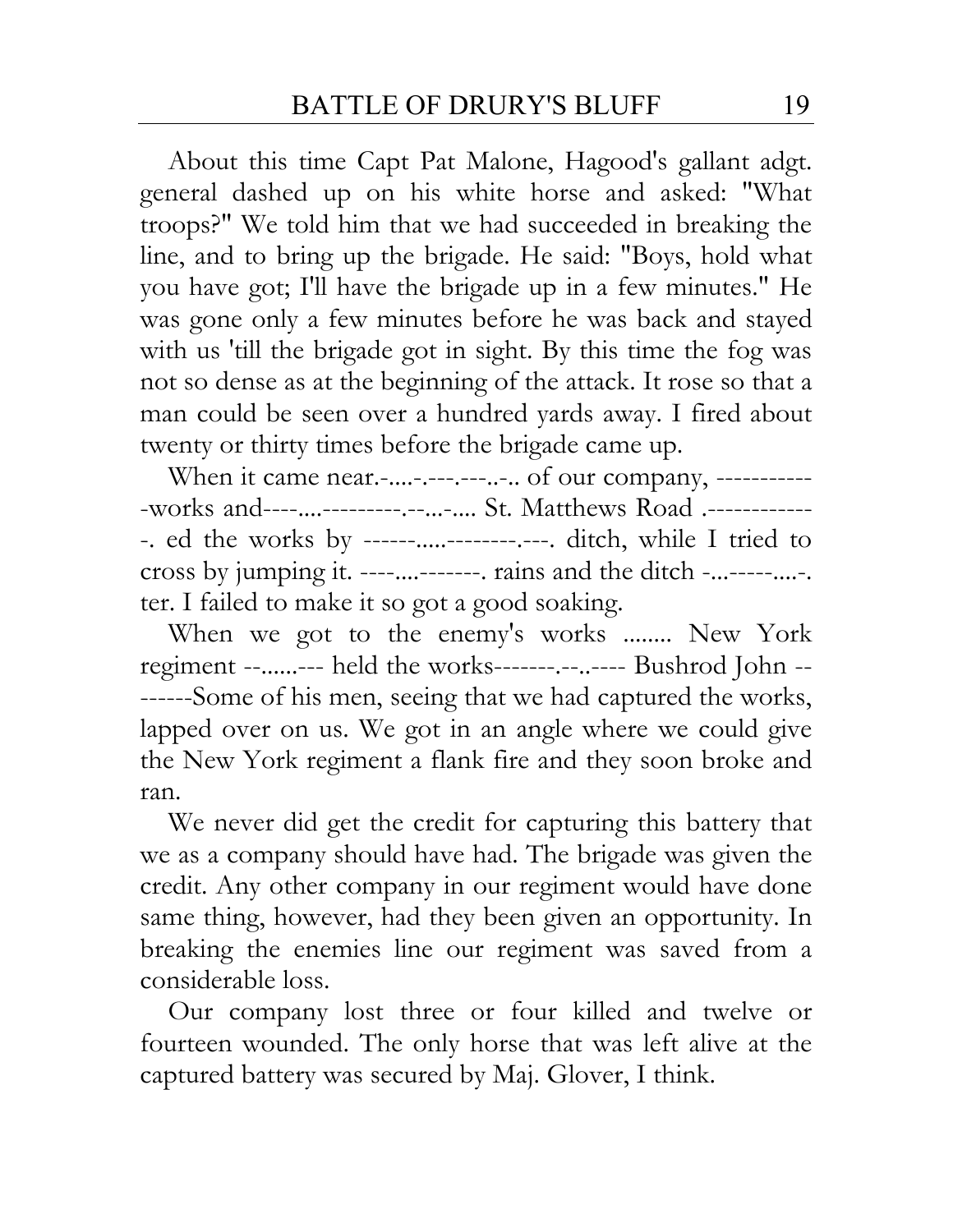At this place Capt. Harper, my brother-in-law gave a wounded Yankee some water and placed something under his head for a pillar. Several years later Capt Harper met him in Atlanta and the Yankee recognized him.

I'll state that Lient Frank Shuler, Lewis Shurknight and Buck McIver were among our dead.

In my next I'll give my impression of Cold Harbor and tell how Butler was "bottled" by Beaureguard.

Note:

The 21st reg. 11th and 27, and the 7th battallion overlapped the space that we broke in the Yankee line, and their loss was heavy in the charge.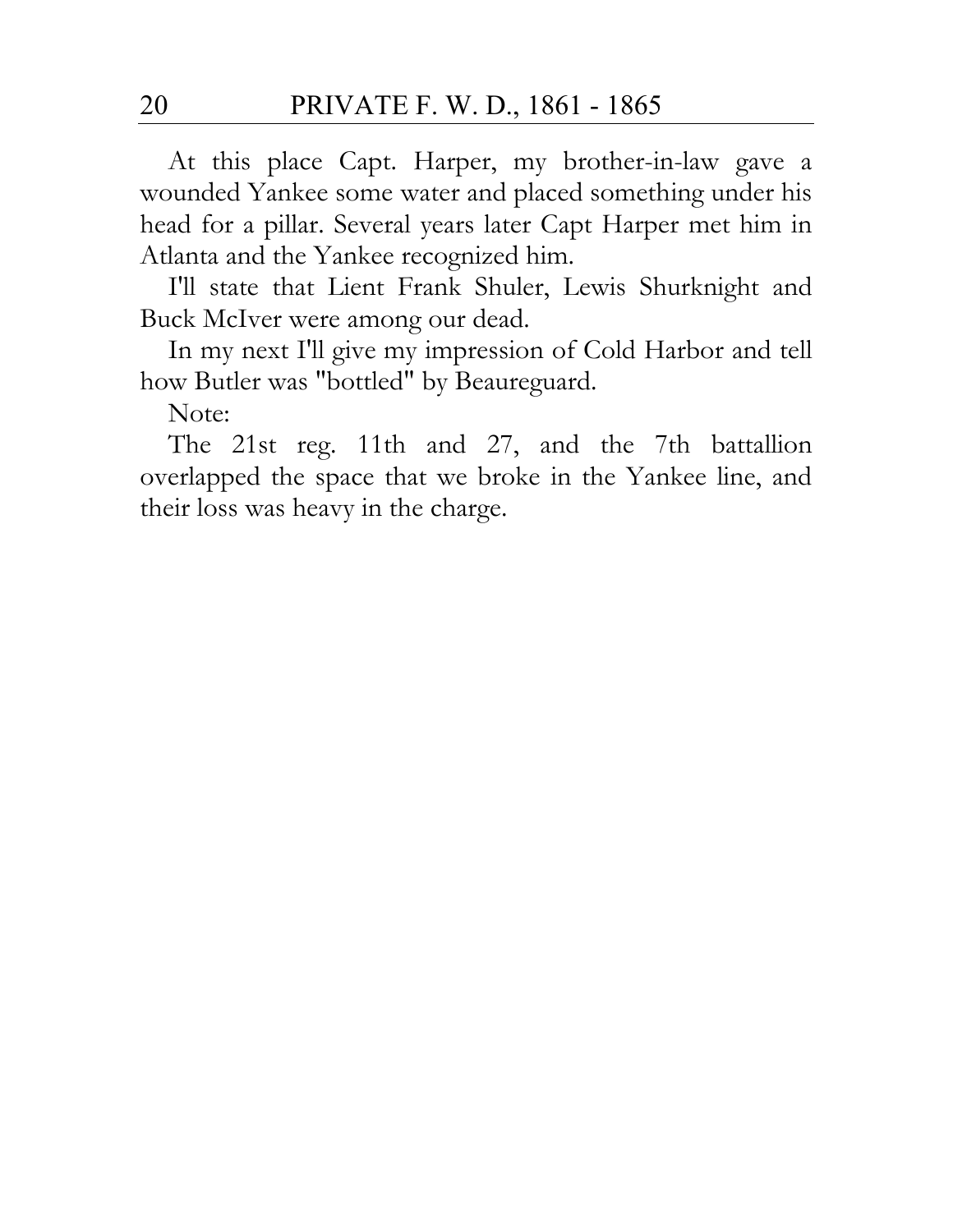## HOT FIGHTING ABOUT COLD HARBOR By F.W.D.

WHEN Butler was driven from the breastworks at Drury's Bluff he hastily retreated again to

Bermuda Hundred. Beaureguard followed him and threw up a line of works from the James River to the Appomatox. Here is where Grant said "Butler was bottled up." We remained on this line, having more or less skirmishing between the lines for several days. Then we were ordered to meet Lee at Cold Harbor.

Our regiment was relieved by the 22nd. regiment, commanded by the intrepid Col. Olin Dantzler who entered the army as as private in our company; was soon elected Lieut of the company, the Lieut Col of the 20th Reg. and then Col of the 22nd Reg. We were all glad to meet him and too showed delight at meeting his old company again.

It was rather a strange coincident that both Col Dantzler and Col. Kit, two boys who were reared on adjoining plantations had similar experiences. Before the war Col Kitt was Congressman and Col Dantzier State Senator. During the war both were made Cols, both were killed the same day, and were buried near each other in the same church yard.

When we reached Cold Harbor we were just in time to occupy the position of which the Yankees were hurrying to get possession. We were in Hoke's Division which had been sent to reinforce Lee and found the line of battle near a rail fence, so sent out picket. One of our Company, Clayton, was wounded before he got any distance. In the meantime, we were ordered to throw up a line of works. In a half hour that whole fence was down, the rails laid in a long line, and then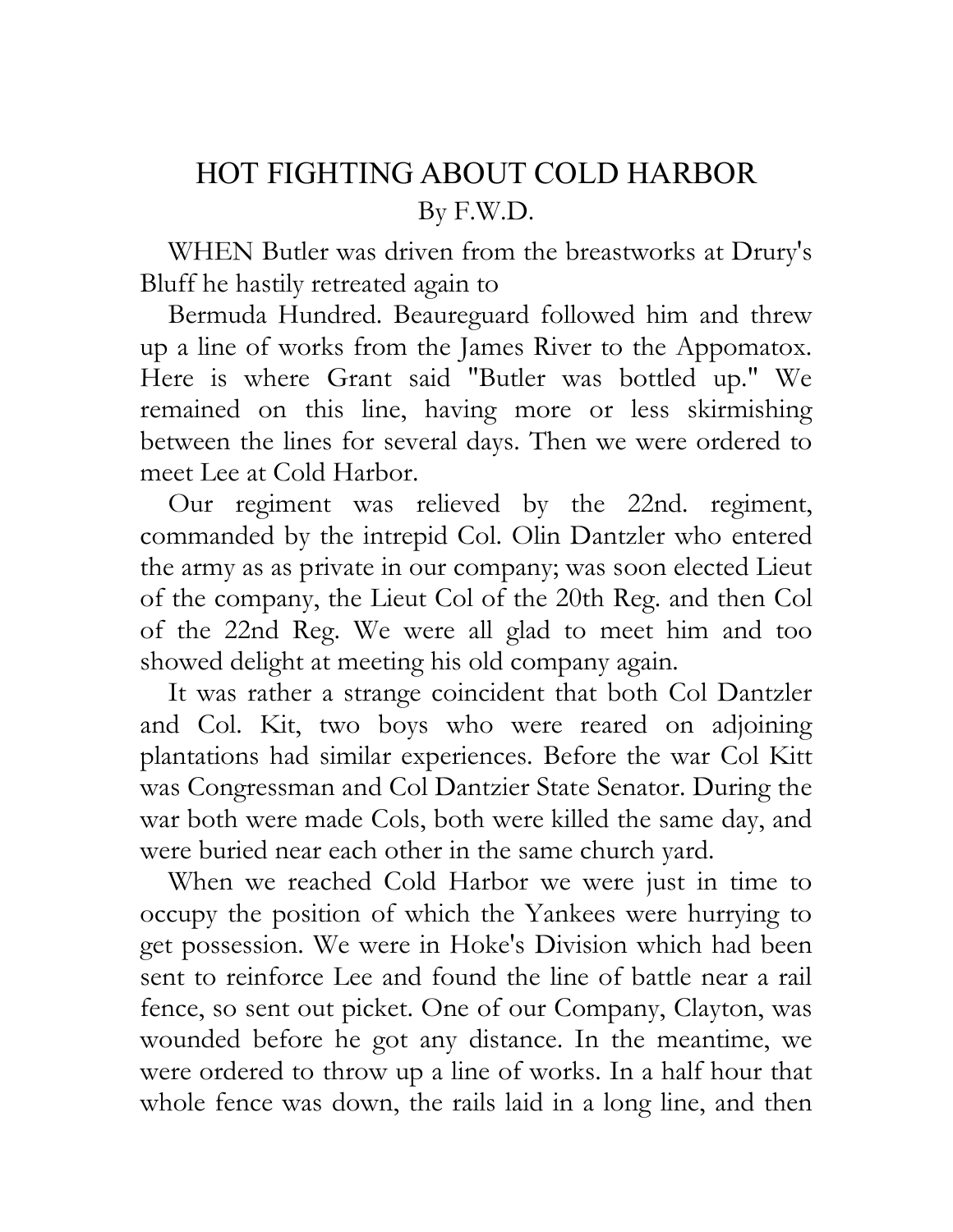covered with dirt. I shoveled dirt like a good fellow with a tin pan. This was late in the afternoon, and after finishing it we stayed there 'til morning when we were moved and had to do the same work over.

There was sharp skirmishing between the lines for seven days before the battle. On one of these skirmishes I recollect the picket in front of the 11th Reg was driven in. Several companies of the 11th Reg charged them, drove them back. Then Gen Hagood ordered our company to relieve their picket. This was about II o'clock a. m. All that day we had hot fire, but we held the line until early next morning, I did not think it just to hold a line in front of another regiment. Col Simonton joined the regiment at Cold Harbor. He had been left on the Island in command of a brigade.

On the morning of the 3rd of June Grant tried to carry Lee's line by general assault. Our regiment was just behind Colquitt's Brigade. The Yankees opened the fight by a severe artillery fire. We were ordered to get down in a little ditch on the side of the road. All obeyed except Sam Inabinet and he sat on the edge of the ditch, cleaning his gun. Capt. Harper ordered him to get in the ditch, but he replied: "Capt, we are to have a lively time today and I want my gun in good order." The second time Capt Harper ordered him in the ditch he said: "All right Capt," but just then a shell struck his head and poor Sam never knew what hit him. A few minutes later the enemy charged Lee's lines for six miles. A N. Y. regiment of artillery charged Colquitt's men who were in our immediate front. They held their fire until they got about seventy-five yards. Then Colquitt gave them a volley which staggered and confused them for a second. They afterwards broke and ran.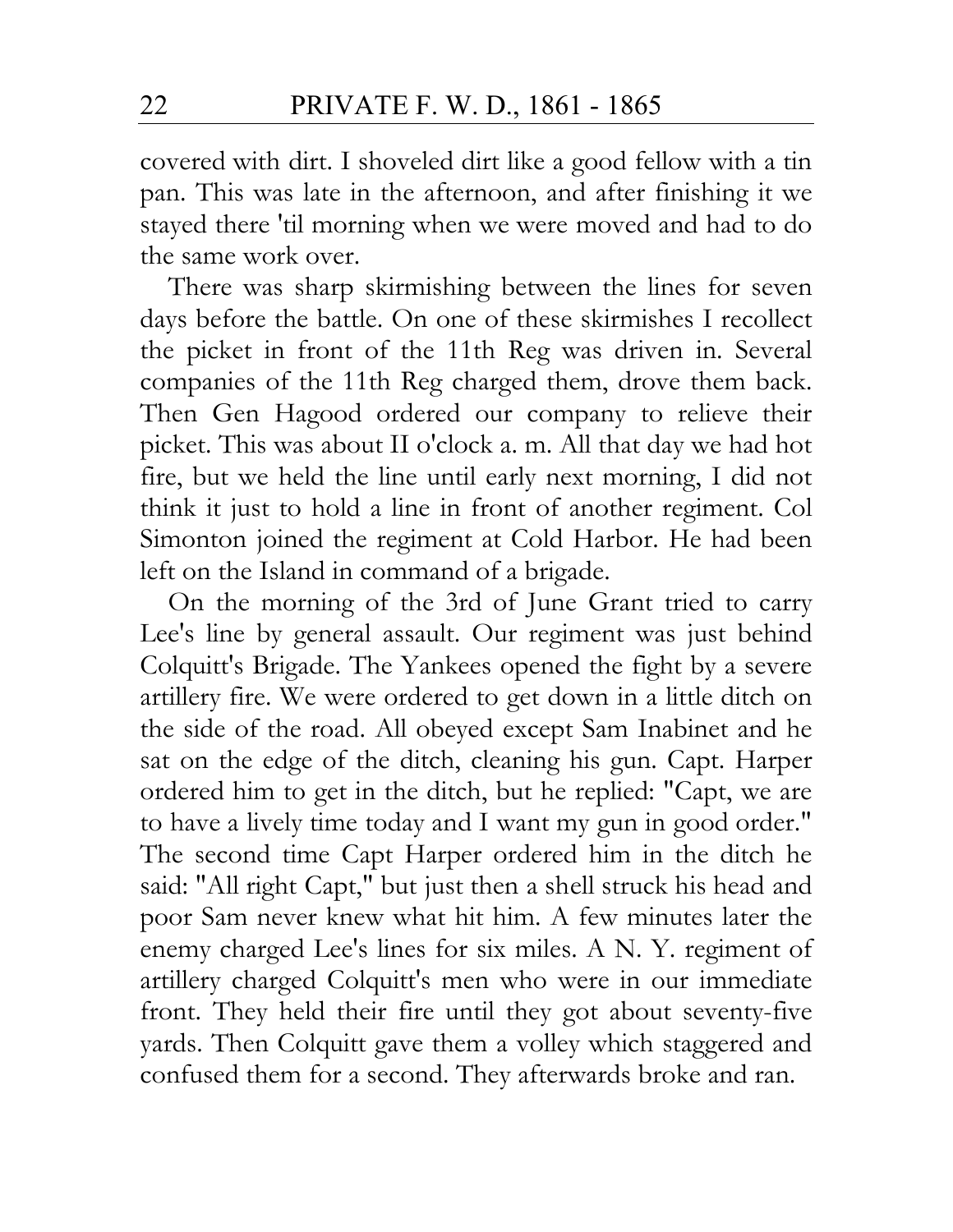After the charge was over I could tell by the line of dead where the volley hit them. Grant's loss was said to have been twelve thousand. The dead lay on the field three days before Grant would ask permission to bury them. However we had advantage of a south breeze, which carried the stink to the Yankees. I think our Major Glover was wounded here in the hand and kicked by the horse we captured at Drury's Bluff. He died from one of these wounds.

When we reached Cold Harbor we were the extreme right of Lee's army. We remained there ten days or two weeks in the trenches and when we left we were the extreme left. (Ask Fred Dibble what became of the boots that he got at Cold Harbor.)

It was very hot in this ditch which was in the open field, and then to get water we had to cross a hill in order to reach a little spring. The Yankee sharpshooters kept up a continual watch for men who crossed the hill, and they also shelled the spring late every afternoon. I went for water and had filled several canteens and was on my way back when I heard a shell coming. It seemed to have bursted one hundred yards back of me, but suddenly I heard a whizzing noise above my head, so dropped down and placed my arms over my head. Just then a piece of shell hit within six inches of my feet. It must have frightened me, as some of the boys asked me when I got back what was the matter, for I still looked frightened.

In my next piece I'll tell how Hagoods Brigade again filled a gap in the lines around Petersburg.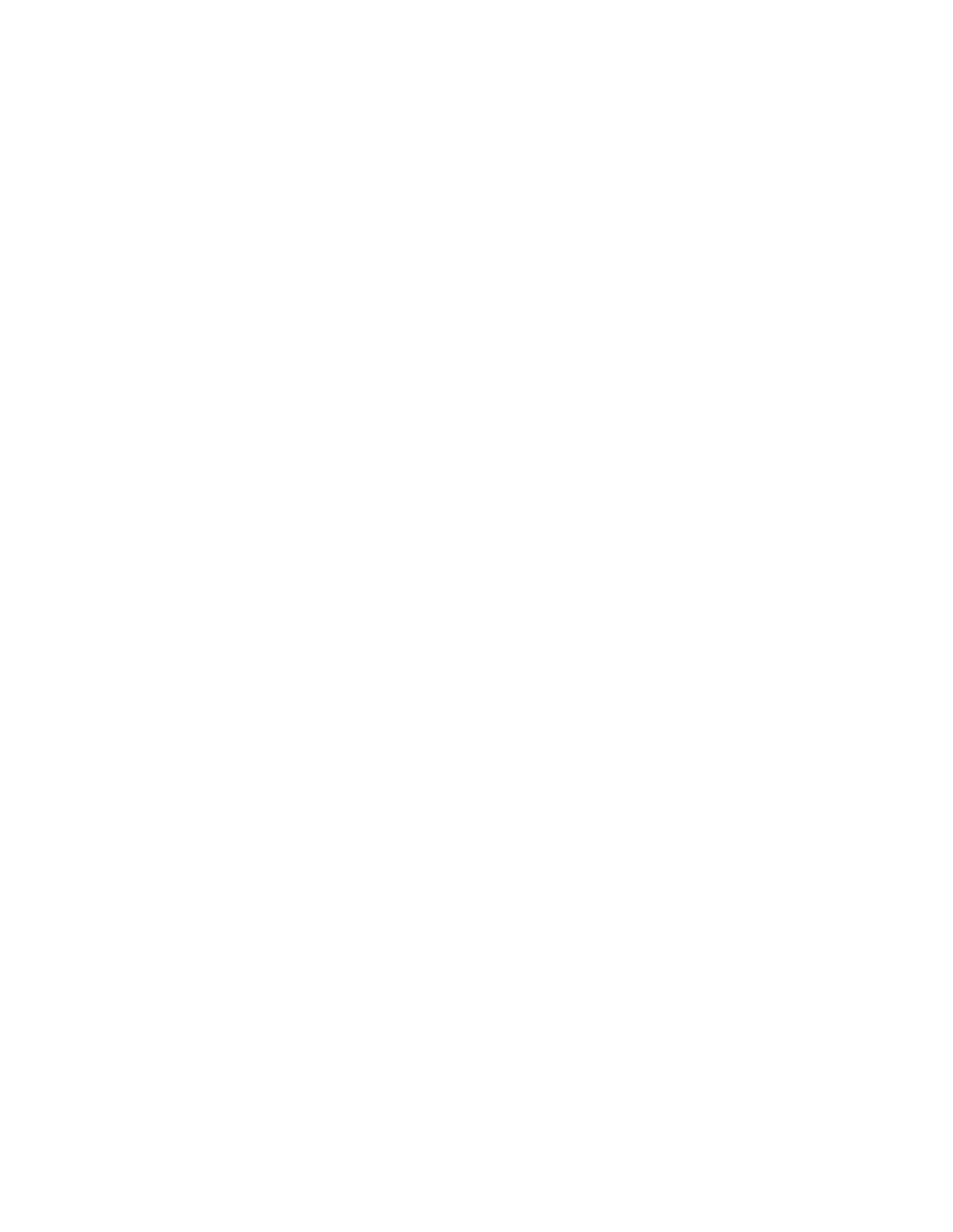## MORE FIGHTING IN VIRGINIA. By F. W. D.

ABOUT the 12th or 13th of June we moved from Cold Harbor via White Oak swamp and Malvern Hill and crossed the James river below Richmond. As Grant had sent a great number of soldiers to City Point who were moving on Petersburg, we were hurried to that city. Hokes division, with our brigade at the head was sent to succor Petersburg.

At some point between Richmond and Petersburg we met a train of box cars and were hurried aboard—thirty inside of each car and twenty on top. I rode on top.

We reached Petersburg on the 15th at sun set tired and worn-out from forced march. The Yankees had been attacking the lines all day about two miles from the town, and this line was held by a very thin line on our side—I think it was Wise's Brigade. About the time we reached Petersburg they had carried the lines from battery No. 1 on the banks of the Appomatox river to battery No. 5. There was no organized line between Petersburg and the Yankees.

When we entered the town our band played "Dixie". Though very tired every man lined up at once. The women of the town would cry from doors, windows and streets: "Boys don't let them come." We were then marched out near the captured works and formed in line of battle. I think the 27th regiment on east bank of the river, then 21st, 11th and 7th Battalion, then 25th. Our company was ordered out as picket. Colquitt's Brigade then came up on our right. I distinctly recollect our orders were to advance and not fire unless we were fired upon. We did so .until we came near a branch where the enemy's pickets were stationed. About this time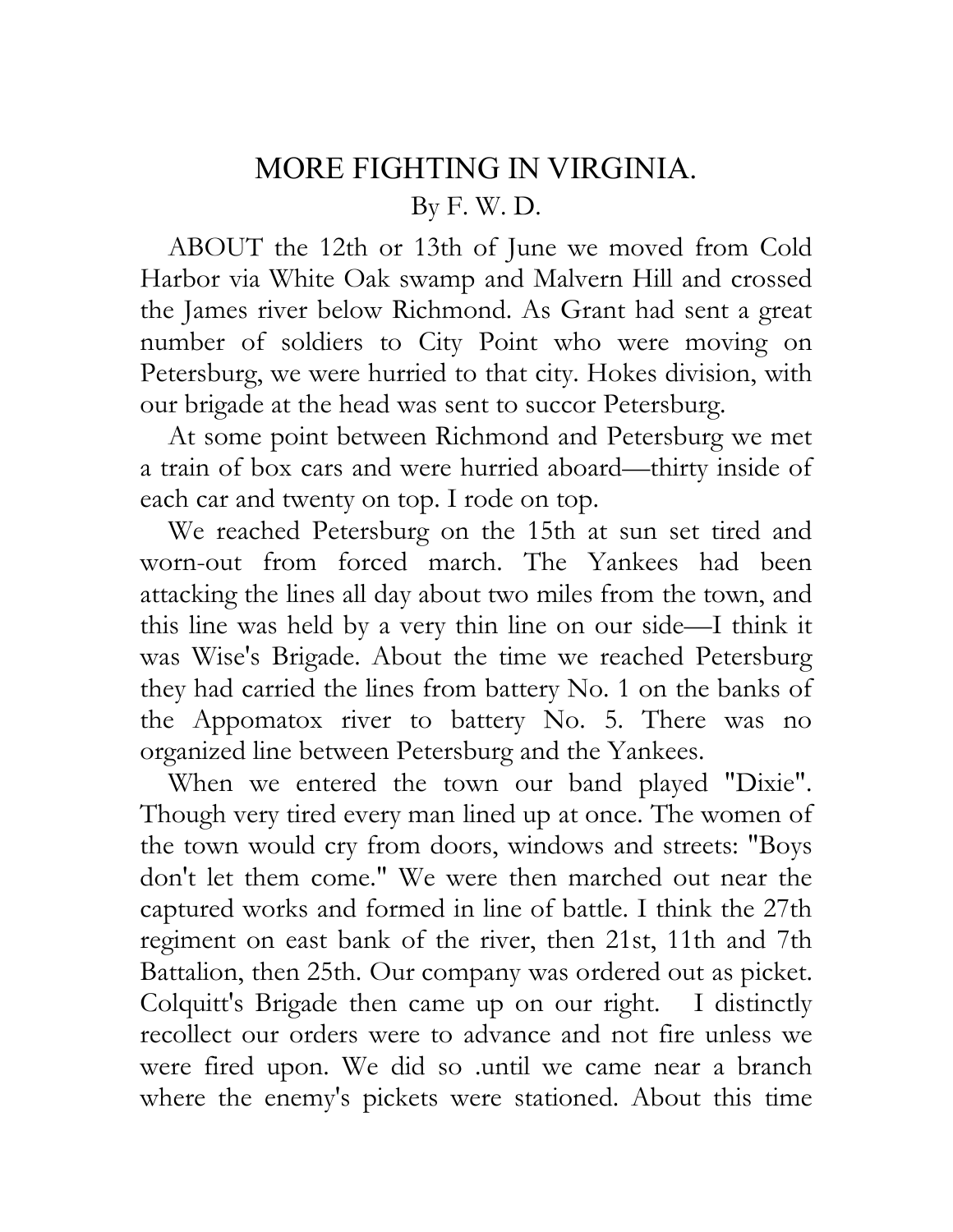Colquitt's picket fired into the branch. We held our fire, as ordered, but could hear the Yankee pickets running out of the branch to the work on the hill that they had captured at sunset.

Then our picket was advanced into the branch while the line of battle behind us worked all night and by morning had a good line of works which filled the gap that had been broken. We could hear the enemy working all night.

At sun rise next morning while there was no firing, I saw one of the enemy standing in front of their line. My brother, J. M. D., and "Dick" Evans were on post with me. I told the boys I was going to shoot the "Yank", but "Dick" told me that I should let him shoot first. It was up hill, and the distance could not be judged correctly. Evans gaged his sight for 200 yards and fired; but missed. My brother then fired but the man did not move. Then I put up sight for 300 yards and fired and hit him. I loaded as quick as I could and by this time a man had run out to help him over the works. I threw up my gun to fire again, but my brother stopped me. This brought on a general firing along the line. About two hours later the enemy charged the picket line a little to our left, we gave them a left oblique fire as they advanced. The picket in their front gave way and we were flanked, so were ordered to fall back to main line which was about 200 yards back. We had to run up a long sloping hill and when we came out of the branch the enemy was very near us, and when we came to the top of the hill we were exposed to a fire from their main line. Just then I said to my brother: "I can run no further, so I am going to walk." He told me that he would not leave me, as we had stuck together always in a fight. However, I saw a ditch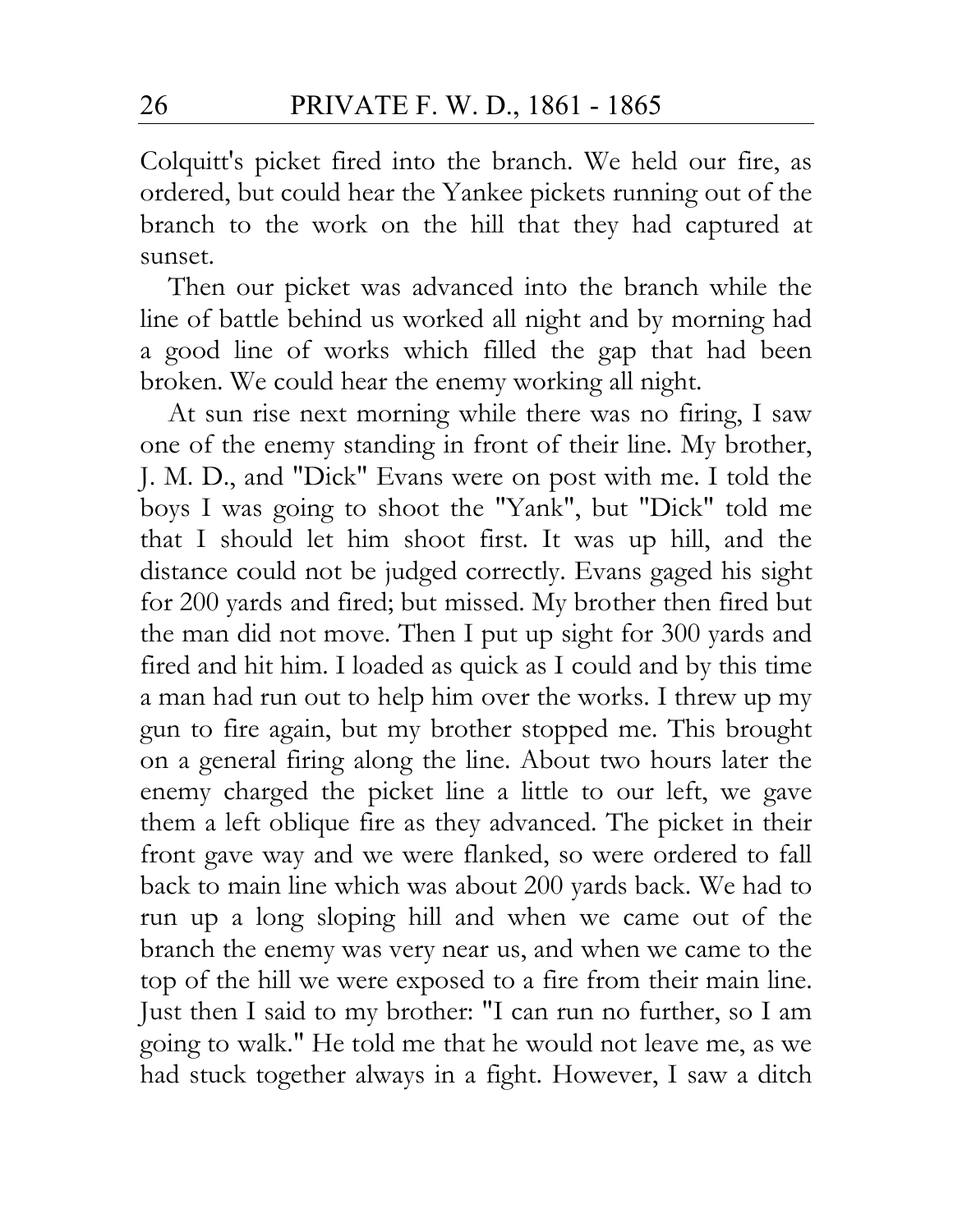just ahead of us so when we reached this we got in it and were safe from the fire. As we got into the ditch a ball struck a rubber blanket which I had under my belt at the hip and cut eight holes in it. This blanket had been captured at Drury's Bluff.

We held this line several days and when the permanent line was fixed we moved back to it and remained there for two months. Morgan Davis of our company was caught by the enemy when our picket fell back from the branch,

The Yankees, for a week, continued to assault our lines, either at one place or another. Daily a message would pass up or down the line that the enemy had attacked some part of the line and were repulsed with heavy loss. Letters and notes were continually passing up or down the line. Usually the letters were addressed just as if it were going to be sent by mail, then tied to a stick and sent along the line until it reached its owner.

I should have stated before that after the death of 1st Lieutenant Shuler, 2nd Lieutenant J. C. Evans was promoted to 1st Lieutenant. Wade Wise was made 2nd Lieutenant. First Sergeant C E Hart was elected 3rd Lieutenant and Joe Fralic 1st sergeant.

We were a little to the right of where City Point R R crossed the lines, the morning after we had left the old line the Yankees charged the abandoned works. I was amused to see them advance within one hundred yards of them; then break and run. They tried the second time to capture the empty works. This was about the 17th of June and about the time Frank Haigler was shot in the head by a sharpshooter. He lived an hour or two but was never conscious.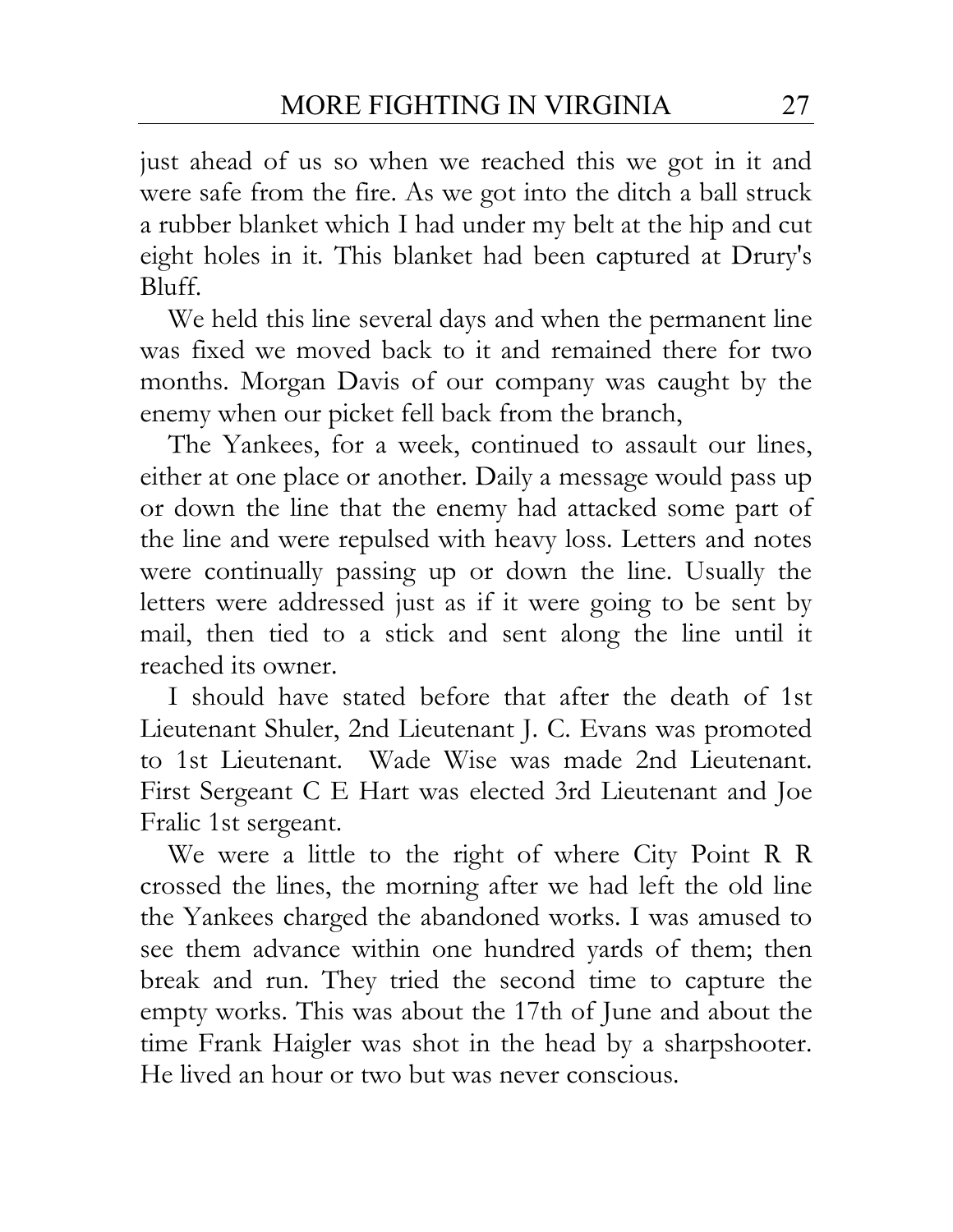On the night of the 19th my brother and I were on picket all night in a rifle pit. We came in about daylight on the 20th. For a few seconds he was exposed to the enemy, and was shot through the body and instantly killed This was a terrible shock and a great loss to me. He had been in the army two years before I went in. We had always gone in a fight or skirmish, or on picket together, even if one of us had to swap places with some one else.

In my next I will tell of General Hagood's kindness to a private soldier.

The following are clippings from the papers about the death of J. Marshall Dantzler:—

"Killed—We are pained to learn by a private despatch that J. MARSHALL DANTZLER, eldest son of Dr. Lewis Dantzler, of St. Matthews, was killed during the engagement near Petersburg, on Monday, the 20th. Young Dantzler, though only in his eighteenth year, had earned a veteran's fame for his bravery during his term of service with the Eutaw Regiment."

J. MARSHALL DANTZLER, SOn of Dr. Lewis and Mrs. Mary Dantzler, of St. Matthews, S C, was killed by a sharpshooter near Petersburg, on 20th May last.

None of our country's roll of honor deserve a higher place for purity and faithfulness than young Dantzler. Though only 19 years and 10 months old, he had been noted by officers as the most remarkable soldier in their command. He was always ready for duty, brave in fight, and patient in marches.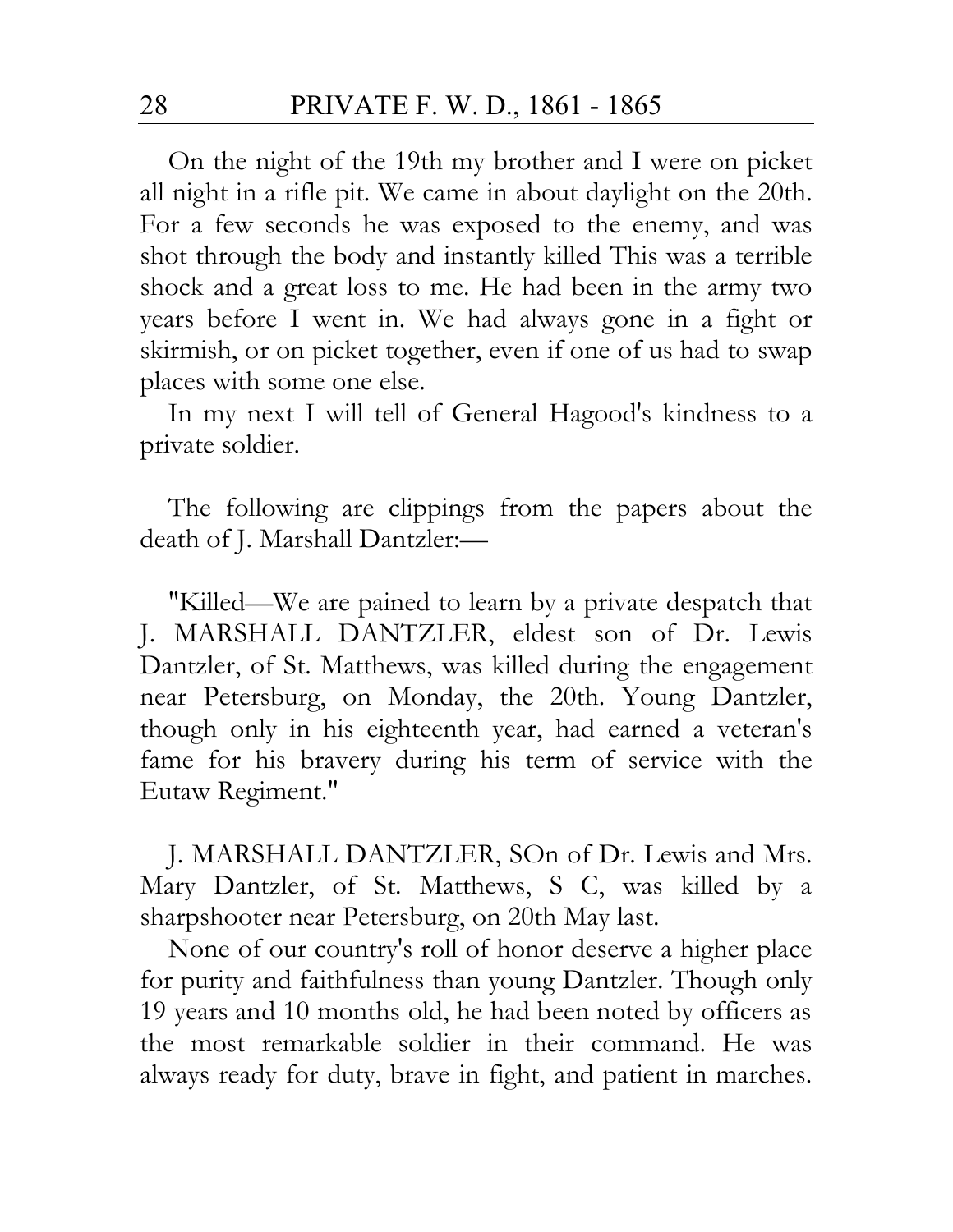The secret of his success was that he had been for seven years a devoted member of the Church, and carried into every service the sense of his heavenly Father's presence, and did not fear what man could do unto him. So remarkable was his piety, that his parents felt that he would be safe in the most perilous dangers. At home he had won all hearts to himself. Father and mother looked upon Marshall as a model son, and sisters found in him all they could desire in a brother. Of his preparation for the call, sudden as it was, none who knew him entertained a doubt. A few days before he was shot, he said he thought it would be easy for a Christian soldier to die—for his country and soon he was called to the privilege, and has doubtless been called to the Christian soldier's reward. W. G. C.

In the following letter the death of Marshall Dantzler is mentioned:—

Near Petersburg, July 27, 1864.

Dear Father:

I received your kind letter last week and was very glad that you all were well. We are still in the trenches near Petersburg and are doing very well and expect to stay for some time yet, unless Grant makes another move.

We get for rations one quarter of a pound of bacon, one quarter of a pound of meal made into bread and sometimes peas and rice. We also get sugar and coffee. There were rumers that we would go to Charleston but I am afraid we will have to stay here until winter. We have the promice to go if they need troops at Charleston but I am afraid we will see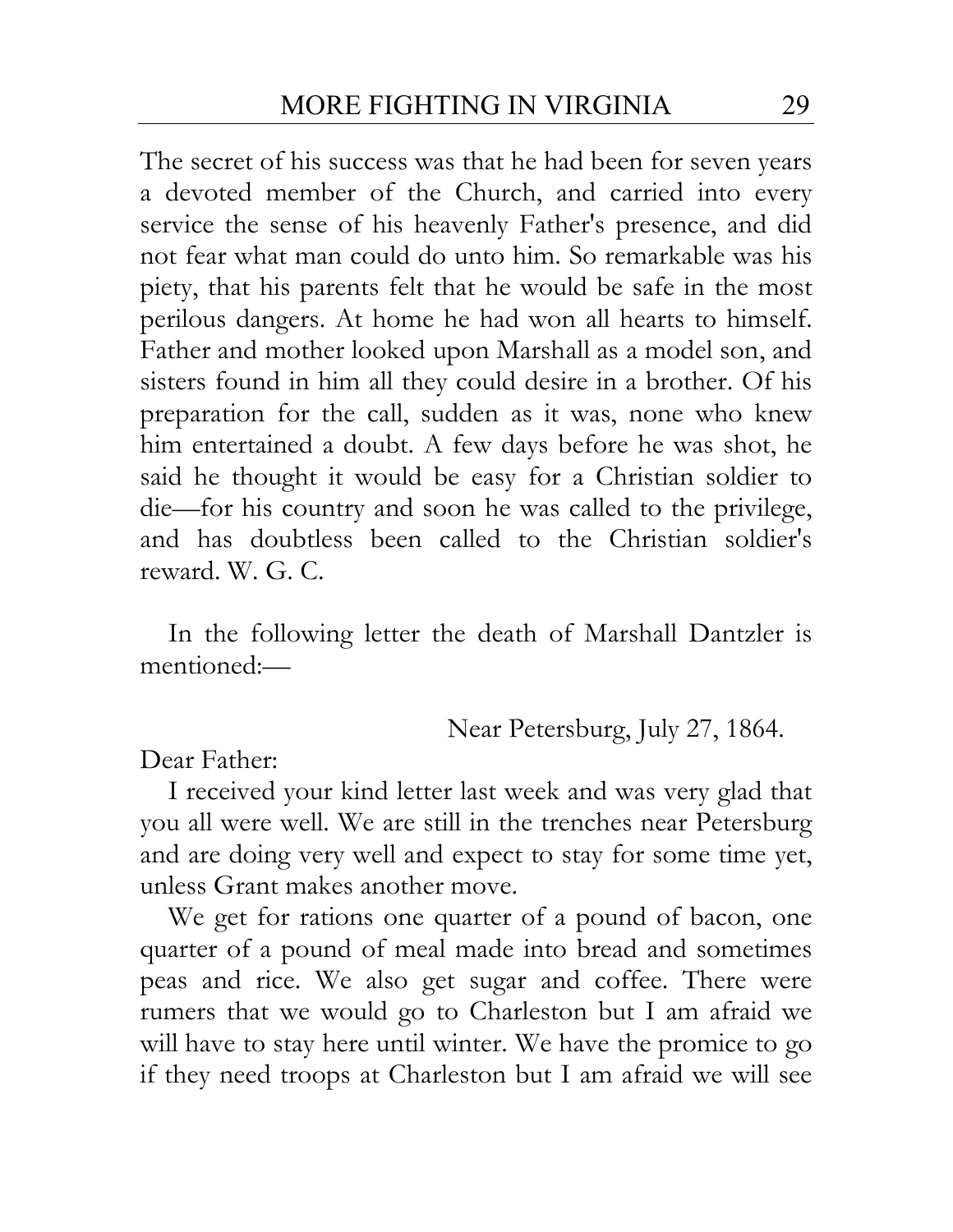hard times before that time. I wish the cruel war was over so that all could come home once more. I know I will know better what home is than before I left. Dear Father, I did not mind the toils and dangers of this campaign until poor Moss got killed, but since then I have been lonesome and sad but I hope the Lord will spare me to avenge the death of him. I will try and do what I can on every opportunity. I am pretty certain that I killed one Yankee on the 16th of June. We were on picket—Dick Evans, poor Moss and myself were on the post when early in the morning a Yankee came out in front of the batery when Dick put his sight at three hundred yards and shot him but missed him, then poor Moss shot him but missed him. I then put my sight at four hundred yards and when I shot him he fell, he fell with his face to the ground and did not move any more.

Your affectionate Son,

F. W. D.

P. S. We got the money. I will enclose a lock of my hair that Mainie wrote for in her last letter.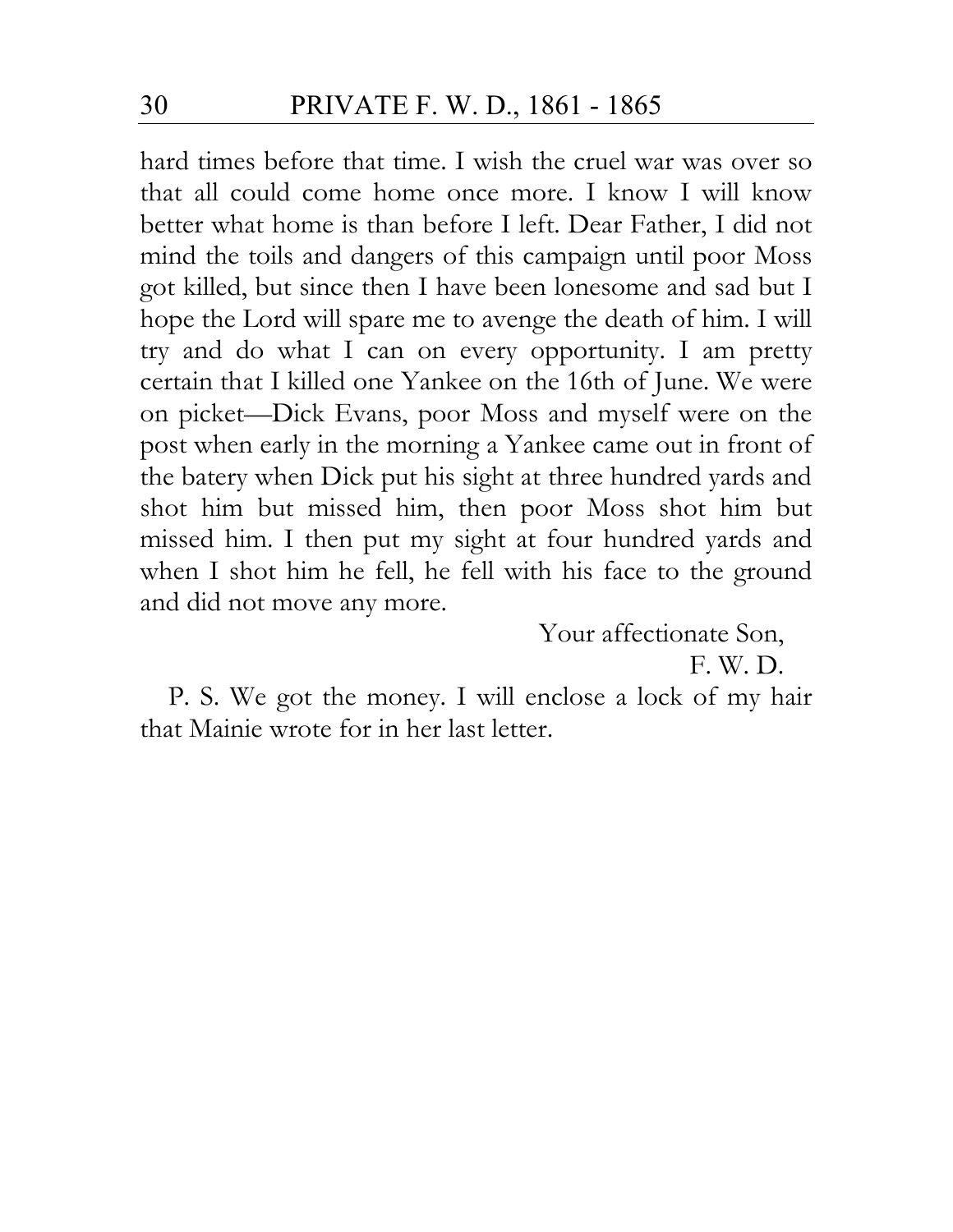### SOME MORE EXPERIENCES OF THE LATE WAR.

#### By F. W. D.

As soon as my brother was killed Capt Harper and I decided to send his body home by our servant, Joe Hilliard, if possible. We both together had no more than fifty dollars. Capt Harper went at once to Gen Hagood to get permission to go to Petersburg for a coffin. Gen Hagood told him that he was expecting an attack from the enemy and could not let him go, as Harper was an officer, but readily consented to let me off.

I went to Petersburg and telegraphed my father that the body would be sent home by Joe. After hunting all over the town I found only one coffin that could be used and the price of this was \$175.00 much more than both of us had. I went back and reported the condition to Capt Harper, so Capt Harper again went to see Gen Hagood and this time the General told him that if the Yankees did not attack the lines before eight o'clock that night he could go to Petersburg. Capt. Harper was a mason and that night when he reached Petersburg he met Capt Fitzgerald, a refugee from Norfolk, who kept the Jarrett hotel. Capt Fitzgerald was a mason also, so Capt Harper made arrangements with him to let me have as much money as I needed. The next morning Gen Hagood gave me another pass to the town, I went to see Capt Fitzgerald and he was very kind to me in lending as much money as I wanted.

That day while making preparations to send my brother's body home I found that Wilson's Cavalry raid was about to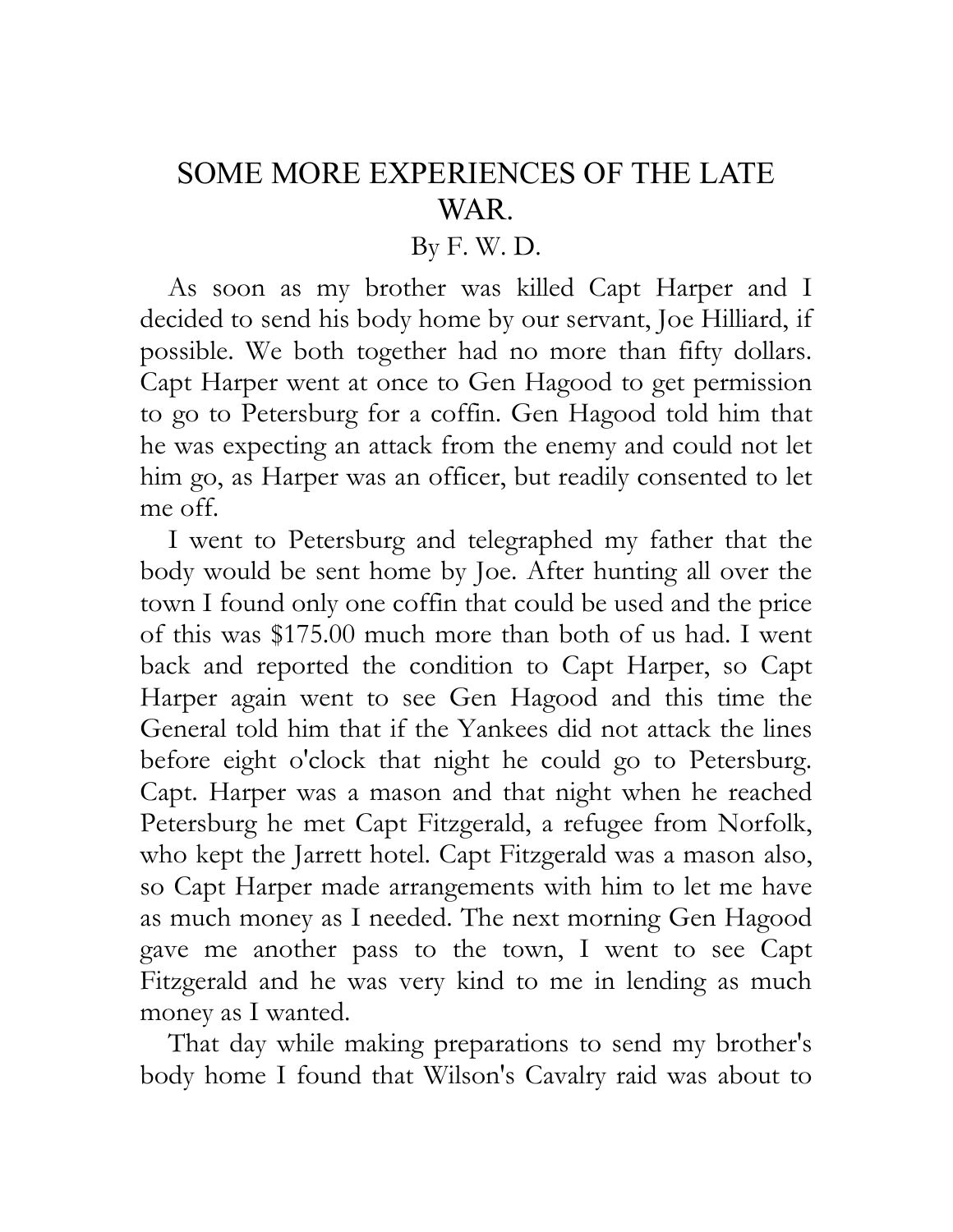cut the rail road, so I decided to bury my brother there and not risk the rail road. I telegraphed my father of this change; then my servant Joe, a twelve year old son of Capt Fitzgerald and I buried my brother. The little boy was sent with us so that he might be able to know the grave should anything happen to Joe and me.

Capt Harper was afterwards severely wounded in the thigh and in the following November when he was able to travel on crutches he and Joe brought the body home and it now lies in the old family burying ground. If it had not been for Gen Hagood's kindness and for masonry I would have had to bury my brother in a blanket just where he fell.

Capt. Fitzgerald had been a sea captain, I think, but I have never heard of him since. I would like very much to know what became of his kind little son.

During July and August the two lines were near each other—so near that we kept out picket only at night. All day long there was a constant firing and I had to sharp shoot for two hours nearly every day.

When on picket in the rifle pits at night our orders were that if we were charged by the enemy, fire, lie down in the pits and let the enemy pass over us. The lines were not more than 250 yards apart, I think.

One day Gen Hagood came to our company with his field glasses and asked Capt Harper to furnish him a man to climb a tree to look over in the enemies line to see what was going on over there. Capt Harper offered to do it himself, but Gen Hagood refused to let one of his officers place himself in such a dangerous position. Just then Abe Robinson of the Edisto Rifles volunteered to go. As soon as Abe got up in the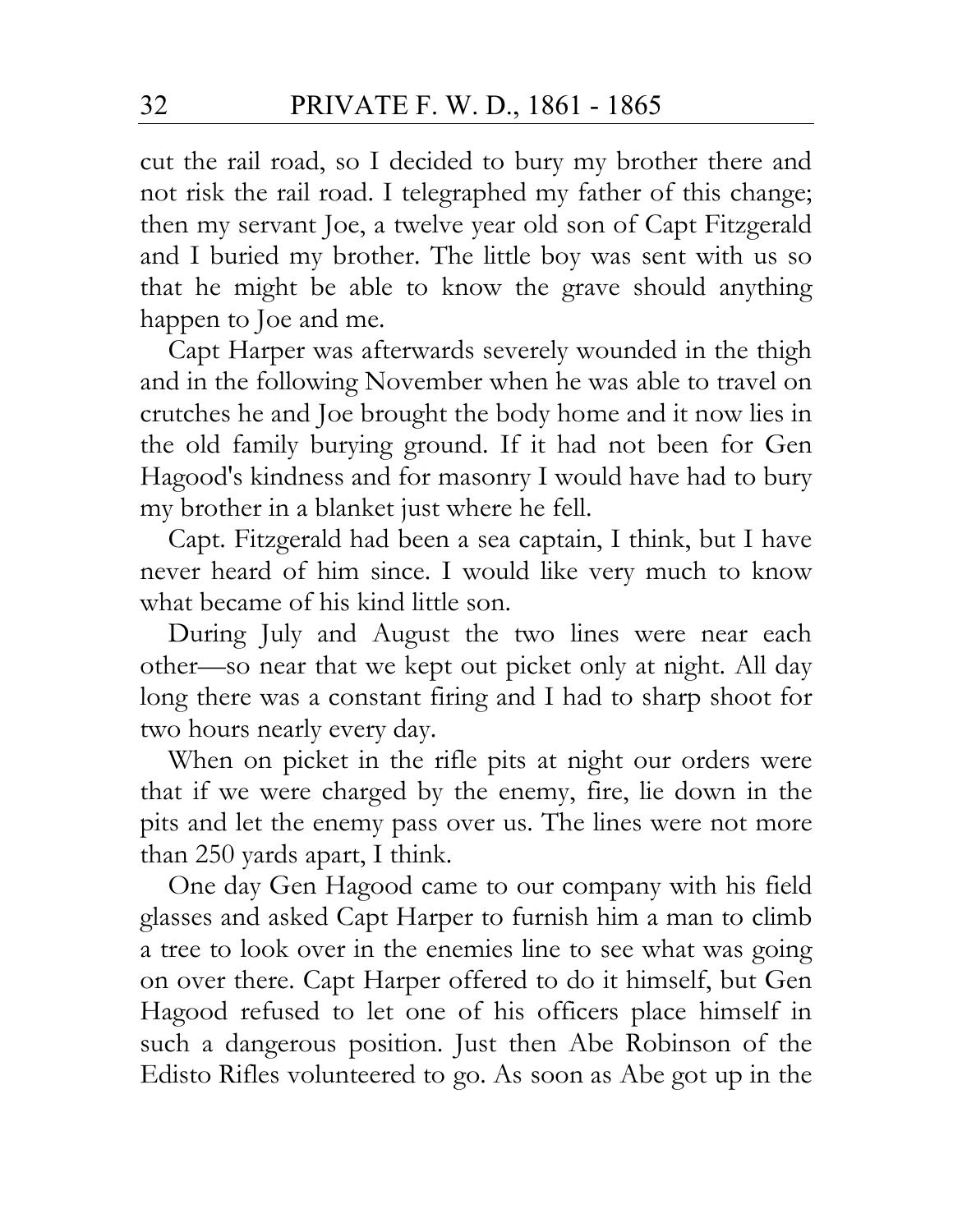tree the enemy saw him and began to bark the tree with bullets. The general ordered him down at once. Both sides used mortar batteries in the seige of Petersburg. We had a battery just behind our line. At night when the different batteries shelled the lines it was a beautiful sight to watch the fuses burn as the shell curved over from one side to another in passing through the air. But it was not pleasant when you were at the point which was being shelled. I did not mind a parrot shell as much as a mortar, as the morter shell could be seen such a distance, and yet we could never tell whether it was going to burst in air or after it reached the ground.

After some time we threw up traverses in the trench so that we could dodge the shells better. One day our Ordnance Sergeant (Dock Pursner) had gotten a good dinner in a tin plate and had just started to eat it when one of those shells came over and entered the ground and filled his dinner with dirt.

I should have stated that we were placed in what seemed to be a wide old ditch, six or eight feet wide—and large red oaks grew on its banks which gave us plenty of shade.

At one time it was thought that the enemy were mining under us, so we had a sounding pit dug in this broad ditch to see if the Yankees could be heard at work.

One day in July I was sent with others to work on a covered way (i. e. a ditch leading from lines back of trenches.) This was on a hill to our right. The day was a hot one, the ditch deep, and the enemy seeing the dirt thrown up by our shovels commenced to shell us with a battery about 500 yards off. Some one had cut a shelf in the ditch about two feet from the bottom and about five feet long. I got in this shelf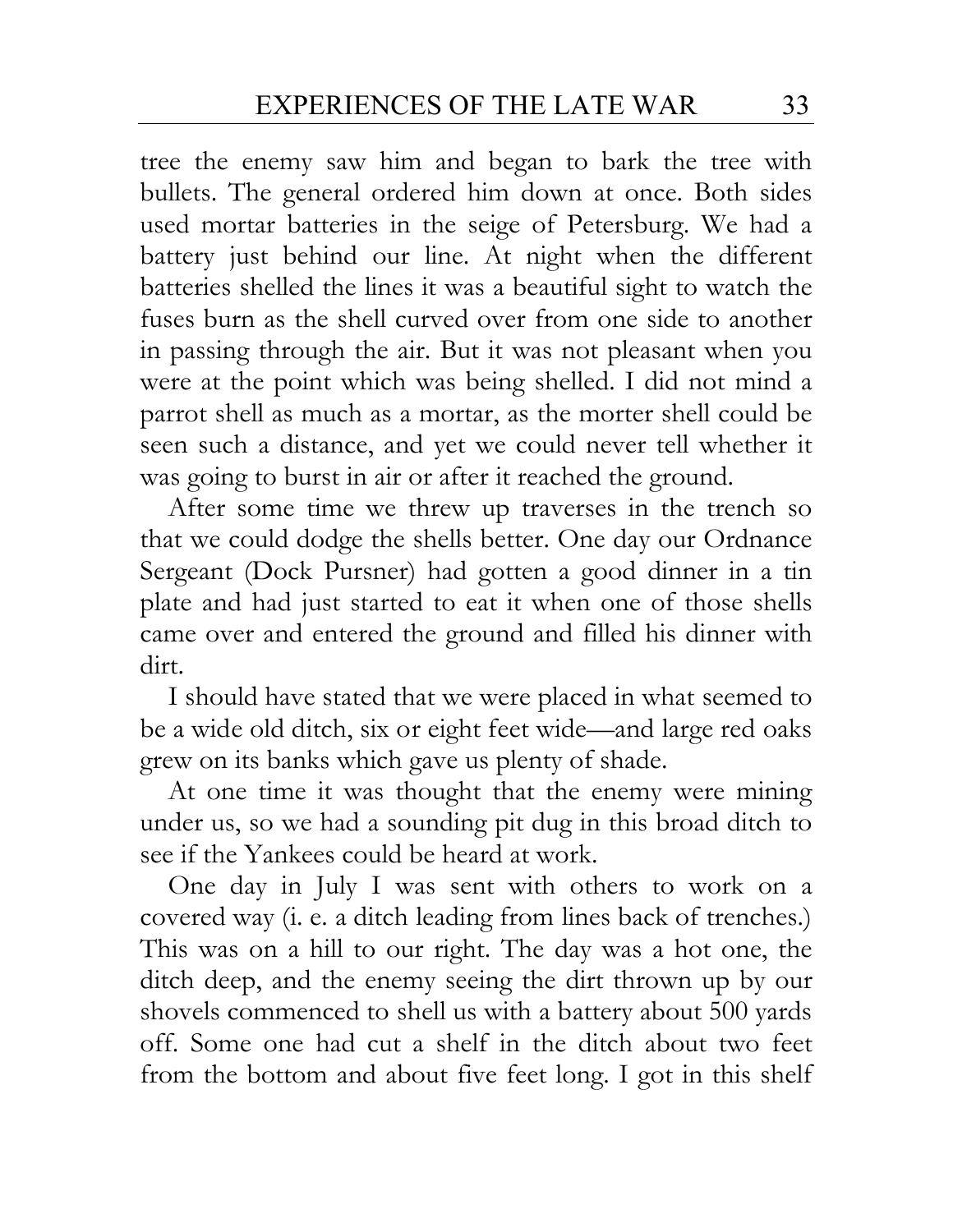to cool off on the clay. About this time a shell struck the top of the ditch bank and exploded knocking down two men, but not hurting either very much. Another struck just over my head and tumbled in the ditch. I could hear the men running up and down the ditch, but there I was within two feet of it, and could not get out with out going over the shell. I expected it to burst at any second, and after a minute or two looked over and saw no fuse burning. That shell got out of the ditch just as soon as I could get it out.

The Lieutenant in command said that it would not do to work there during the day, so sent us back to our company.

On Saturday, July 30th, the enemy exploded a mine under our lines at about day light, about one half or three quarters of a mile on our right. We were near enough to see the smoke and dust and hear the noise. There was some hard fighting here for several hours. We were taken out of the trenches to help retake the lines but had marched only a short distance when we were ordered back in the trenches, as the lines had been retaken.

The enemy literally dug their own graves for hundreds of them were buried in the pit of the mine. Some of the boys visited the place and reported such a scene of horror that I did not care to visit it.

In my next I'll give my experience at Weldon's Rail Road on August 21st.

This letter was written by my father to his sister Mary Jane (Mainie) who later married Dr. W. W. Murray. Dr. Murray was Assistant Brigade Surgeon.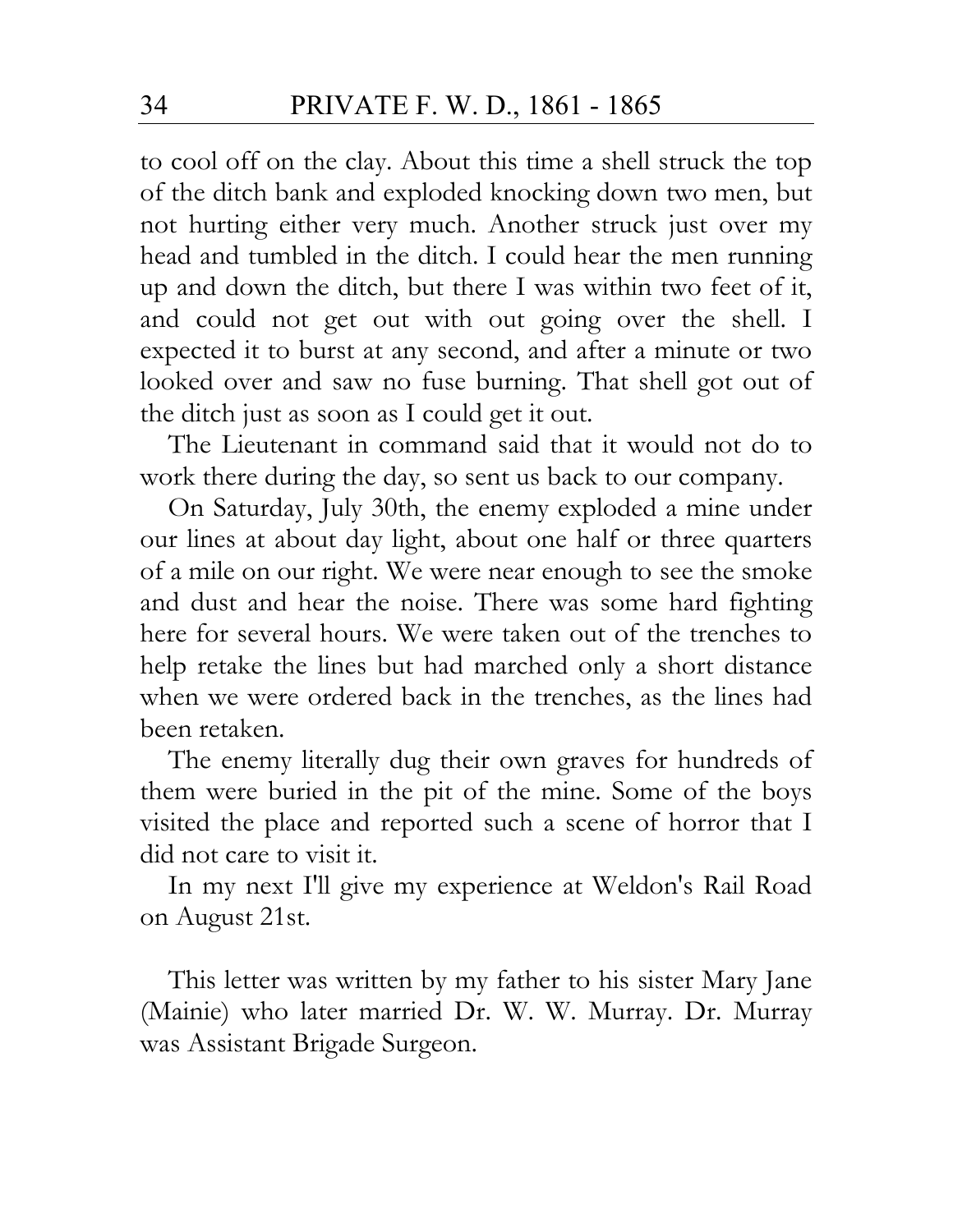Near Petersburg, August 4th, 1864.

Dear Sister:—

I seat myself this beautiful morning to write you a few lines to let you all know we are as well as usual. You must not expect a long letter because I have no knews to tell only that the Yankees opened on our lines with their artillery on the thirtieth of July and early that morning they sprang a mine under a battery Twenty-second and Twenty-third S. C. D. As soon as the mine exploded the enemy charged and succeeded in capturing a part of the works and some prisoners, but at two o'clock they were charged and a great many killed and captured. They admit of a loss of between four and five thousand. The negroes and whites were all mixed up together in a ditch. Grant is still missing but we are trying to counter mine and it was reported yesterday that we dug into one of their mines, but I don't know whether it is so or not. I hope it is so.

We have not herd of the boxes yet but I hope we will soon for I am anxious to eat something from home once more. Harper went to Petersburg yesterday but could not hear anything of them. I hope we will get them before we leave this place. Tell mother I got her letter yesterday and will answer it soon. Write oftain and long letters for it cheers me up to get a letter from home.

Your affectionate brother,

F. W. Dantzler.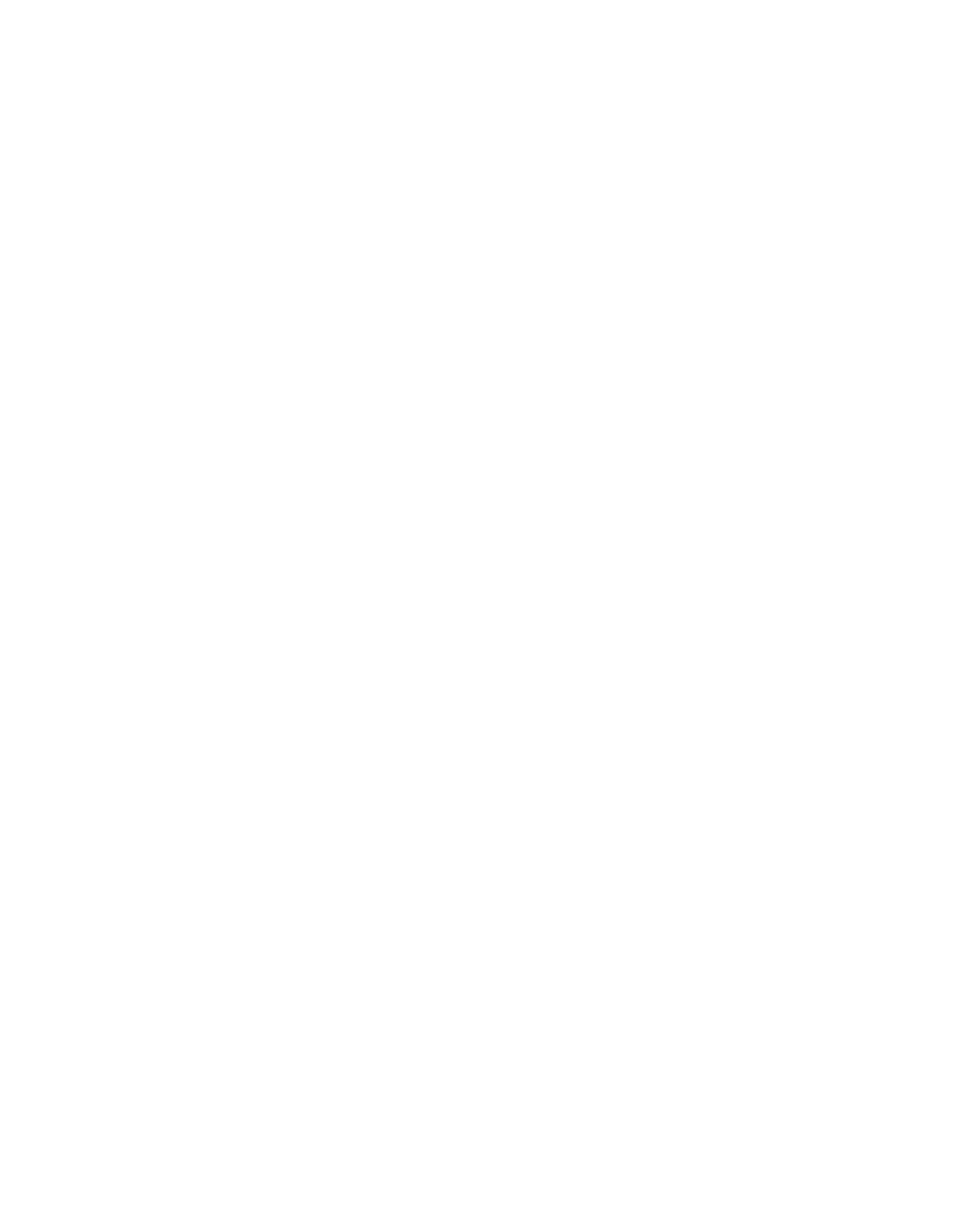# BLOODIEST CHARGE OF THE WAR By F.W.D.

ABOUT the 18th or 19th of August, 1864 the enemy moved in heavy force on the Weldon railroad and captured it.

Hagood's Brigade was ordered out of the trenches that we had held for two months without any relief. We were on picket one whole night and up half of the next in the trenches ready to shoot at any moment. This strain on the men was very great and to get any rest during the day we had to sleep while heavy firing was going on all the time.

We were moved to Weldon road and camped on Saturday night a few miles from the railroad. On Sunday morning we were to move forward to attack the enemy. Just before we formed the line to charge we passed a battery of artillery which opened fire as we passed. The brigade gave a rousing cheer to the battery and this drew the fire of the enemies artillery. He had to move forward under this terrible shelling. On the edge of a woods we formed a line to charge the enemy's works in the open field and as we left this wood in the charge we passed through Flanigan's Brigade. Where our company charged, as well I remember, there was some stunted corn. It was company F and one of the color companies. Color Corp. O. J. Parler (Brooks) of our company who had the flag and another Color Corp., either Montgomery or Burgess were the only two color guards.

When the command was given to charge we moved off at double quick, running low down and where we charged we moved under a terrible front and flank fire. When within fifty yards of the works Porter who was on my left tumbled over and the flag fell in front of me. At the same time the other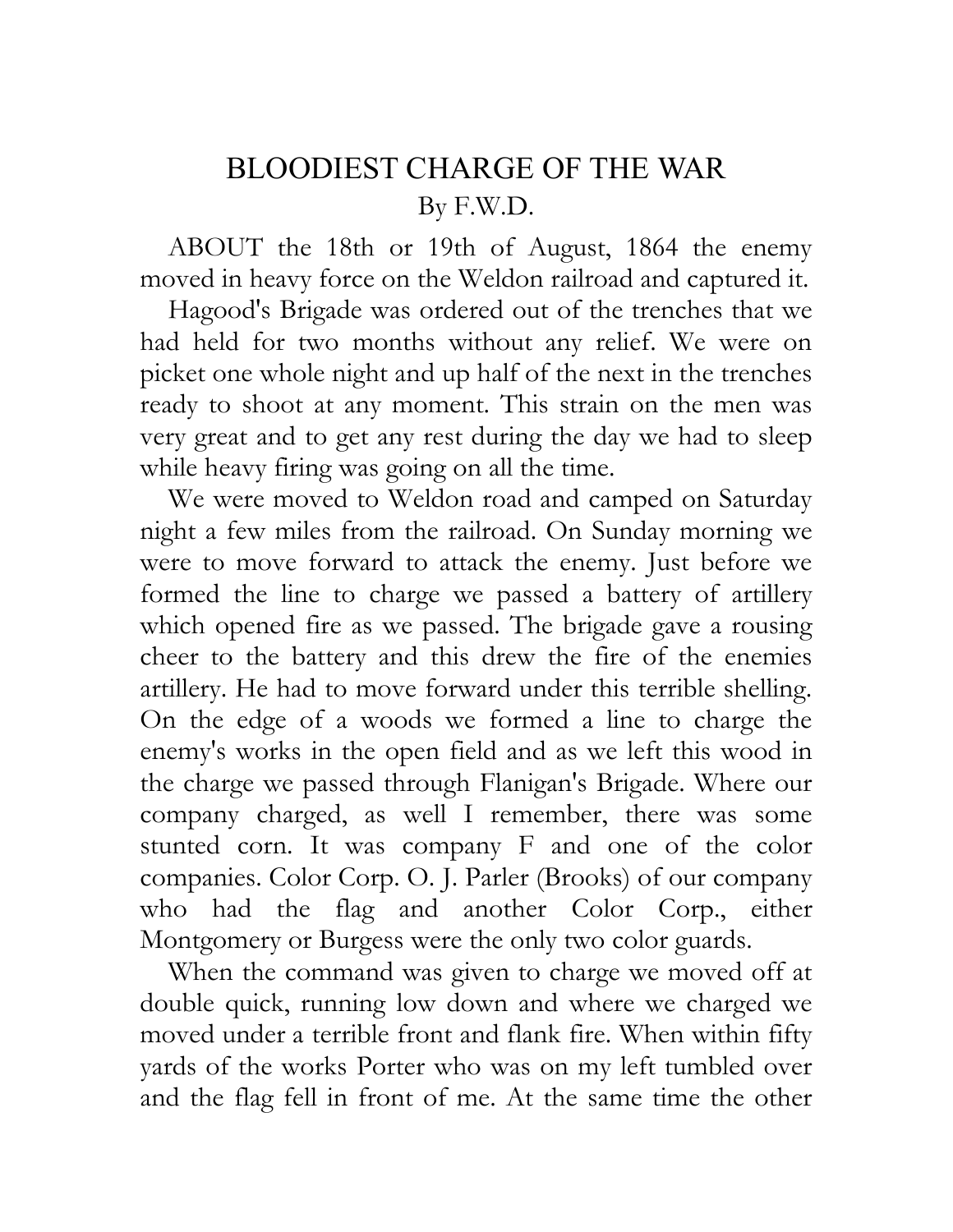Color-guard fell, so I threw my gun to my left hand and seized the flag in my right, though I was only a private. It had not been down two seconds before it was up again. I thought the quicker we reached the works the better, but when within thirty yards of the works I heard on my right the order "Lie down." Looking in that direction I saw that everybody behind me was down, so I stuck the flag staff in the ground and dropped on my knees, to shoot. But thinking I was too close the enemy to have an empty gun, I lay flat on the ground.

I did not think the charge was a failure as I thought Finigin's brigade would come to our succor. All of this time we were under a terrific fire and after a few minutes a ball hit the flag staff and it tumbled over behind me. I looked back just in time to see the Color Corp., who fell when Parler did run, catch the flag, and turn to run out with it. But he was shot down the second time. Then for the first time I realized the fact that the charge was a failure.

Dave Ott of the Edistoes was lying very near me wounded in the thigh. I said to him: "Dave, I am going to try to run out." He replied: "For God's sake, don't." "You'll be killed." All during this time balls were throwing dirt on us, and every time I thought I was hit.

After sometime the enemy ceased firing for a second, and then I raised up on my knees and looked around me to see who was hurt, but soon the firing was renewed and I fell down again and remained there till it was over.

Capt. Harper was in command of the company when in fifty yards of the works a ball hit him on a button and glanced; but it shocked him. When the first firing ceased he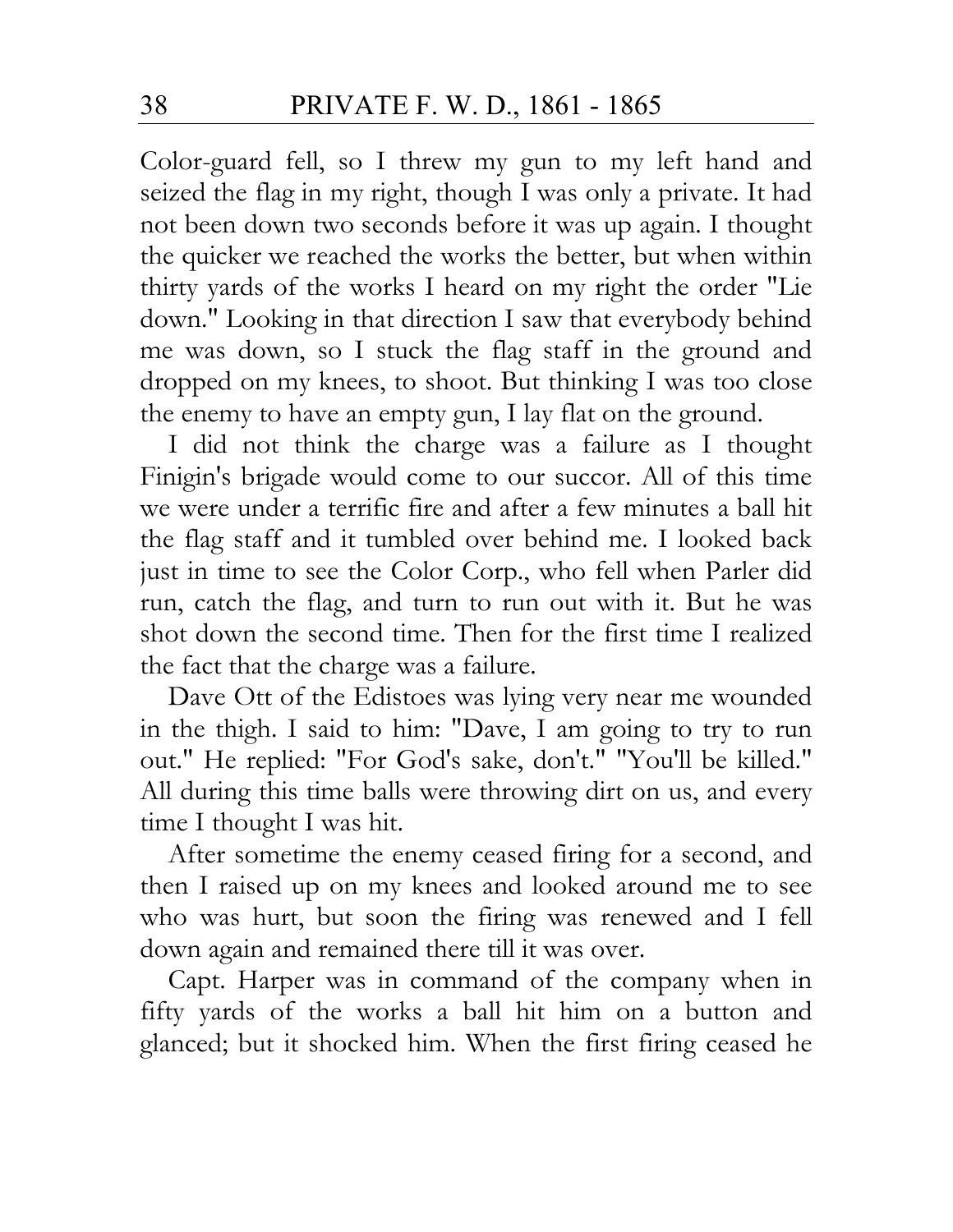jumped up and ran. This caused the second fire. They shot him through the thigh, but he succeeded in getting out.

I got up and looked back of me again after the firing and was very much grieved at the sight. Major Sellers, First Lieut Evans and First Sergeant Fralic were killed. Color Corp. Parler mortally wounded and many others killed and wounded.

When I got up to go in to the Yankees I carried my gun with me, but when within ten feet of the works one of the enemy threw up his gun at me and ordered me to throw down my gun. I obeyed at once, but just then another Yankee knocked up his gun, jumped over the works and helped me over.

Our company went into the charge 21 strong. 14 were killed or wounded. 4 got out unhurt and three went over the enemy's works as prisoners. These were Lieut. Hart, Corp. E. L Dantzler and myself. Our brigade went into this charge 700 strong. 175 got out.

This was the place where Gen Hagood shot Capt Daly who had the flag of the 27 Regiment, off his horse, got on the horse and ran out, followed by some who were near him. Capt Stony caught the flag when Capt Daly fell and carried it out. All this happened right in front of the enemy's lines. I did not see it, as it happened to my right. After I was captured the Yankees told us Gen Hagood was killed and it was months before I heard that he was not but that his gallant Capt Malony was killed. I have heard that Gen Mahone was responsible for the charge. He ordered six brigades to charge the enemy, but later, finding them much stronger than he thought, countermanded the order. The four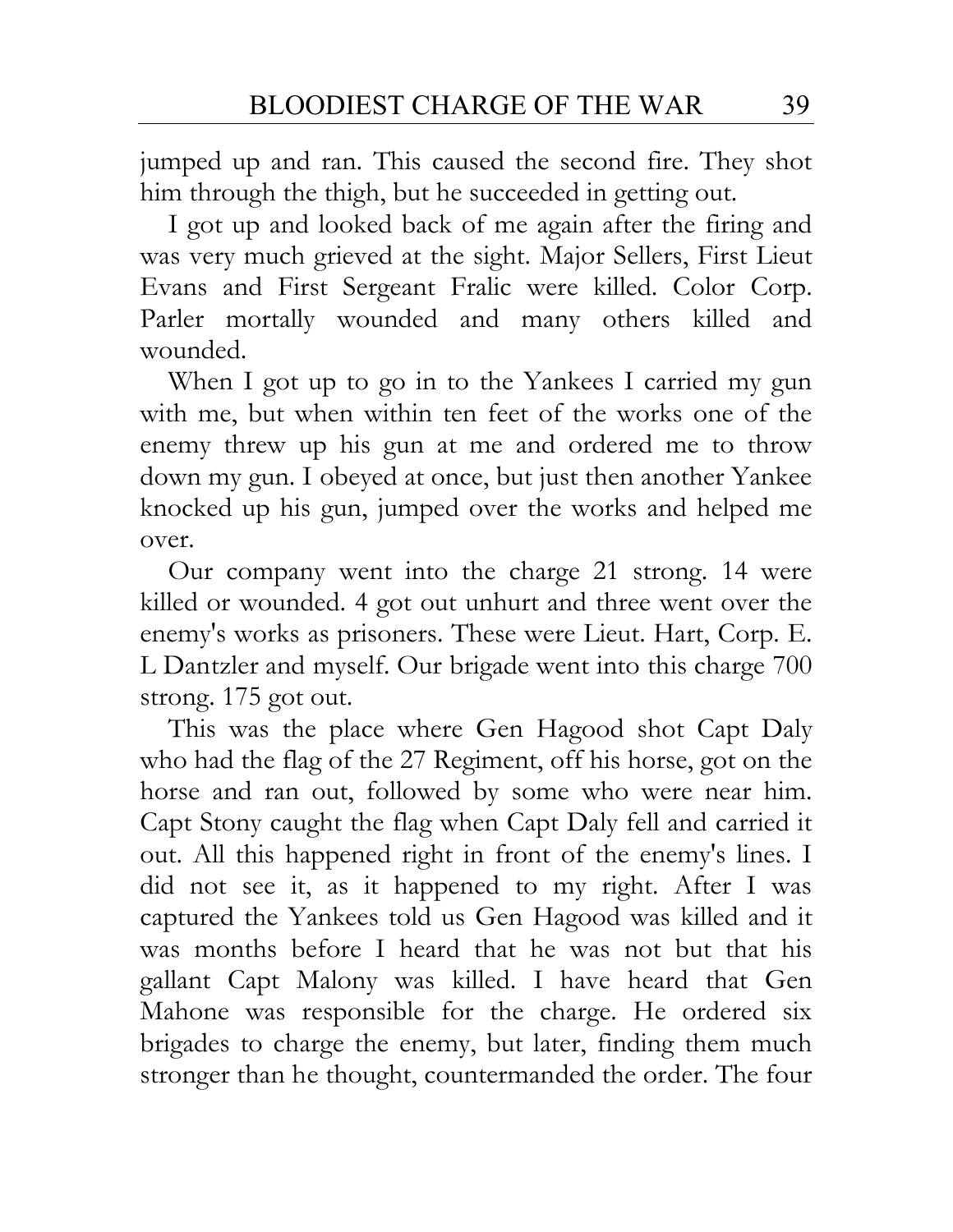center brigades got the order in time, but the right and left wings did not receive it so were hurled at the whole llth corps (Warren's). These two brigades were Hagood's and Harris' Mississippi Brigade I do not know the above to be a fact, but I have been told this by responsible parties.

The enemy had two strong lines of works, lots of troops and only a half mile from Gen. Warren's headquarters. Our company had only one officer left after the charge. Major Sellers was killed, Captain Harper wounded. Lieutenant Evans killed, Third Lieutenant C E Hart captured and First Sergeant Fralic killed.

This charge was one of the bloodiest of the War. Captain Alston, I believe wrote a poem on it. I would appreciate a copy of this poem from any one who may have it. Send it to F. W. D., Holly Hill, S. C.

In my next I'll give some of my prison experience and tell how tobacco got me out of prison.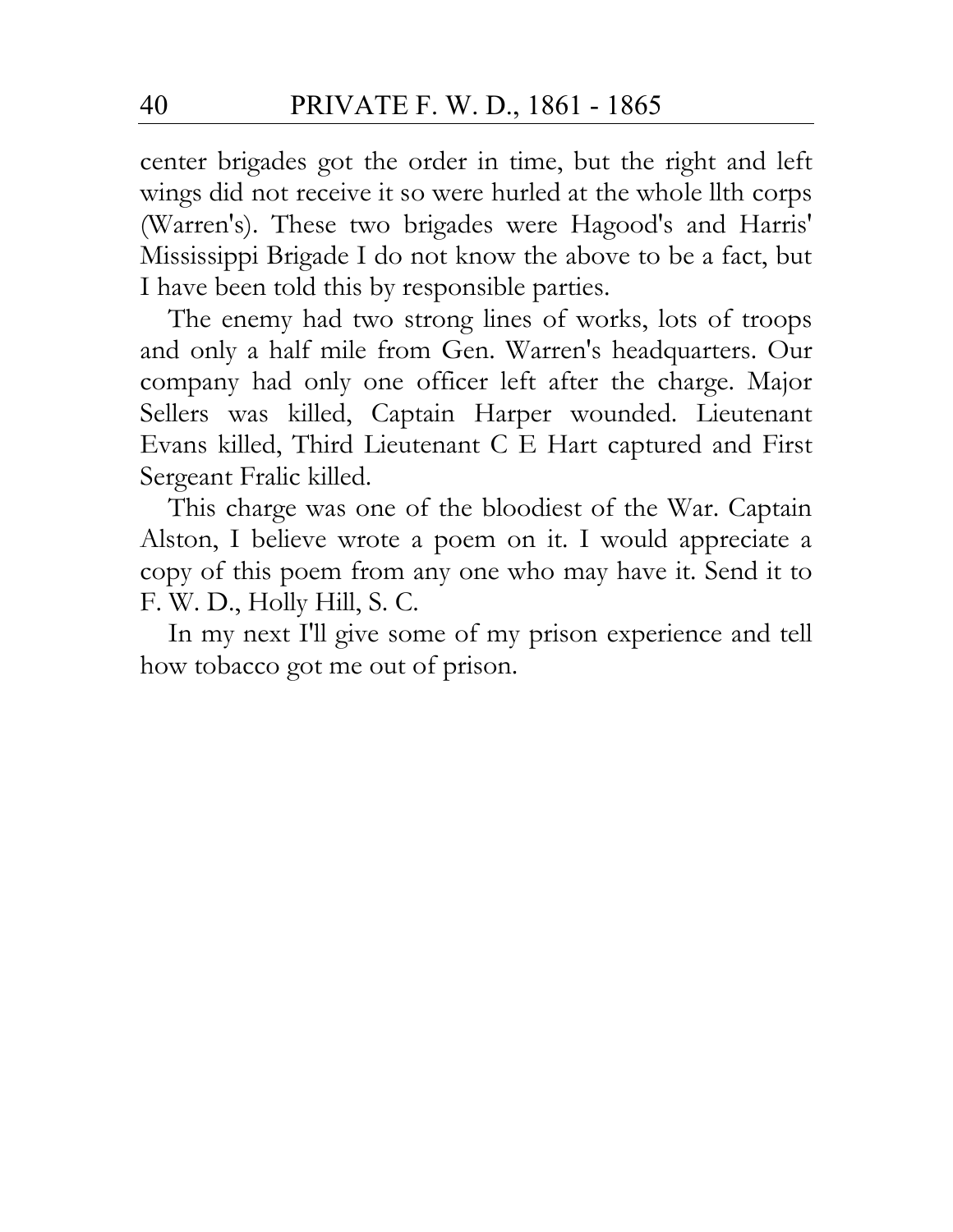# HOW TOBACCO GOT HIM OUT OF PRISON. By F.W.D.

After crossing over to the enemy we found that they had two lines of works and heavy masses of troops behind them. I was told that Warren's whole corps was there.

Corporal Berry Way had been badly wounded so Ed Dantzler and I helped him 'til we reached the field hospital where we left him. I did not see him again 'til about Feb. 1. 1865' at Elmira, N. Y.

For a half mile, after going over the works, we were under heavy artillery fire from our guns. Lieut. Hart did not have an officer's uniform so passed as a private in order that he could stay with us. We marched fifteen or twenty miles through Grant's army to City Point. The Yankees were very kind to us and at every camp we passed some of them would run out and offer us food. They guyed us good naturedly, calling us "Johnny Rebs" but we would always return their jokes with interest.

What a contrast between Grant's well-fed and properly clothed army and Lee's poorly fed and ill clad men! In our army I had seen many a soldier get his side pone of corn bread and a piece of meat at night and sit down and eat it every bit, leaving nothing for his next day's rations. This happened during the seige of Petersburg.

At City Point we were placed in their army "Bull Pen", among the bounty jumpers and the worst criminals of Grant's army, for thirty-six hours. These were the worst men I ever saw. But soon we were placed on board of a steamer and sent to Point Lookout Md, via Fortress Monroe. Whhile going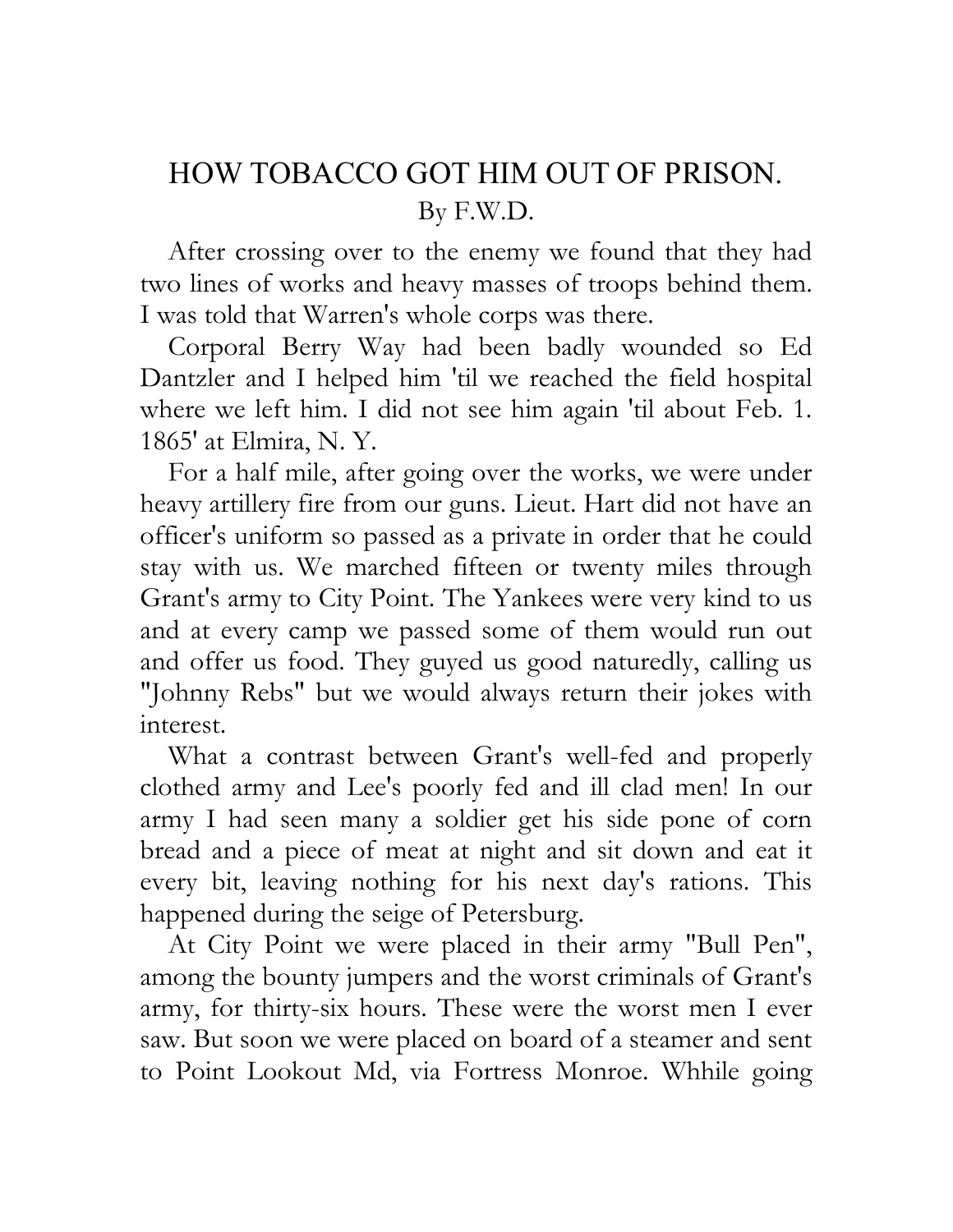down the James River we met many boats loaded with troops which were going to reinforce Grant.

When we reached the prison we were lined up in order that we might be searched. We were ordered to give up all money, jewelry, watches and dangerous knives. I had a twenty dollar bill, a two dollar bill and a half dollar in silver. I slipped the silver in my sock and patted my foot 'til it got under the bottom of my foot. I rubbed the twenty dollar bill until it was very soft, rolled it up, covered it with another piece of paper and made a stopped for an ink vial which I had in my pocket. Then I gave up the two dollar bill. I afterwards sold the twenty dollar bill for one dollar in greenback.

I should have stated that on the day I was captured I wrote my father that I had been captured, unhurt, but did not know where I would be sent, also told him that O. J. Parler had been badly wounded.

The prison was a flat plain on the shore of the Chesapeake Bay. The east wall was not more than fifty or sixty yards from the beach. Three gates opened from the prison on this beach and the prisoners had free access to it during the day for bathing or fishing. Piling had been driven about sixty yards out in the Bay, forming a dead line—that is we were not allowed to pass them.

The whole camp was surrounded by a twelve foot board wall with a platform three feet from the top for the guard to walk on.

There were about 10,000 men in the prison when I was there. The Camp was laid off in divisions, nos. a, b, c, d, etc, In each division there was 1000 men. I was in division D. Bell tents were mostly used and ten or twelve men were in each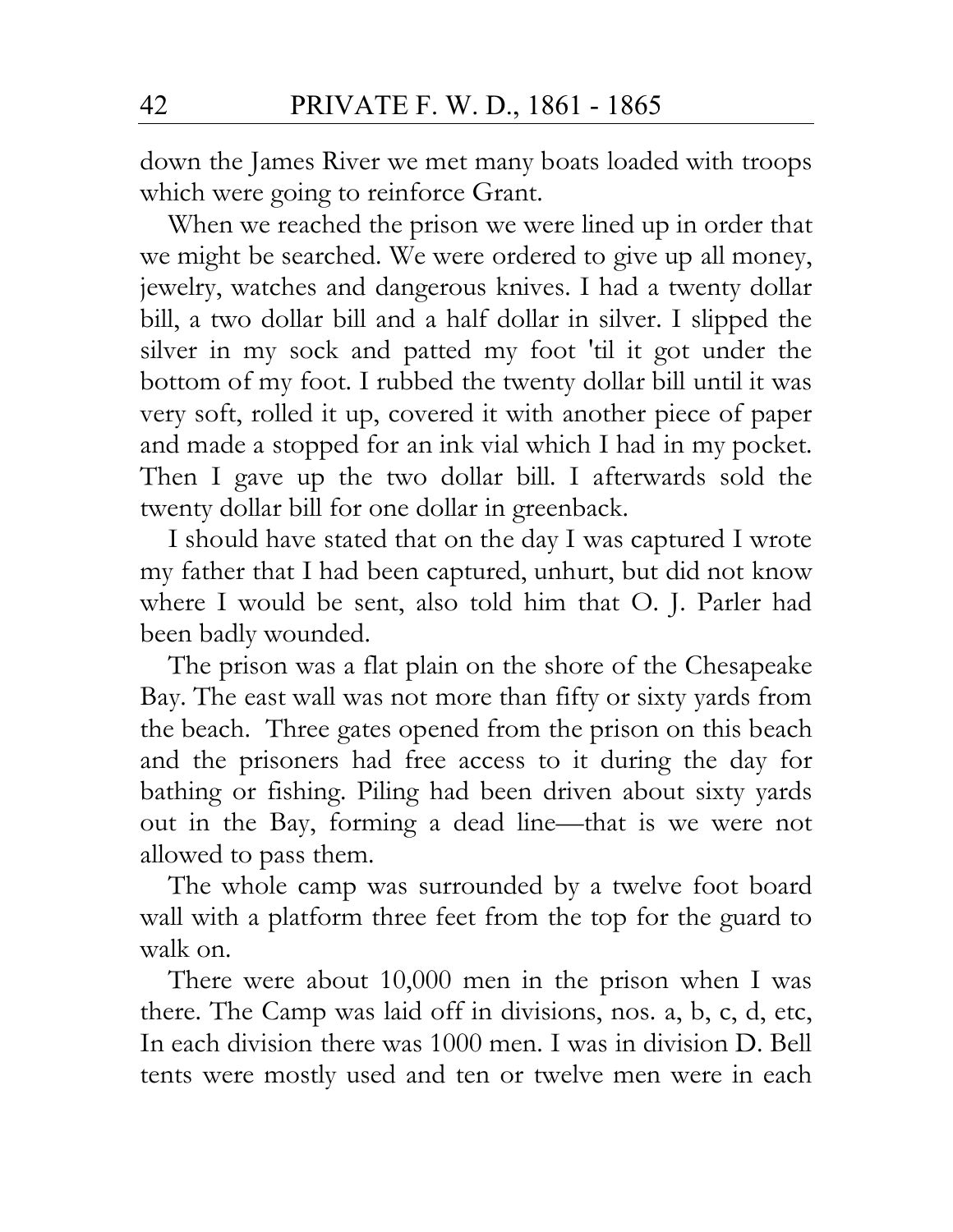tent. The wells were all shallow and contained some mineral, such as sulphur and copperas which made the water very disagreeable to the taste until one became accustomed to it.

As soon as I got in camp I found that they would allow twenty-five pounds of tobacco to be sent from Dixie to a prisoner by a flag of truce. I at once wrote my father to send three of us twenty-five pounds of tobacco by this route.

Our rations were three quarters of a pound of light bread, one quarter pound of beef or pork, one pint of bean soup and we were considered lucky if the soup contained a spoonful of beans. We were given vegetable soup twice a week. It was made of dried vegetables, packed in large square tins, and had a very unpleasant odor. I was hungry the whole time I was here in prison, but could not eat this soup.

I had been captured with only the one suit of clothes that I had on and a haversack, but it was empty. When we reached camp it was warm and they said they had no blankets so each of us was given an old piece of tent cloth about the size of a blanket and that was all we had to sleep on.

The men had nothing to do so a great many of them carved rings from gutapercha with dainty silver trimmings set in. Great many useful articles were also carved from beef bones. You could very well estimate the mortality from pneumonia in winter and dysentary in summer.

 We would sit or lie around the tent day after day and tell of good things that we liked to eat. There was an old man— Elihu Thomas, from Spartanburg in our tent who would listen 'til all the tales were finished and then he would say: "Well boys, a sweet potato pie and it half tight is the best eating I ever had."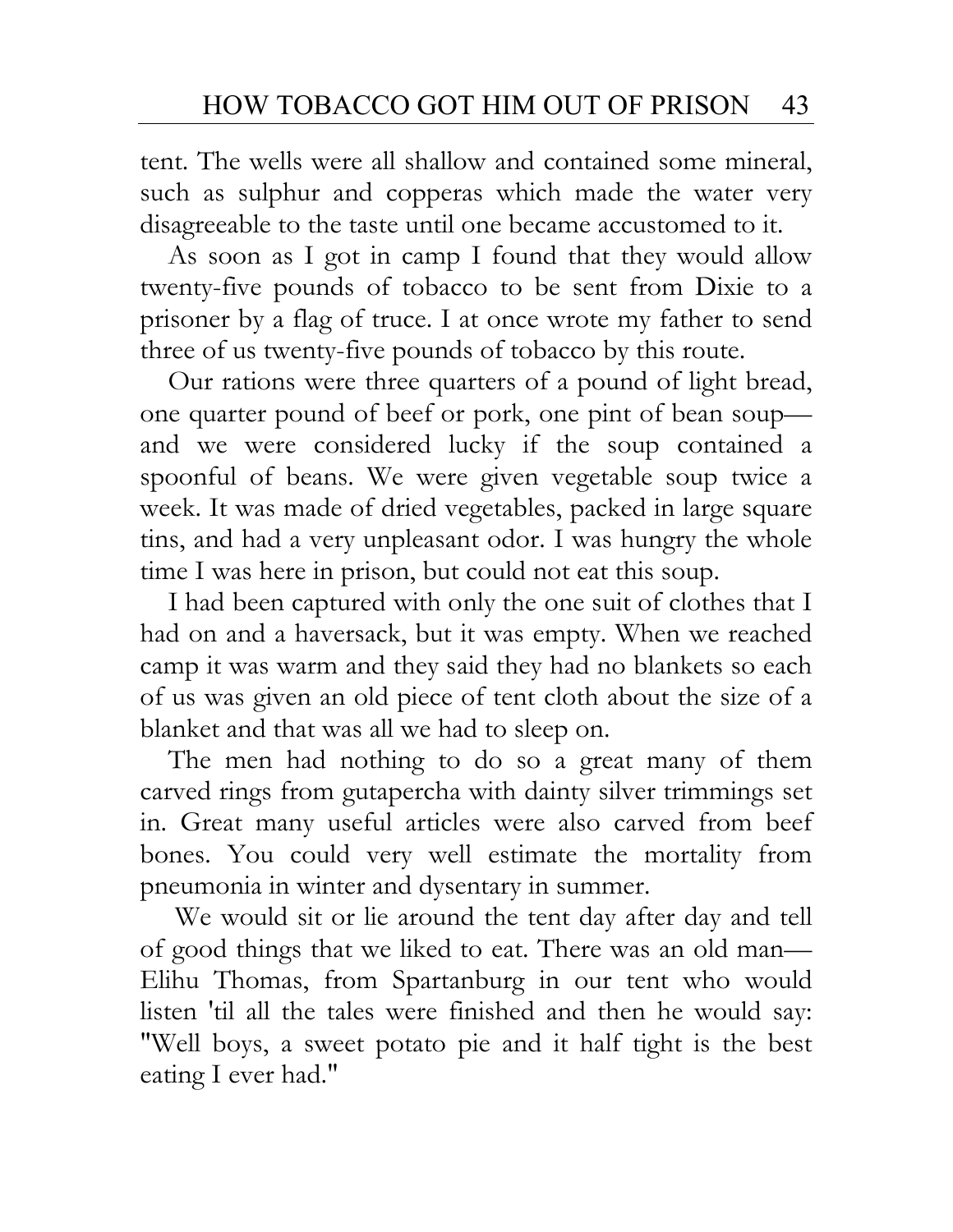I did not use tobacco at this time, but my cousin did. He did my darning as he was a good hand with a needle, and I would give him tobacco. I managed to get it this way: Whenever a new lot of prisoners came in I would get them water to drink for a chew of tobacco. One well of water was better than the others, but the pump was broken on it, so I would take a tin can with a nail tied to it to sink it and let it down through the air hole and in this way get a drink of water.

I have waded in the Chesapeake with sleeves rolled up high in search of oysters among the rocks—perhaps finding two or three in a half hour. But I'm going too much into detail, so will hasten on.

After waiting a month and receiving no tobacco I wrote my father to go or send to Columbia where some Yankee prisoners were stationed and get some green back bills to send me. About the last of October, as it was getting cold, each of us were given a U. S. blanket. We made the old tent clothes into mattresses by stuffing two with dried grass. and in this way we had more bedding than the prison rules allowed.

A large bulletin board was kept on which was posted each day what came in for the prisoners. After watching this for ten days I saw one morning this written up: "F W D, E L D, C E H and O J P each 25 lbs of Tobacco." We got our Sergeant to identify us and the 75 lbs were delivered to us at once. As O J Parler had been left behind wounded, we wrote Capt Brady, the commandant of the camp, a plain statement of the case so he then turned Parler's portion over to us also.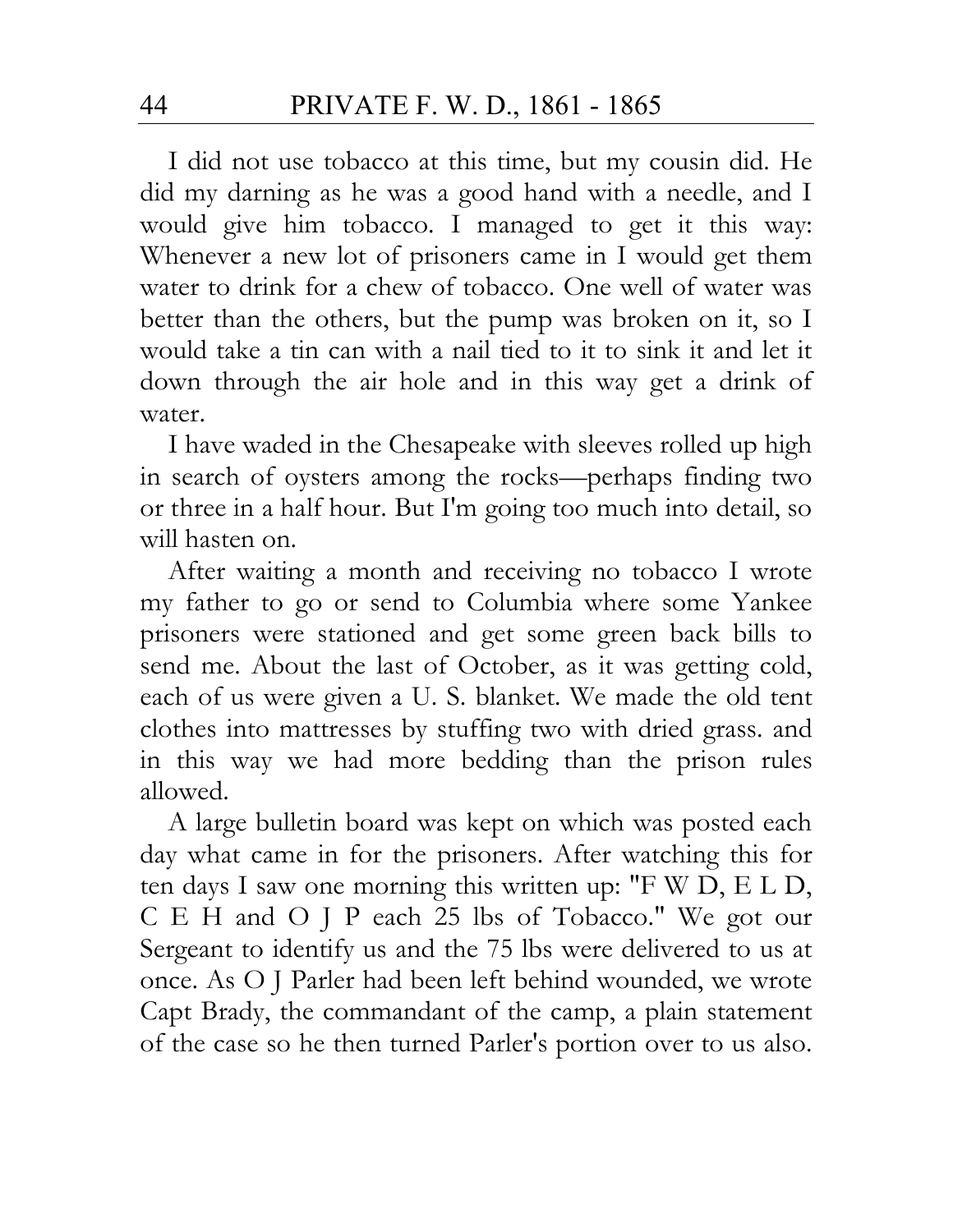This was on Friday and we were rich, after being hungry for two months—100 Ibs of tobacco worth \$100 in greenbacks.

E L Dantzler was our secretary and treasurer, C E Hart was our wholesale man and I was retailer of from one chew up.

By Saturday evening we had five or six dollars, so went to the sutler and bought meal and salt pork. We cooked a big pot of mush and fried the pork, and I tell you it was fine. I ate too much, so on Sunday morning I reported sick to the rebel doctor who prescribed for those who were only a little sick.

Early that morning it was reported that the camp would be thoroughly searched and everything that the camp rules did not allow would be taken from the prisoners. At nine o'clock the bugle sounded to fall in ranks. I was up, but on the sick list, so told the boys I would try to save our extra bedding by pretending to be very sick. When the men came round to search our tent I pulled off my shoes and jacket and got on the bed, expecting them to come in at any minute.

They first massed all the well men in one end of the camp and put a strong guard around them. I remained in the tent about an hour, finally was dozing when some one put their head in the door of the tent and asked how many sick men were in. I replied "four". He said: "Get up and go to the Hospital. We are going to send a boat-load to Dixie". I told him that one man, Tom Hart, could not walk, so he said he would .send a litter for him. I did believe him, for I recollect that I said to myself. "Capt. Brady has beat me at my own game and will get our bed clothes after all."

I gathered up my blanket and haversack and went to the hospital and there I found five or six hundred sick men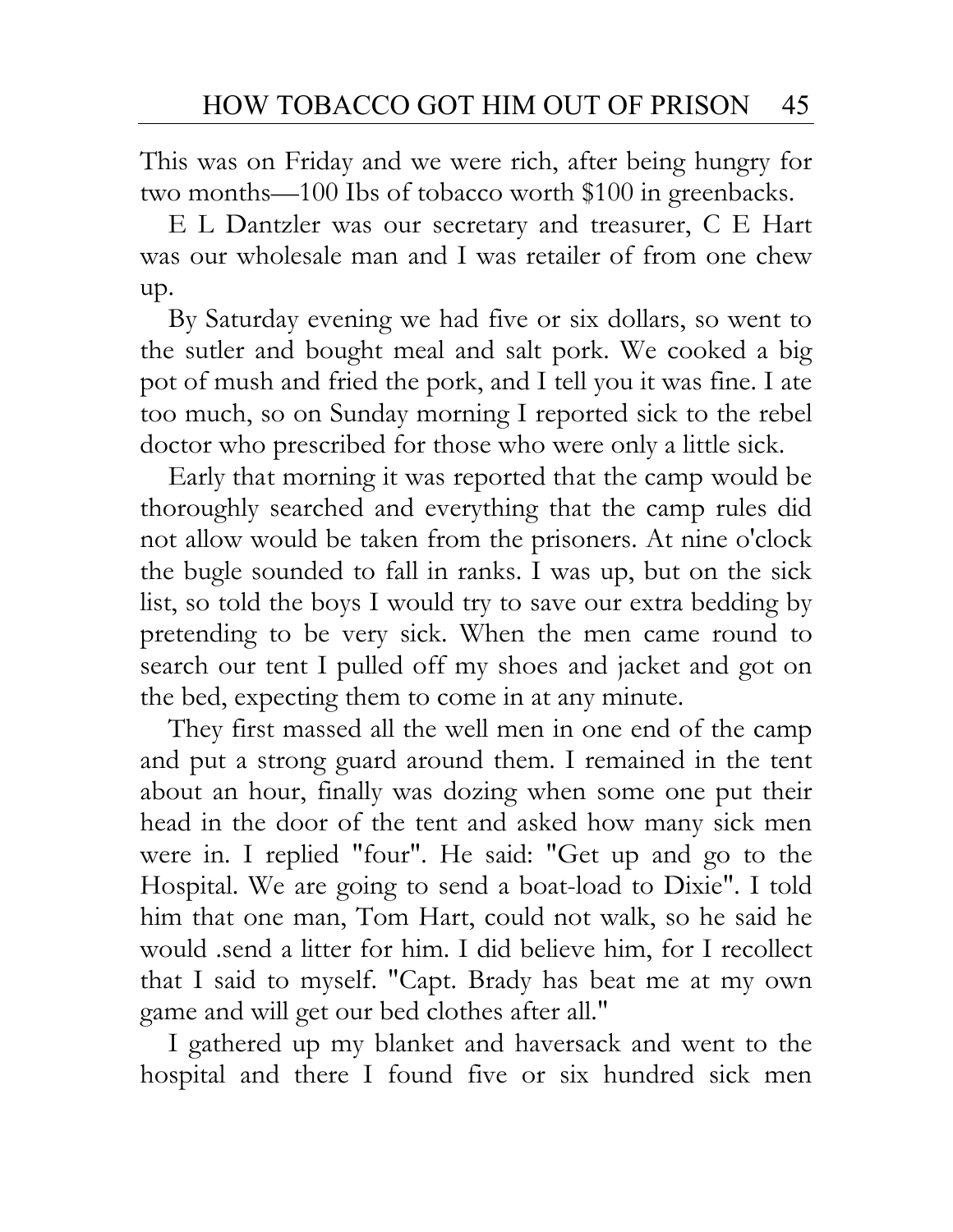massed together with strong guard. Two small open tents were brought in, two surgeons then brought in a table with four or five clerks. The guard would allow one man pass at a time. This man would step before the surgeon who would pass them to the clerk where he would give the name of his company, regiment, brigade and division where captured. This was a very pitiful lot of men, and I was not weak as most of them so waiting until about twenty five had passed the surgeon and none had been turned back. I then pushed my way through fearing should I wait I might be shut out. One of the surgeons was young and had a kinder face than the others, and you should have seen the appealing look I gave him when I halted before him. After a few seconds he said: "Go on". I went to the clerk and registered to come home.

Every sick man in camp was parolled that day—that is everyone that was able to travel.

The report that they would research the camp was put out by Capt Brad. He had orders to parole all sick men that day, and if the prisoners had known it all would have been sick. So you see the tobacco was really the cause of my getting out.

I will tell of some incidents of my trip home in my next.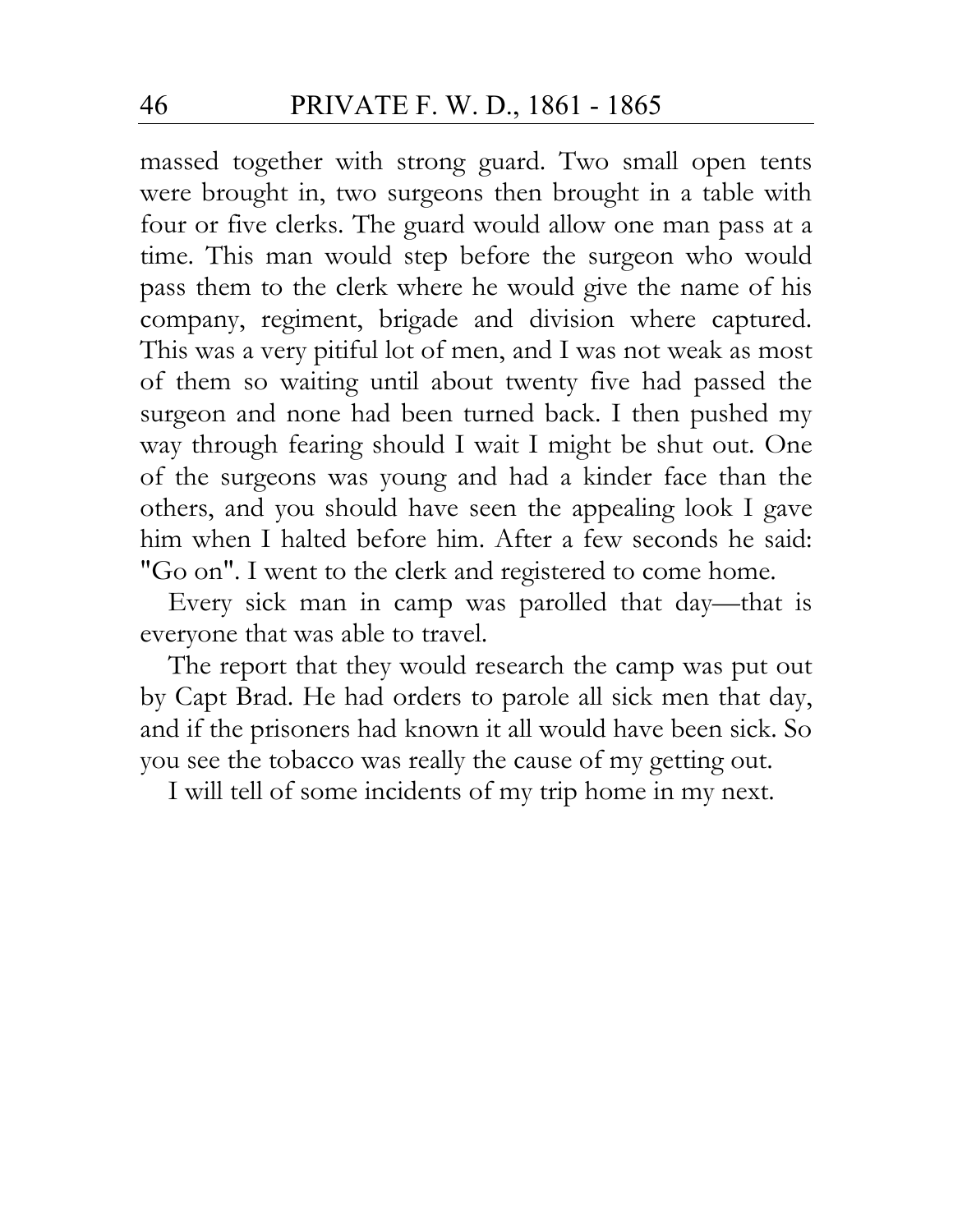# INCIDENTS OF TRIP BACK TO OLD HOME. By F.W.D.

WHEN captured I had only one suit of clothes, so when wash day came had to wash underclothing in cold water and wear jacket and pants until they dried. We were given plenty of soap and vinegar, however.

The paroled soldiers had been placed in a camp nearby and this was policed by detail from main camp. E C Dantzler had all of my money, so I wrote him a note by one of the detailed men to send me five dollars and some rings thathad been made, and told him also that he and C E Hartcould use the remainder.

We were then placed on board of a steamer and sent down to Fortress Monroe to await the arrival of the prisoners from the other prison camps.

The two governments had agree to exchange 5600 sick, and rounded prisoners at Savannah. We had to wait at Hampton Roads about one week for the other boats and while there a naval expedition under Admiral Porter was forming in the Road so we saw them drilling and manouvering every day. This expedition was forming to attack Fort Fisher. I had no idea at the time that I would be in the fort when they attacked it.

All of the transports having arrived we left on the steamer Northernlight, which once plied between New York and Panama. It was a large vessel and had nine hundred soldiers on board, so we were packed below deck. Our rations were sixteen hardtack, a slice of salt pork and one canteen of water per day. Some of the men who were very weak had been placed in bunks but most of us had to lie around on the floor.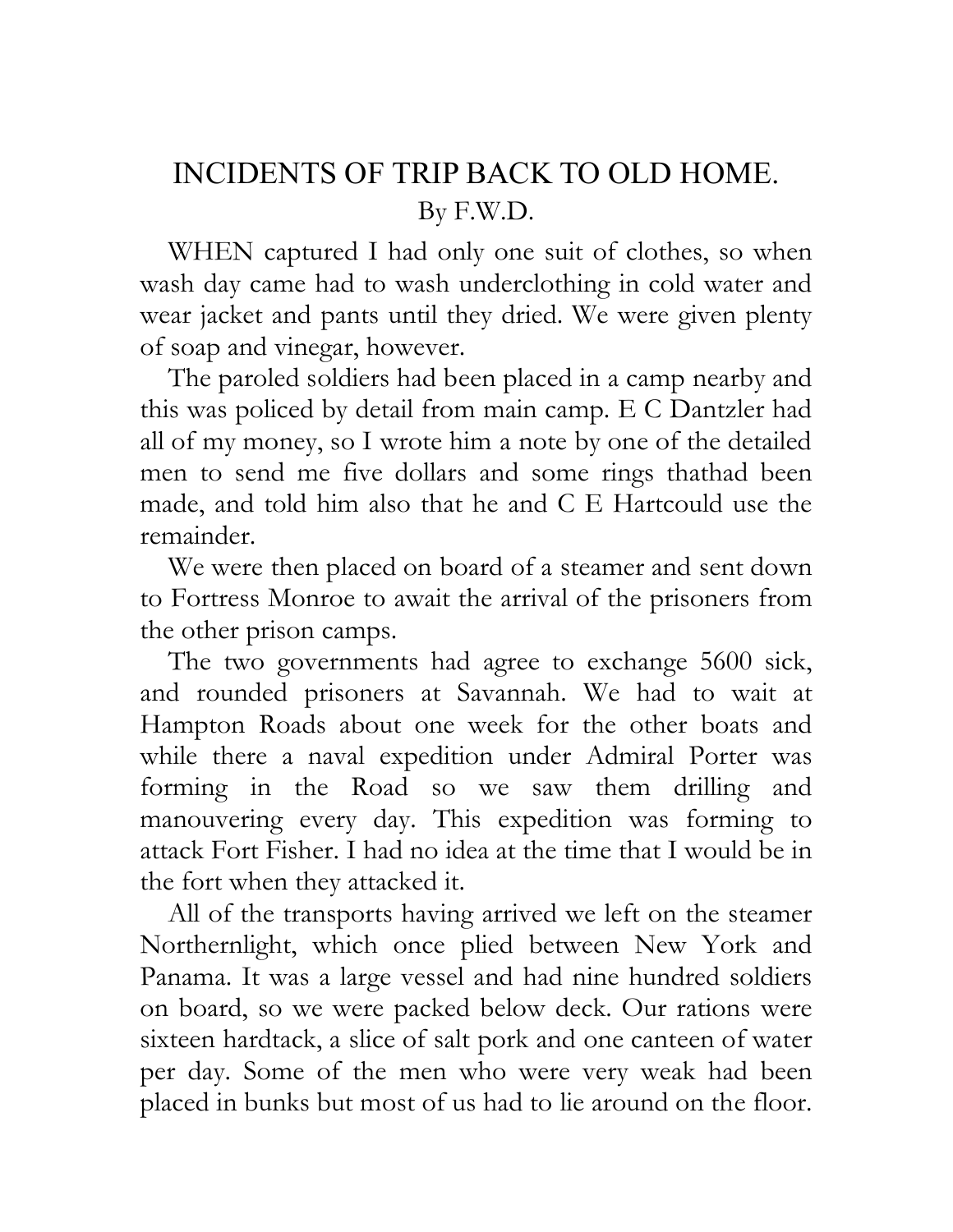It was pitiful to see some of the men who were too weak to undertake the trip. I think eight or nine died on board and were buried in the sea.

We had good weather along the coast, and I did not get sea sick. Our vessel was the first of the transports to reach Fort Pulaski and here about half of the men were transported to a steamer, the New York, and this carried them to the mouth of the Savannah River. A small steamer which could carry only 250 men met it here. The two steamers were tied together and a gangplank put from one boat to the other. At the end of the plank in boat stood a number of old men of the Richmond Ambulance corps to give us a welcome hand shake and a piece of tobacco to those who used it.

We were taken up the River to Savannah, and landed on one of the wide streets. We were formed in line and given dinner by the ladies of the city. Such a dinner. I never ate the like during the war.

The ladies would say: "Eat all you want, boys, but don't put any in your haversack, for we have many more hundred to feed."

They had prepared a camp for us in the park, and hundreds of ladies visited our camp that evening. I had many invitations to different homes, but had to decline them all. On the 17th of Nov 1864 I was given a thirty-day furlough to report at Columbia at the end of it. I left for Charleston and there I reported to the Soldiers' Wayside Home for the night. It was kept by Mr. and Mrs. W. J. Wiley, old friends of our family. They were very kind to me and gave me a private room that night. This was the first bed I had slept in in nine months.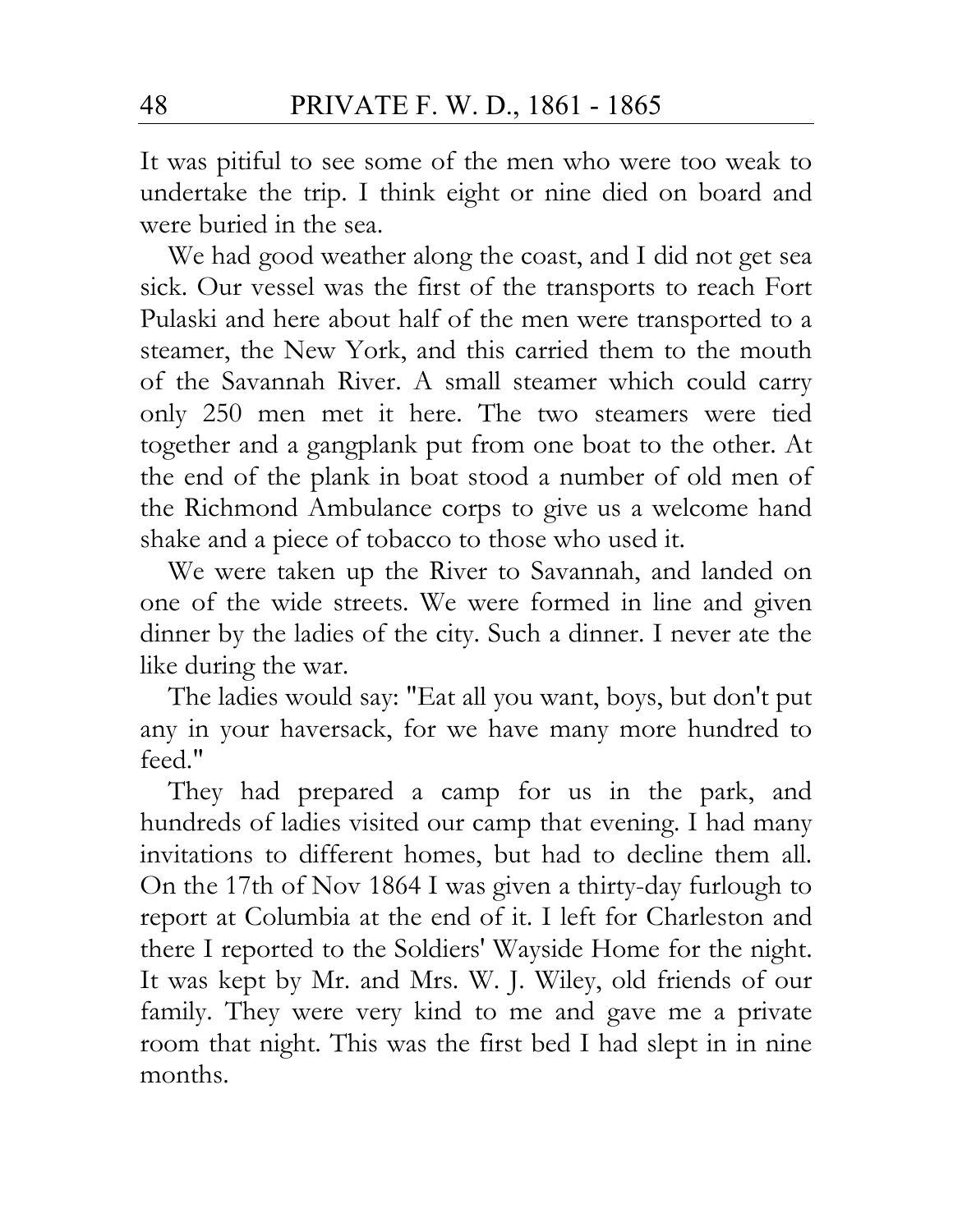On the morning of the 18th I left Charleston for St. George on the S C railroad, about twenty miles from my home. When I reached this town I tried to hire someone to carry me home, but could find no one. I then remembered an exiled Polander by name of Chibinoski (this is not the correct spelling). He had brought my father home several times before the War when my father was interested in a plantation in Alabama.

On the morning of the 18th I left Charleston for St. asked Mrs. Chibinoski if it were possible to get her husband to take me across the swamp. She answered me very curtly saying that there was not, as her husband had only a broken-down Confederate horse and cart. His brother-in-law had his good horse in the army.

I thought I would work on her sympathy, so told her if I were able to walk, I would solicit aid from no one, but I was not physically able as I was just out of a northern prison where I had only a light diet consequently was very weak I told her also that my father and mother did not know I was on my way home, for they thought I was still in a northern prison.

She then cordially invited me in so I knew I had touched her heart. 'She sent for her husband and soon we were on our way in the old cart. This was slow traveling and to while away the time we exchanged War stories. He told me some of his experience in the Polish Revolution in 1848.

When we reached home it was after night, and took the family by complete surprise. Mr Chibinoski told me the next day it was worth the whole trip to see the joy he had brought.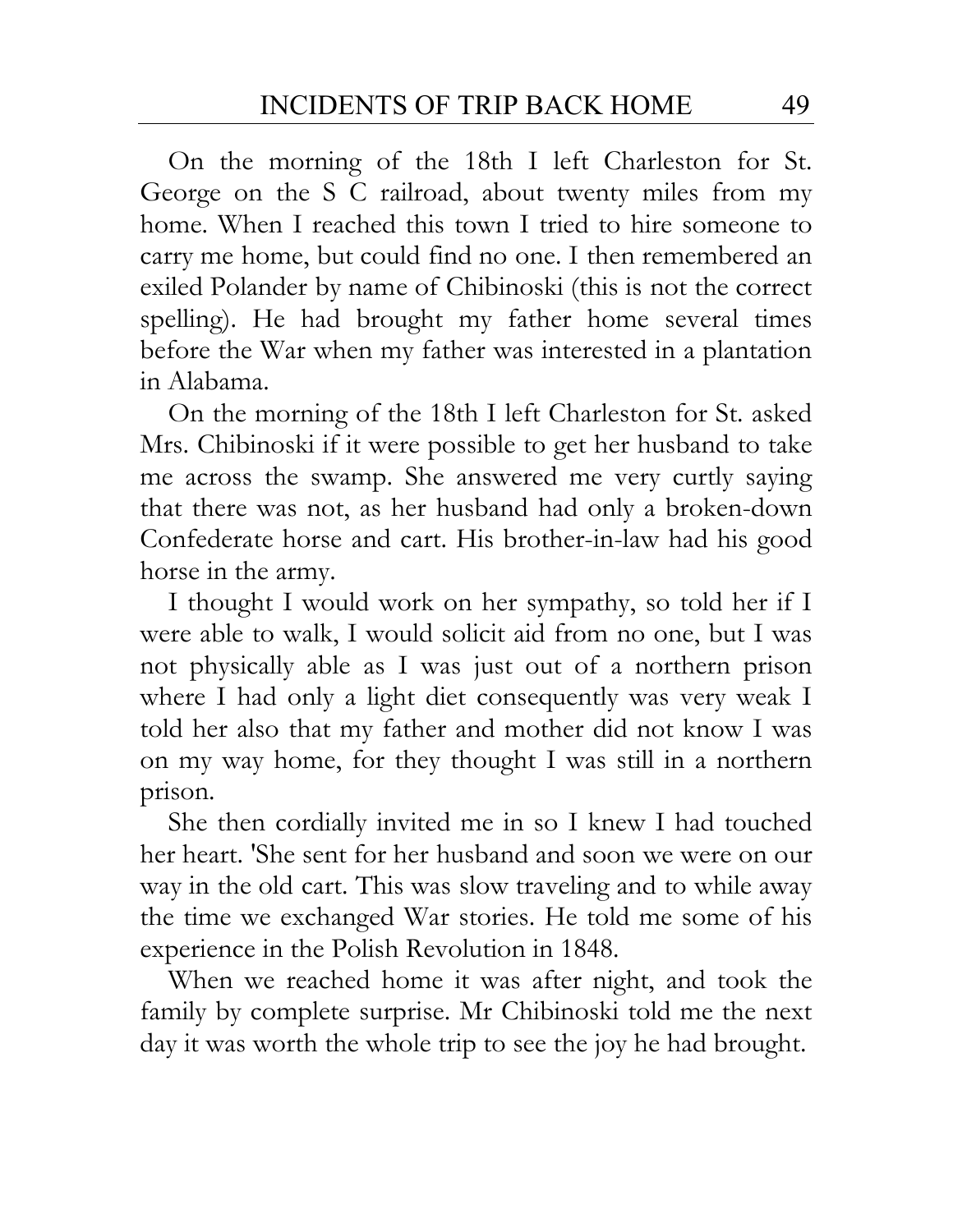When I left home in March I weighed 145 Ibs, but when I reached home on the 18th of November I weighed only 125 and had not been sick any time over twenty-four hours.

I'll state here that when I got home Capt Harper had recovered from his wound and had gone back to Petersburg with Joe, our negro, for my brother's body. He had been killed on June 20th 1864. I was fortunate enough to be at home when the body came.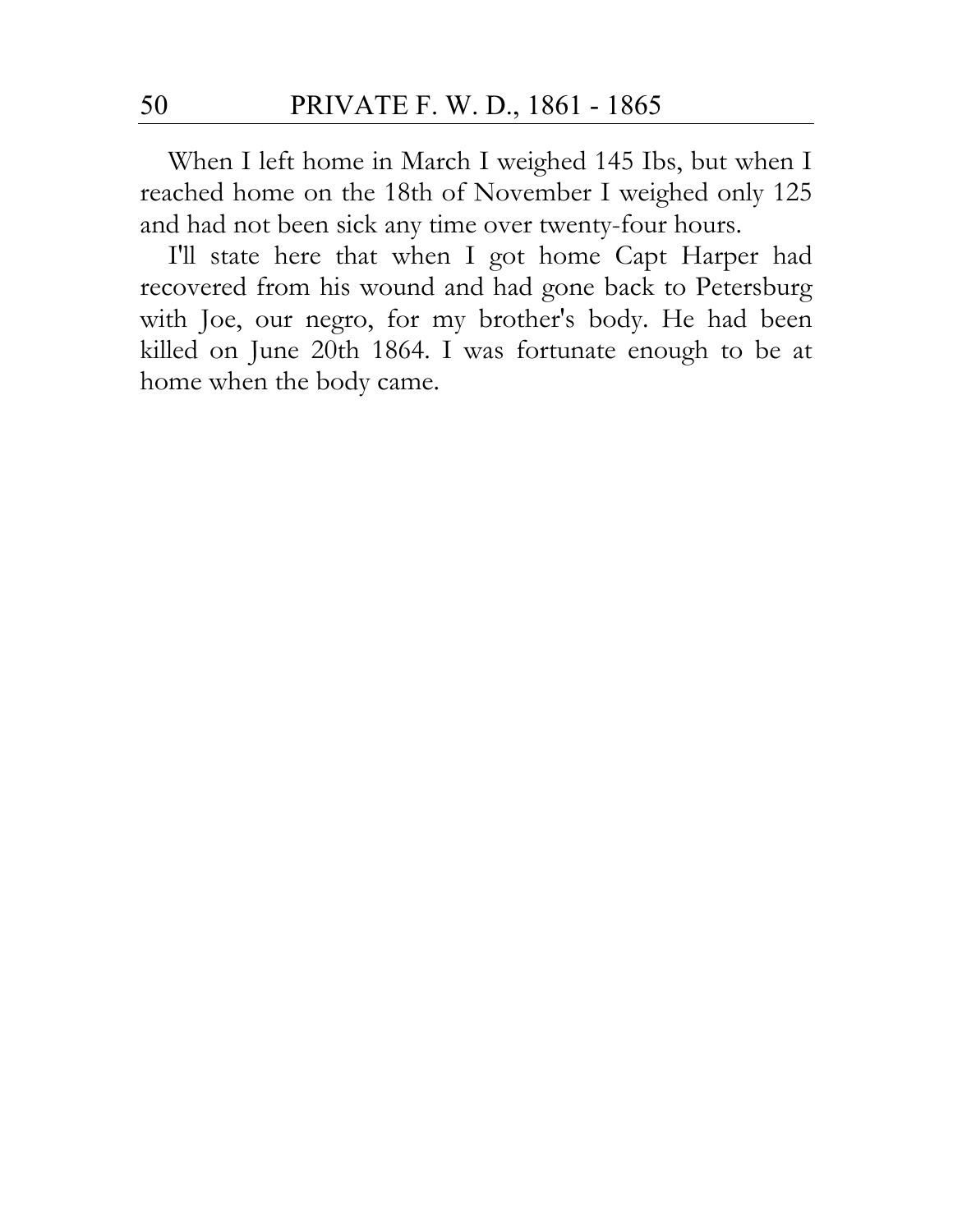### TELLS OF SOME BLOODY FIGHTING By F.W.D.

WHEN I reached home my father told me that Capt Harper had been to Columbia and gotten the green back bills to send me and that when he got on the S. C. R. R. going to Columbia there was on board Lieut Col Charles P. Mattocks of the 17th Maine Reg. He had been sent from prison at Columbia, S C to Charleston to be exchanged for one of our officers who had been captured on the coast. There had been some hatch in the exchange, so this northern colonel was returning to Columbia under guard. Captain Harper being an officer was allowed to have a conversation with the Colonel. Both were Masons, so the Colonel proposed to write to his mother in Portland Maine and his agent in Washington to furnish me whatever I needed while in prison. Then I was to write my father who would furnish the Colonel with whatever he needed, and after the War the accounts would be settled. This proposition was accepted by both parties and carried out very satisfactorily.

After I had been home about two weeks my father received a letter, dated Danville, Va., from the Colonel saying that he had escaped from the prison in Columbia and had gotten as far as East Tenn. on his journey when he was captured again and sent to Danville, Va. He said also that lie was in a much worse condition than when in Columbia and asked that my father send him some money and a box of provisions at once. My father wrote him that I had unexpectedly reached home about two weeks before, but that he was willing to keep the same arrangements for E L Dantzler and Capers Hart who had been captured with me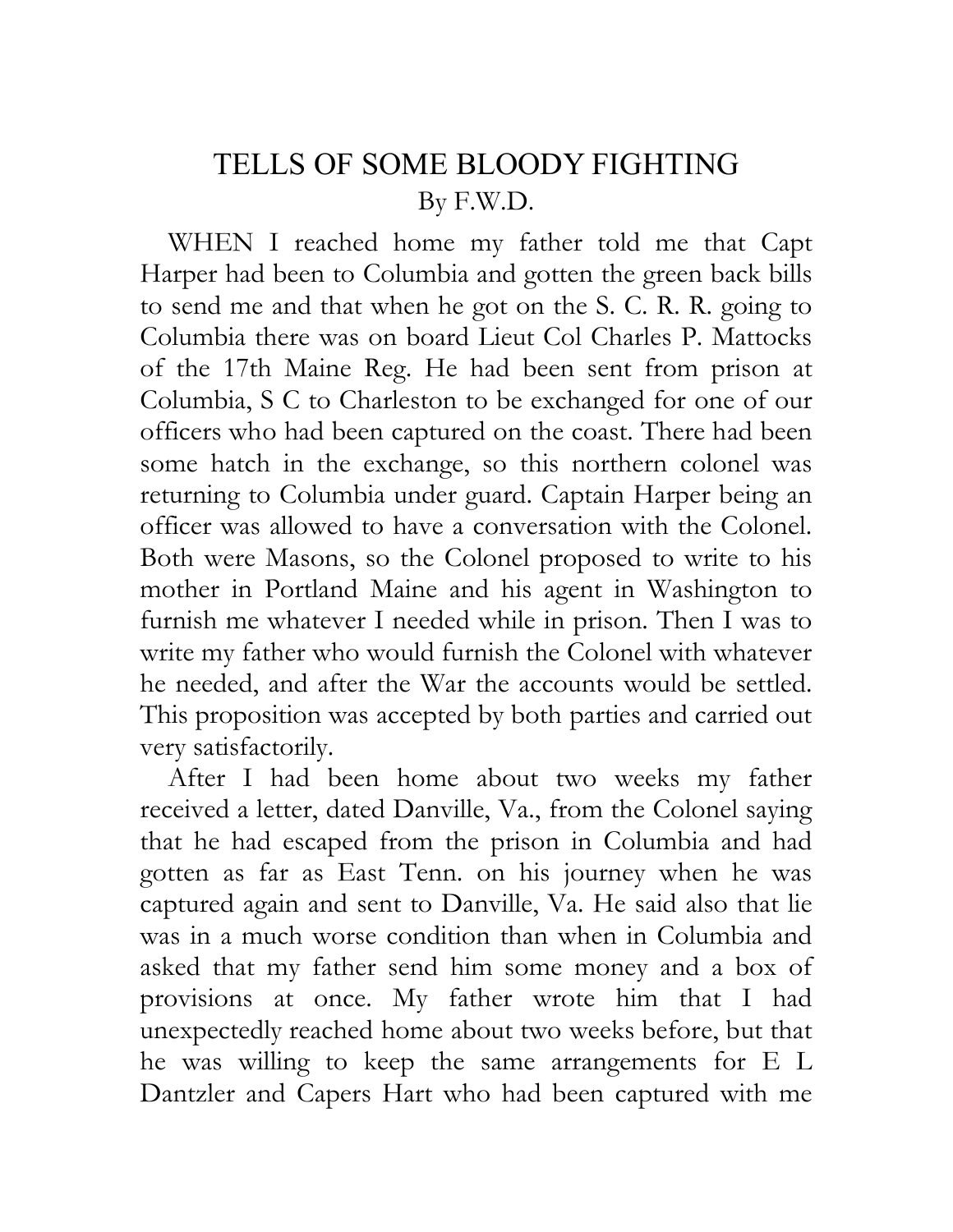and who were still in the northern prison, so at once sent him the money and provisions.

At the end of thirty days I reported to provost Marshall Col. Green (I think) at Columbia. When he looked at my furlough he said "You are exchanged," and ordered me to report at my command in Virginia. I told the Colonel that I did not know that I had been exchanged, and asked him to extend my furlough a few days, so that I could go back home for my servant, Joe. He readily granted my request; and I then got transportation for Richmond from the transportation office. I came as far as St Matthews on the cars, and just as I got off, I saw our Surgeon through one of the windows and asked him if the brigade was on the move. He bowed his head and made some motion with his hand, but of course I could not tell where the brigade had gone.

When I reached home I decided to stay there until I could find out where the brigade was and where I could join them. However I soon found out that it was in Wilmington N C., so I started out at once to join them. I reached Wilmington Jan. 1, 1865 and was placed on camp guard at once, as the brigade had been on a march that day from below Wilmington.

We had a very quiet time at Camp Whiting until the 13th at three o'clock a. m. The long roll was beat and orders to fall in were given.

When we fell in line we could hear the heavy booming of cannon at Fort Fisher, about twenty five or thirty miles below.

We made a force march of twenty seven miles, only resting five minutes each hour. It was one of the hardest marches I ever made, as I was loaded up with several days' rations,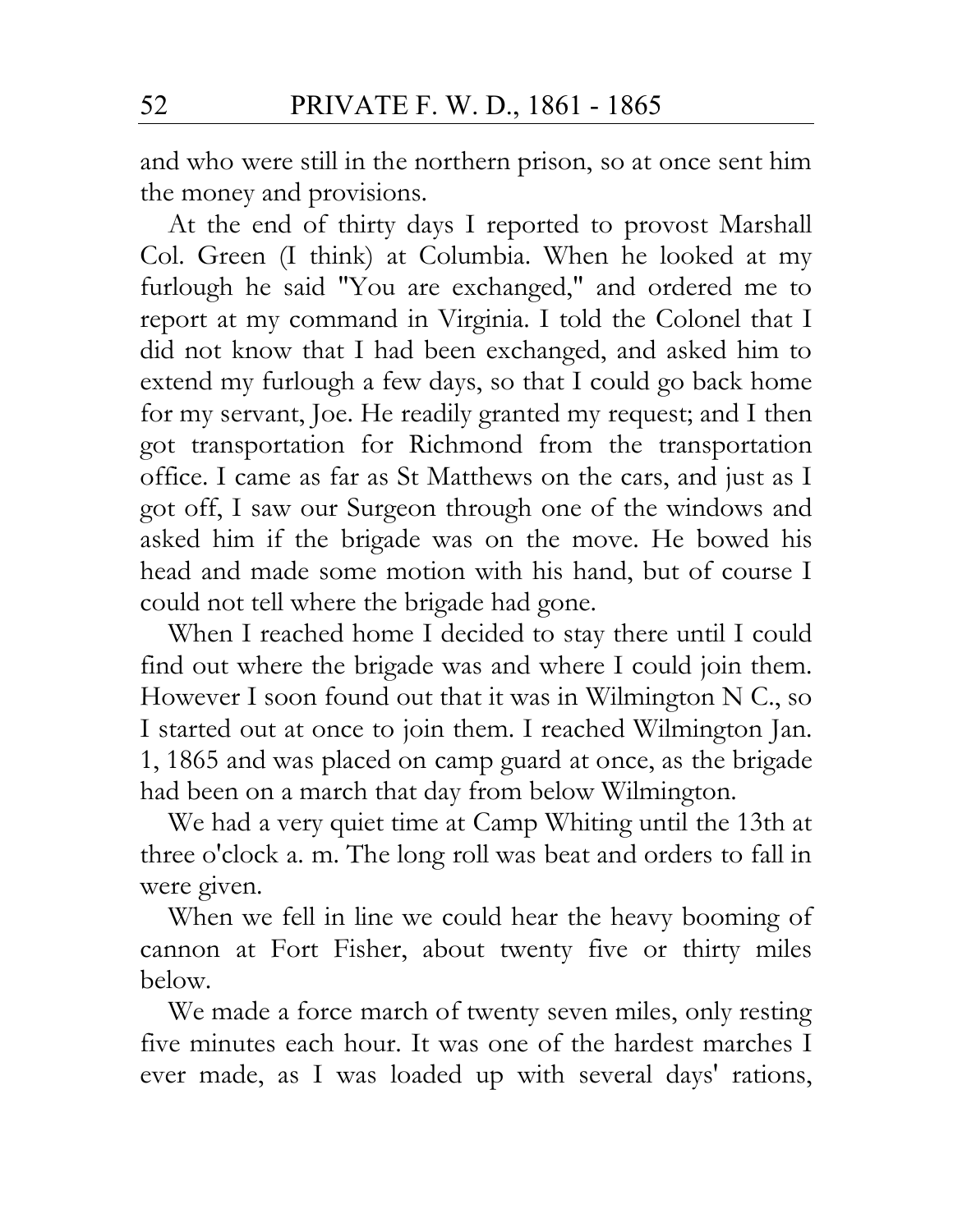blanket, over .coat and sixty rounds of ammunition. When we reached the Fort.late in the afternoon, as usual, were formed in line of battle and threw up a line of works.

Gen Terry had landed 15000 men near Fort Fisher and it was necessary to throw up this line of works from the River to the Sound. During all this time the heavy shelling still went on at Fort Fisher.

On the night of the 14th of Jan 1865 about 250, or 350, of our regiment were placed on board of a steamer to go into the Fort. The boat ran aground that night so we did not get off until early next morning, and landed about a half or three quarters of a mile behind the Fort; and were ordered into the Fort under a most terrible bombardment of the War. It, was thought that the Yankees were sending about sixty shells a minute. I think there were 400 guns in their fleet. Every shell that passed over the works would be among us as we were moving in.

I recollect that I had several quarts of rice in my haversack, and stopped three different times to pour some out in order to lighten my load as I was so tired.

Finally we got in the Fort and were placed on part facing the fleet. Under this heavy bombardment all of our guns had been put out of action. The Yankees then ceased firing and the marines charged our front. We whipped them back, with great loss. We were hilarious over our success, when looking to the left where the enemy's infantry had attacked and we saw a U. S. flag on the corner of the fort held by North Carolina. Then for two or three hours we, with a flank fire, prevented the Yankees from reenforcing those who had gained a foothold on the left corner of the Fort. Several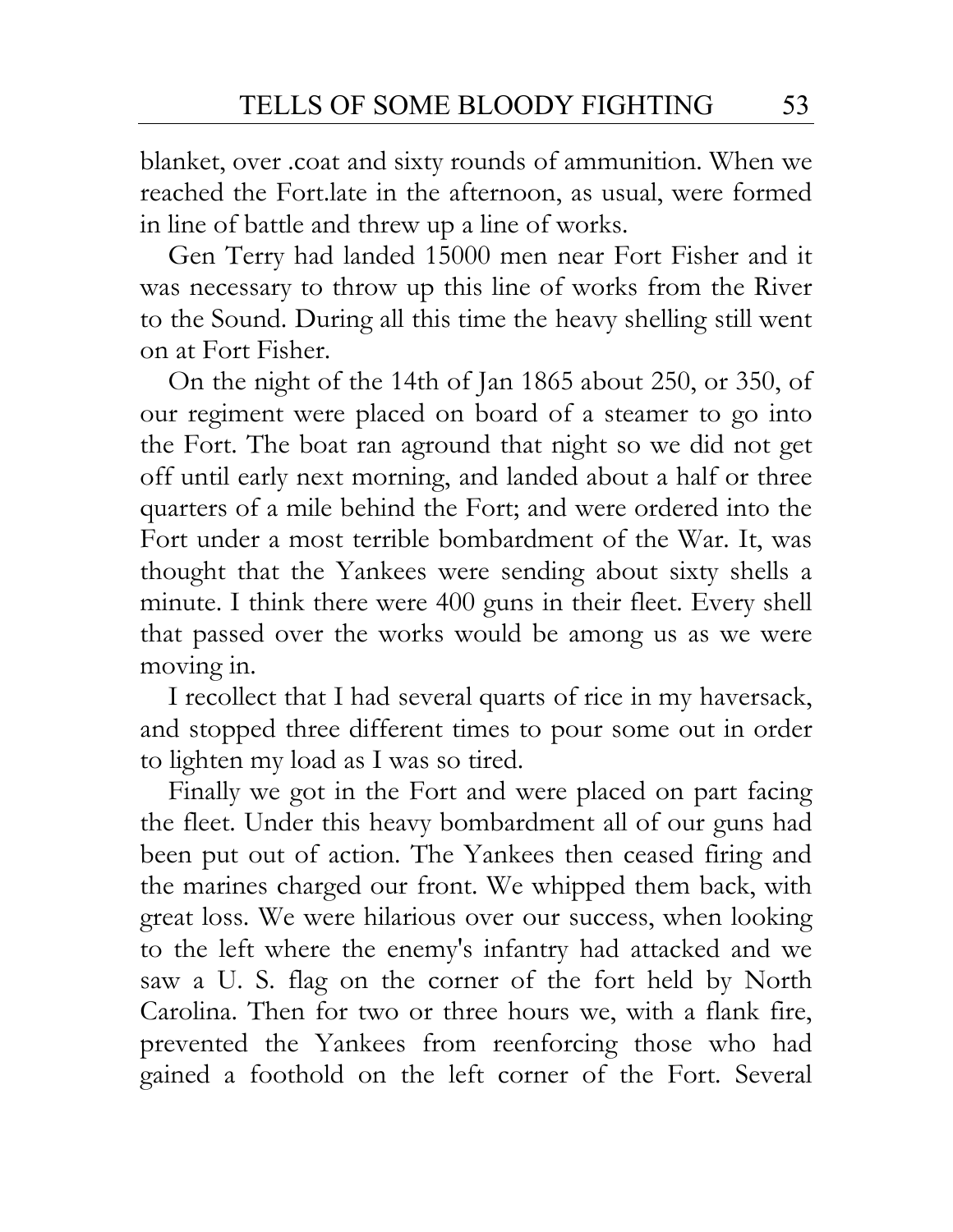attempts to reenforce were made, but we drove them back each time.

Later we were ordered from the right to the left to try to recapture that end. The enemy who had already had a foot hold had breach loading guns. We had to move through a different passage in the Fort, and the enemy saw our move from right to left and lying on top of the works concentrated their fire on these passages.

Eight or ten men would run through, thus drawing their fire and we would have to wait a minute or two, and then advance again.

While passing through one of these passages a ball cut my blanket string and entered my overcoat pocket. It shivered a lot of hard-tack and lodged in the lining of my coat pocket. The ball was one of the gun cleaners—made in two sections with a piece of zinc, shaped like a button, between the two sections.

We kept advancing until we got on top of a magazine within thirty yards of the enemy. We could advance no further, but held them in check until dark. In this move the men became badly mixed, so about dark Frank Haigler, three other privates and I got on top of the work behind a traverse. The enemy were on the other side, but after a short while, Frank who was watching, said: "Look, the Yankees are down there"! I jumped up and saw a number of them at the bottom of the works. We fired at them, thus drawing their fire, and ran down into a bomb proof at the bottom of the works.

We found the bomb proof full of men, but I managed to get some men between me and the door. Then I told the boys that we would be prisoners in three minutes, as the Yankees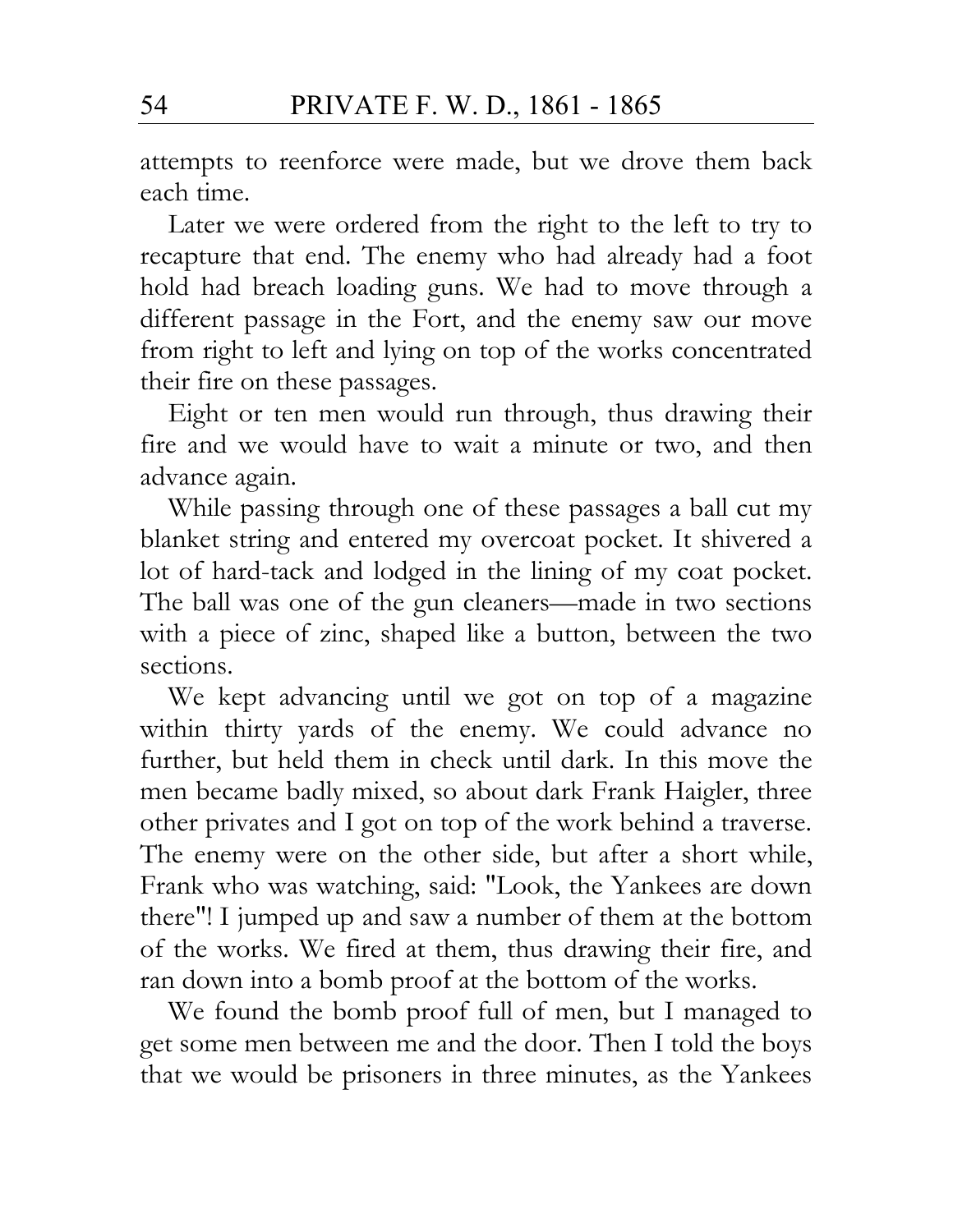would be there as soon as they could climb the works. I found Montgomery here with the flag, so I told him to get out and run down to the place where we had landed that morning and try to save the flag, but the pressure from the door was so great that he could not get out. I.then told him to tear off the flag and hide it under his clothing, and save it in that way. If I had thought of it I might have saved it in that manner on the 21 of Aug., 1864. Montgomery would not risk this, but tore it into small pieces.

The whole fort was captured about an hour after night and with it about 1500 men.

Gen. Terry had 15,000 infantry besides the marines. Some of our men seemed to be demoralized but they could not be blamed as they had been under that terrific fire for such a long time.

The force from our regiment was not that way. All did their duty, as we had not been in the Fort long enough to "get rattled".

Our loss was heavy, but do not recollect just how many of them killed. Orderly Sergeants; Mike Grambling and Davis were killed.

The enemy lost heavily also. I have read Admiral Roberly Evans' account of the fight and he gave a fair account of the part that the marines took in the fight. He was desperately wounded in the charge of the Marines.

It has been said that some of the officers in chief command were not in condition to manage as desperate work as the defense of the fort demanded.

In my next I will give some of my experience on a transport—The Gen. Lyons.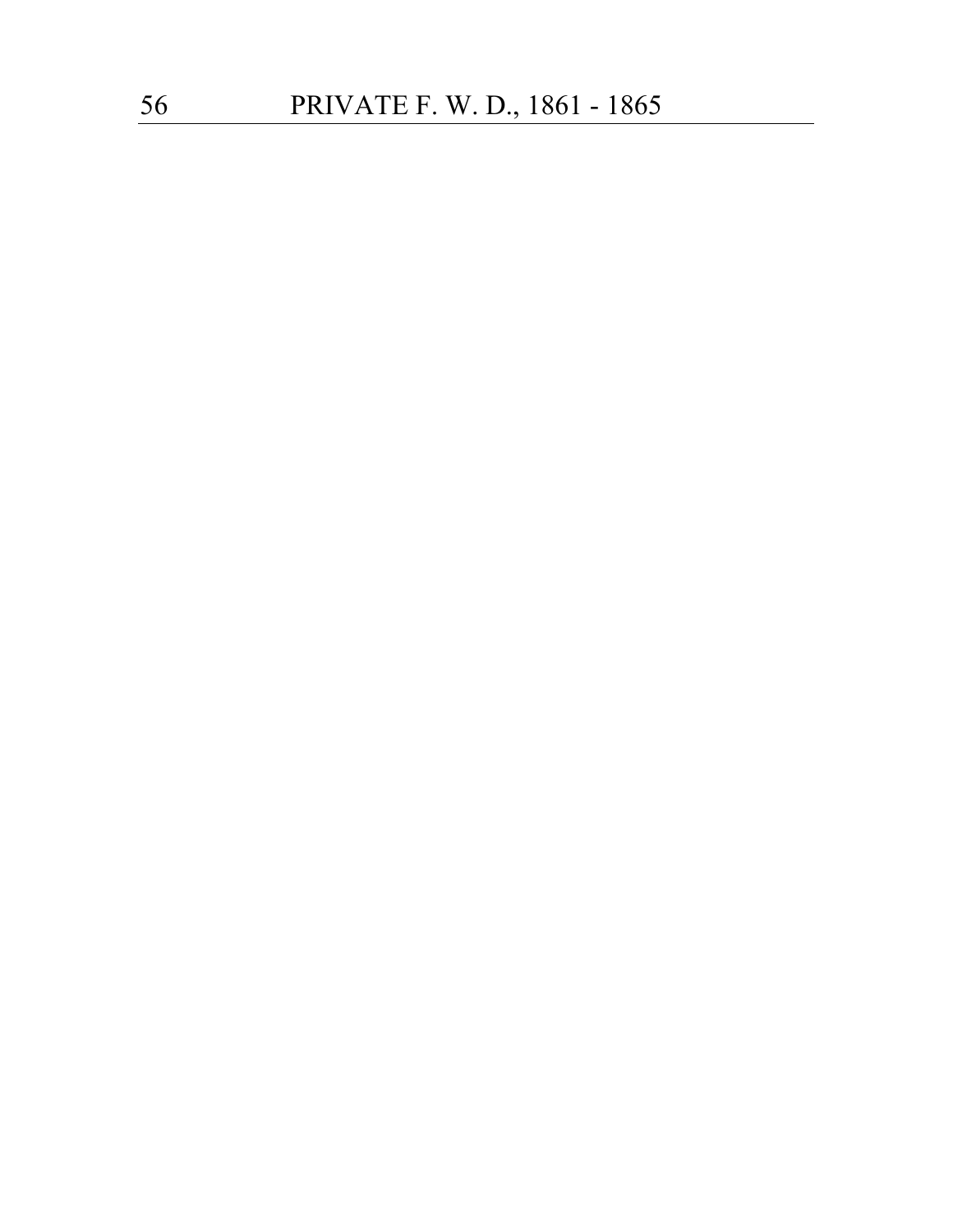#### MORE EXPERIENCES OF THE WAR. By F.W.D.

During our trip up the coast the weather was intensely cold. When we stopped at Delaware Break Water it was reported that we were going to Fort Delaware, but on account of the amount of ice in the river were were finally ordered to Elmira, N Y. About eight o'clock, pm, on the twenty-eighth of January we were placed on board freight cars with rough seats on Erie Railroad at Jersey City for Elmira, about two hundred miles above New York. Everything was covered "with ice and snow and we suffered much from cold on this trip having come from a warm climate. On the thirtieth of January we reached Elmira just before day and at eight o'clock we were marched out to the prison camp on the outer edge of the city. The city seemed to have six or eight thousand inhabitants and was situated on the Chemuxy river. The camp was on the second bottom of the River with a creek running through the camp. This camp was surrounded by a high board wall as the prison camp at Point Lookout and was made of fifty or sixty boxed house barracks with flat roofs covered with tar paper and gravel. Each barrack could accommodate two hundred or two hundred and fifty men and on each side of a barrack there were three tiers of bunks, each bunk for three men. In this way every six feet of length of barrack could accommodate eighteen men. Two coal stoves were in each barrack and a strip nailed in three feet of the stoves and no prisoner was allowed to go over this strip. There were a dozen hospital wards and a large convalescent nurse hall and all of the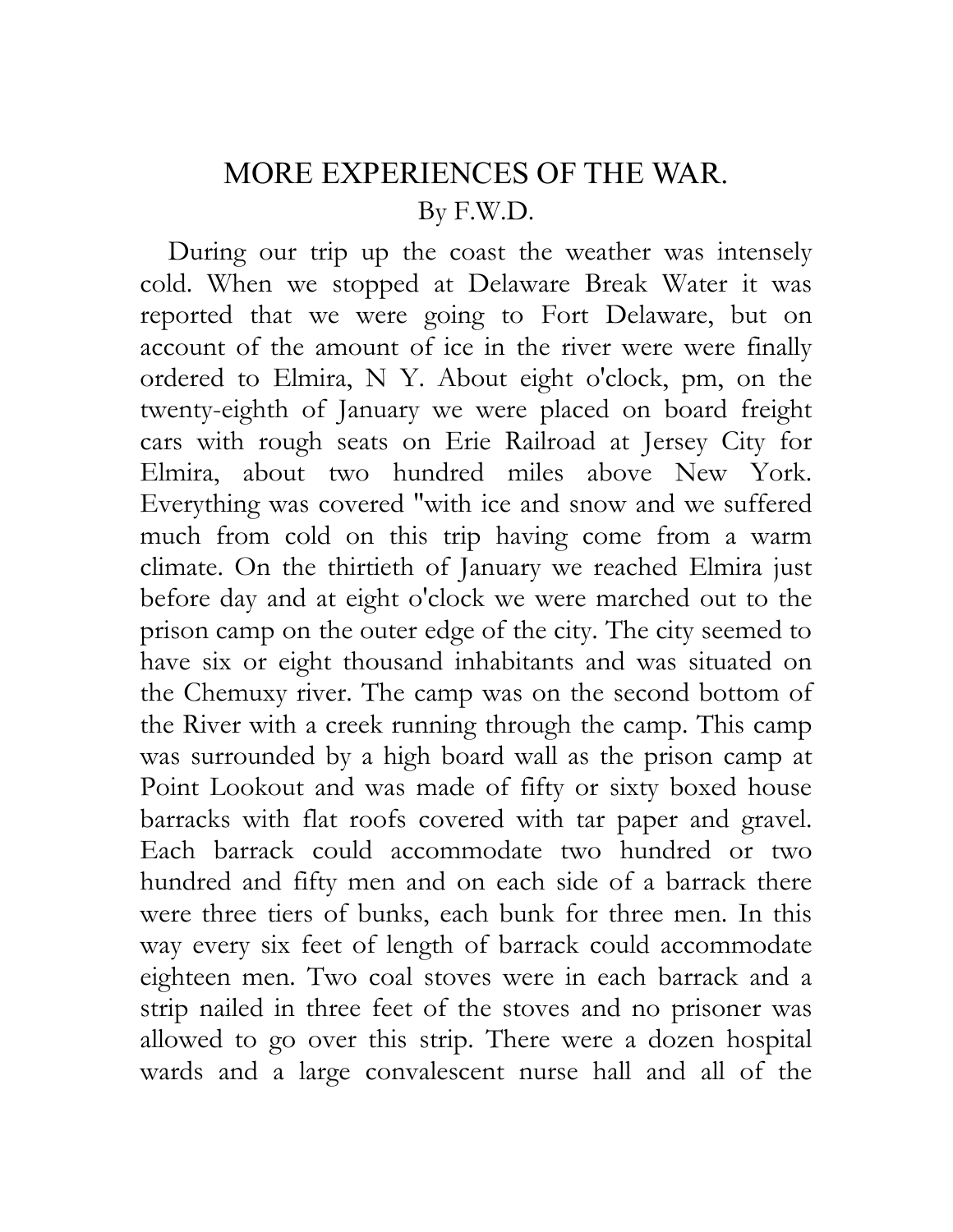cooking and bakery outfit, which altogether made a considerable town itself.

When we reached there we found about twelve thousand there and we were marched to a guard house (there was a large guard house with cells in it) and Major Beale, the commander, made us a speech saying that they were going to search us and told us to give up all money, watches or jewelry we had and it would be returned to us when we left the prison. If they found any money or other valuables on our persons they would punish us severely. I had been a prisoner before and when first captured had advised the boys to hide securely any money they had but Major Beale's talk brought most of the money and valuables in that crowd. I had \$175 in Confederate money, \$5 in greenback and two silver quarters. I at once hid the five dollars in greenback securely. I had a tooth brush pocket in my inner left side of my jacket. I folded first a \$50 bill the width of the tooth brush handle and slipped it behind the tooth brush handle. The rest of my money except the quarters I had in an inner pocket of my drawers but when they commenced searching us I found out that they were searching much stricter than they had at the first prison and would certainly find the money I had in the inner pocket so I took it out and slipped it in my canteen, the mouth being broken, there was no water in it. The two quarters I put in my mouth. I gave up one dollar in "shinplasters" and saved the rest although their search was very close.

Sergeant Johnson of New York searched me and once stuck his finger behind the tooth brush. Later, in prison, I was thrown with him a good deal and found him a very clever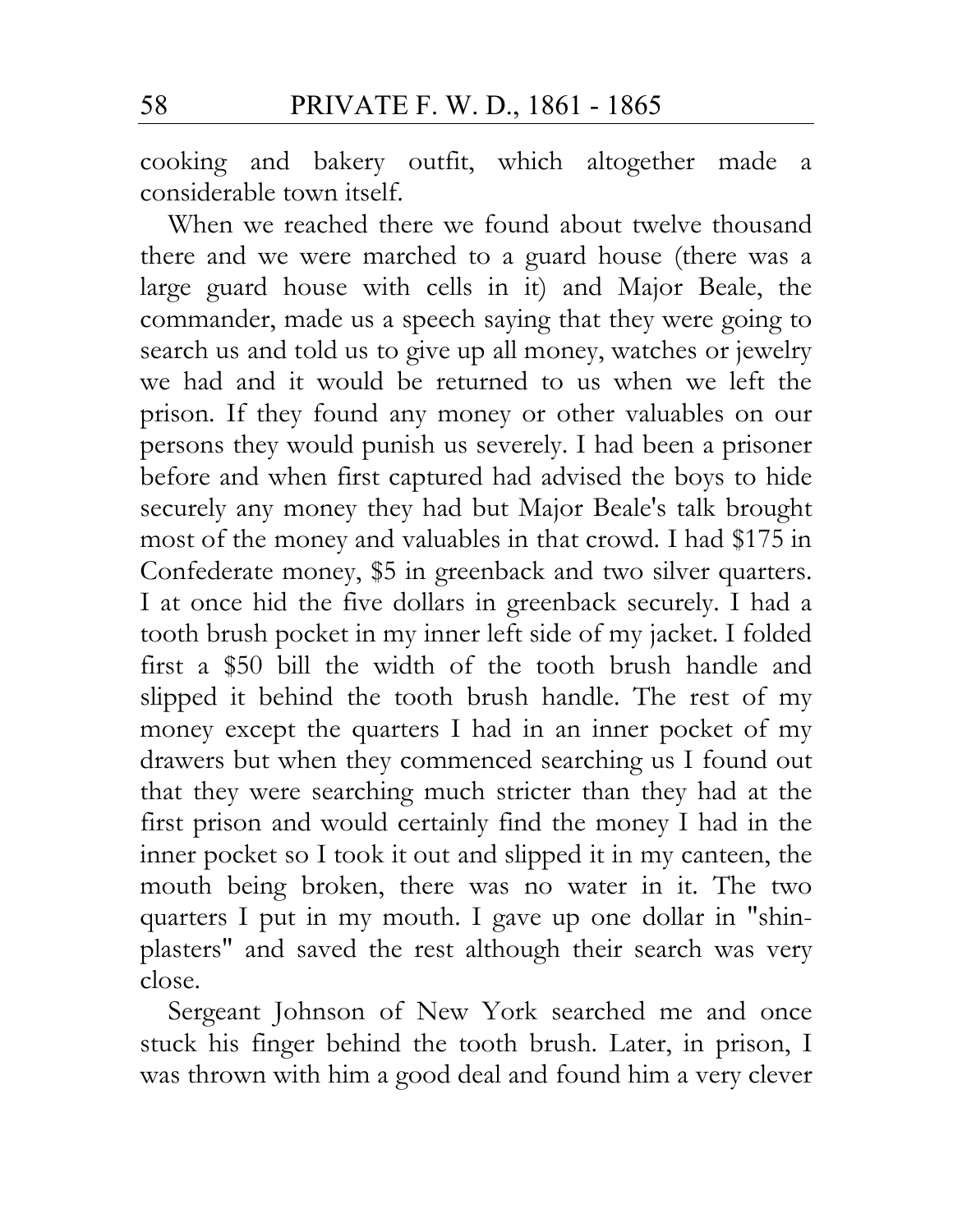fellow. I laughed at him often how I fooled him in hiding my money.

When I got to New York on my way to Elmira, I got hold of the "Herald" and saw in it that Major Mattocks had passed New York on a paroled furlough on his way to Portland, Maine. Three or four days after getting in prison an orderly of Major Beale's stepped in our ward and in quired for F W Dantzler. I told him I was the man he wanted. He said, "Here is a letter Major Beale told me to deliver to you," and I quickly opened it and it was from Col Mattocks, saying he was at home for a short time and if there was anything I needed as long as I was in prison if one or ten years to write his mother or his agent in Washington and I should have it and he would soon be back to the front. On the back of this letter he wrote to Major Beale that my father liad been very kind to him while in prison in the South and asked the major to do anything lie could for me. I did not ask any favors of Major Beale for this reason: All minor officers in camp such as clerks, nurse and all were filled by prisoners, so as to give the enemy as many men to go to the front as possible. These positions were filled by men who had signified their willingness to take the oath of allegiance to the United States and all detailed men were looked down upon by the other prisoners. I found the rules much stricter than at Point Look Out, that each ward had a sergeant in charge who was to some extent responsible for the behavior of the men in his ward. He was allowed a small stove and could cook on it. The prisoners were not allowed to have money if they knew it. If you got money from home they would give it to the sutler and then give you sutler tickets for it. They would let the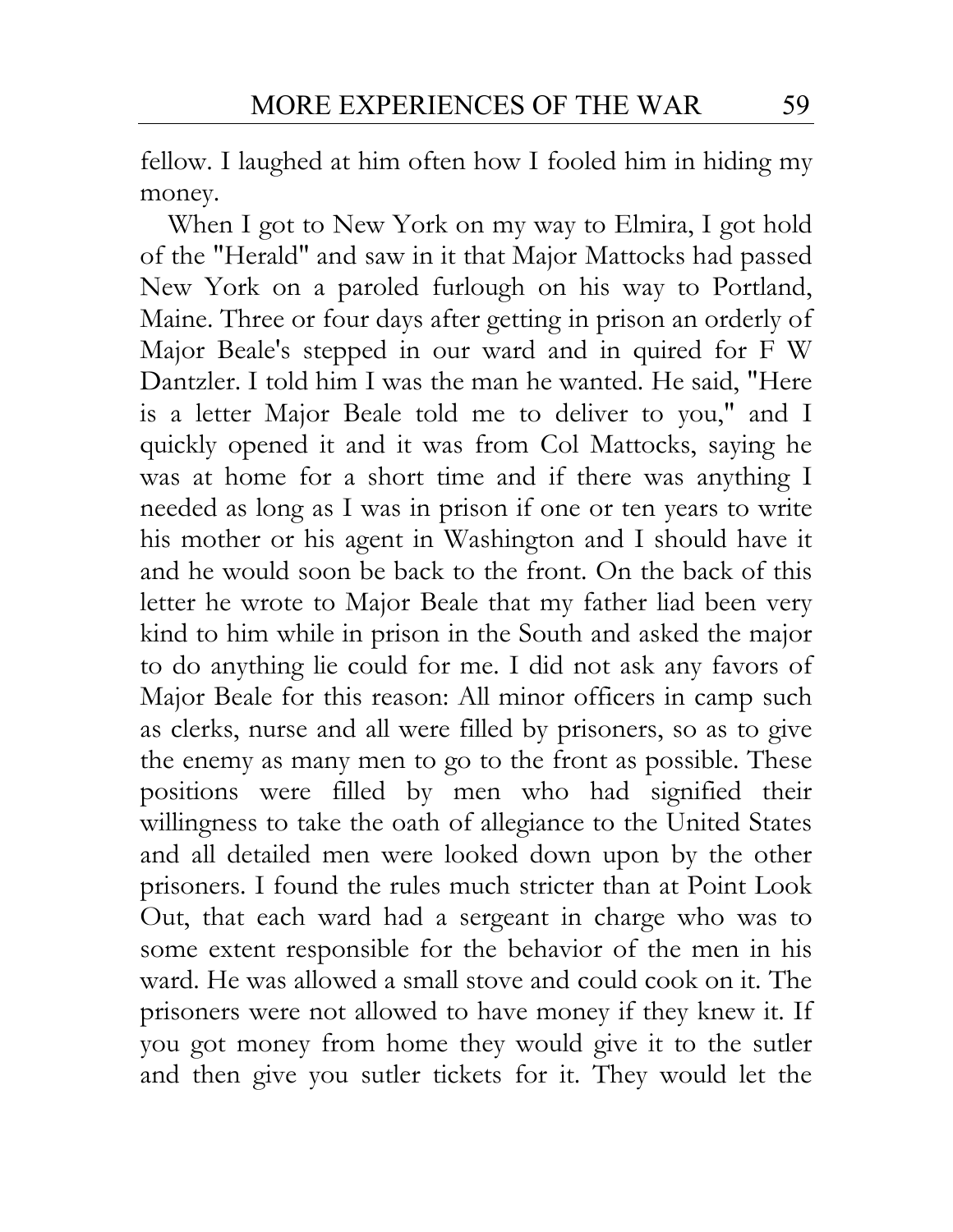sutler sell us cabbage, onions, apples and irish potatoes but would not allow us to cook them. Only the sergeant of each ward could cook anything. The only way I got the pork cooked I got on board the Gen Lyone I had to give our sergeant some of it to cook it. They said it was retaliation for treatment of their prisoners. Before I finish these papers I intend giving the number of dead we left there, and that will tell the tale of the treatment of our prisoners in northern prisons. We were given the same rations as at Point Look Out with nothing warm but a pint of bean soup with snow and ice on the ground all of the time. We had red hot stoves but we could not warm a piece of meat by the stove without running the risk of being knocked over by some oath taking spy and taken to the guard house and put on bread and water for five days. I recollect one particular case. He was Old Mike, an Irishman and belonged to the Louisiana Tigers. They had him constantly in the guard house. I have seen him with barrel shirt on with three or four brick on top marching in a circle for an hour or two as a punishment for breaking some rule of the camp:

Not long after we were in camp W B Way, "Wad" of our camp, took pneumonia. He soon became delirious and the nurse would put his punch under his pillow and did not pay much attention to him. C E Felder and myself saw after him until he got better and if it had not been for our nursing him he never would have reached home.

On the top of the wards was a good place to sun blankets. One day I told my cousin, H F Dantzler, to "let's sun our blankets on the roof." Our ward was very close to the wall and I had not noticed that a guard was near. He said it was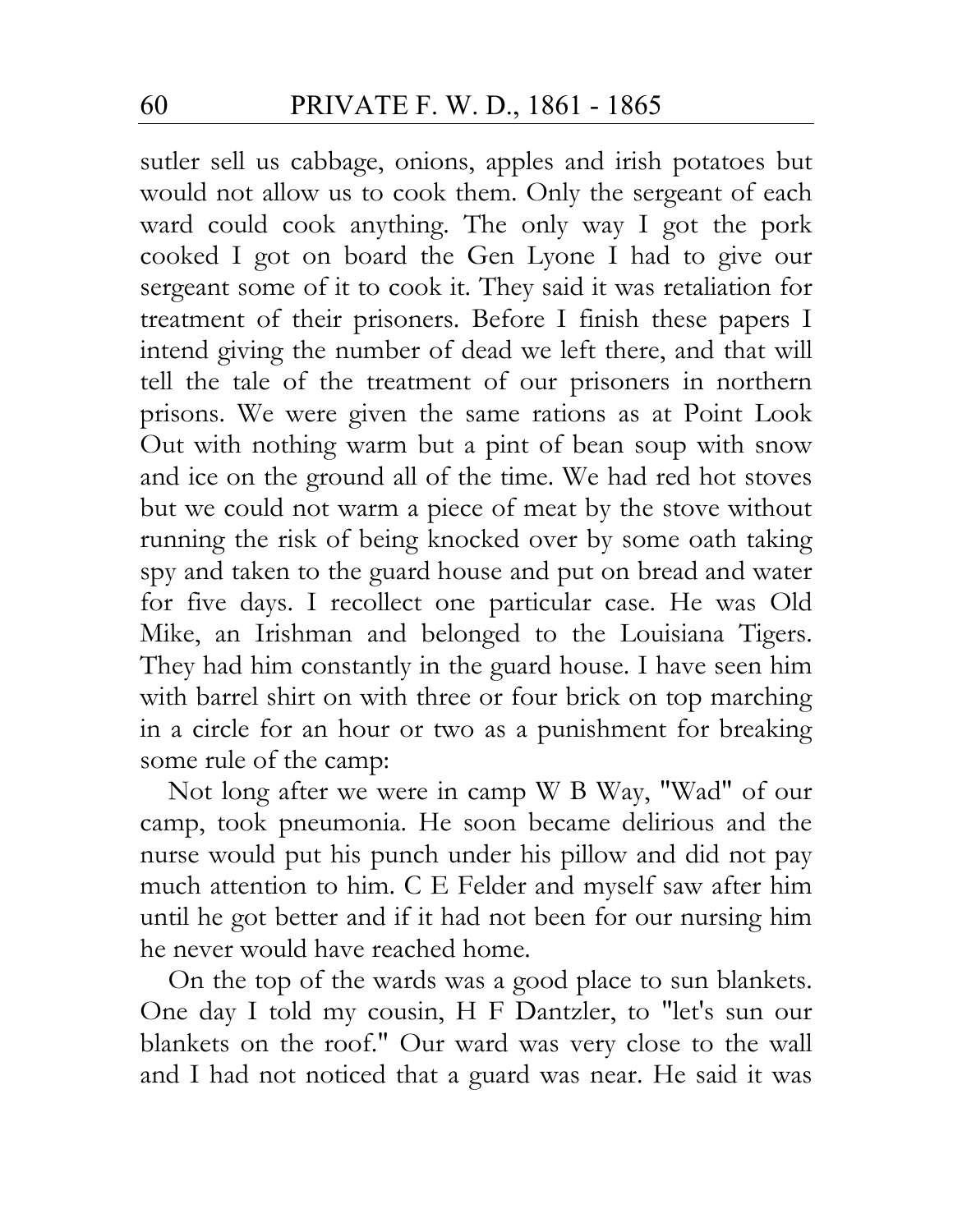against the rules. I told him that all I asked of him was to throw them up to me when I got up. This he refused to do. I said I would do it anyway. I had not noticed the guard was listening to our conversation. So I got a blanket and threw it on the roof and climbed up. Just as I got up he halted me and ordered me down. My cousin laughed at me and said before the guard: "I told you so". I said nothing until I got out of hearing of the guard when I told him I'd sun my blanket on that roof that day in spite of Henry and the guard. He said as usual, "You will never get home". I waited until the guard was changed and saw the first one was out of sight. I went into the ward and came out whistling with my blanket in hand and threw it up on the roof and went up and spread it out and came down. I kept my eye on the guard all of the time but pretended not to notice him. I went into the ward and told my cousin to go and see if my blanket was not on the roof. I, personally, got along better in this prison than at Point Lookout because I could get outside help, but many a poor fellow suffered much more than I did and if he got sick enough to go to the hospital you might as well bade him good bye. I saw this later on when I was attached to the hospital department. The convalescents were not given enough food to build them up.

In my next I will probably end these papers.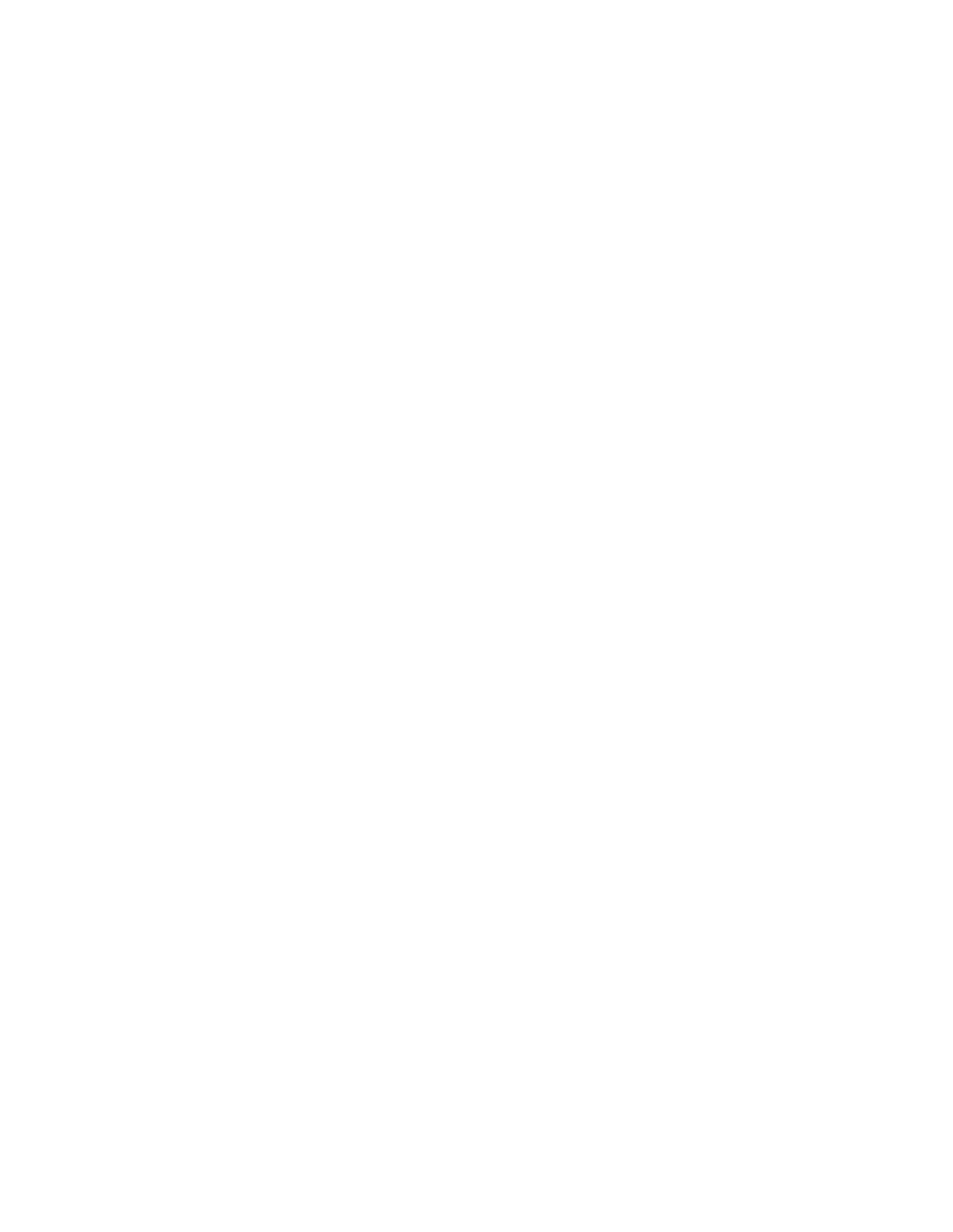# SOME EXPERIENCES ON A TRANSPORT. By F.W.D.

THE night we were captured we were moved down the sound about one mile and camped. Early next morning some of the enemy prowling in one of the magazines of the fort accidently blew it up and killed a good many of them. This excited them and they threatened to retaliate on us claiming that we had left a slow fuse that blew it up. But they soon calmed down and it ended in threats.

On the evening of the 17th we were moved back to Fort Fisher. We passed back of the fort, and the whole ground looked like a lot of hogs had rooted a lot of immense holes. These holes were caused by shells that passed over the fort.

On the l8th of January, five hundred of us were put on board of the General Lyons and at sunset left for the north.

In May, 1764, we had one hundred and three men in our company and in January we had only fifty. Forty of our company were captured in the fort. Eight or ten men were not captured for they were on various details outside of the Fort.

The morning after I was captured I wrote my father, "Captured, unhurt, but do not know where we shall be sent."

While on this vessel, I was somewhat reckless and the only time I lost hope of ever reaching home again, but as soon as I got off the vessel I regained hope.

We reached Fortress Monroe about sunset on the twentieth. About this time we discovered a barrel of cider vinegar stored on the freight deck which we occupied, and it was only a few minutes before the boys had cut a hole in one of the staves and some one had an unused pipe stem in it. In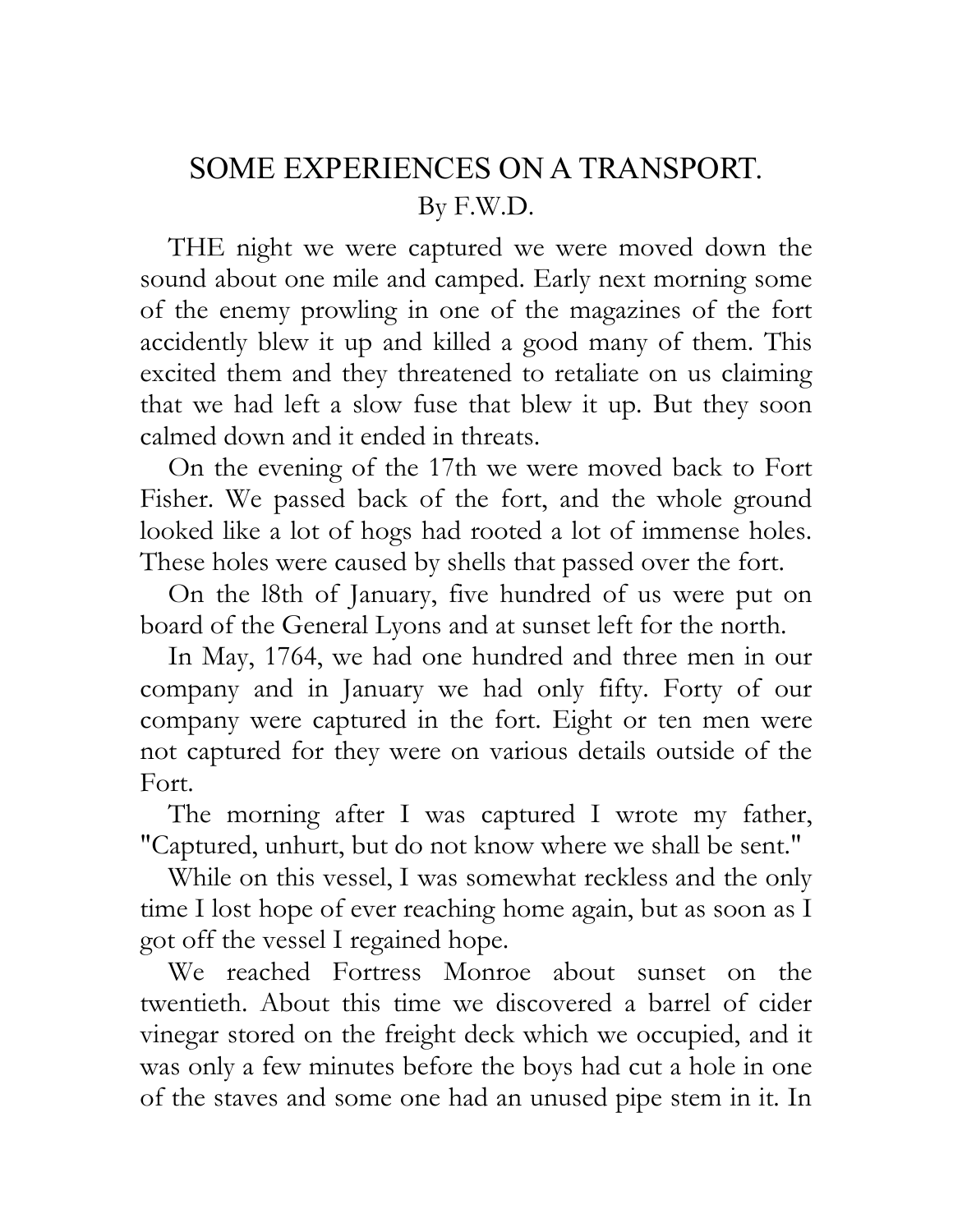two days the vinegar was gone and there was a guard in twenty-five feet of it all the time, but it was dark.

My cousin, A P Dantzler, developed a case of typhoid fever and at this time was very delirious and we had nothing but pork, hard tack and water. I told his brother. Henry, to go on deck and beg some coffee from the enemy for him. He soon returned without it and said there was no chance to get it. I told him if Arthur was my brother I would have the coffee. He said "You talk so big. Get it." I said "I will." They detailed several of our men to help cook for the guards on the boat and the cook room had a guard stationed at the door and did not allow any one in it except the cooks. Bill Laneau of Charleston was in the cook room. I went up on deck and to the cook room, the guard having his back to me and he was about few feet from the door looking out at sea. I slipped behind him into the cook room. Laneau said, "How in the world did you get in here? What do you want?" I told him that one of our men was very ill and must have some coffee and he quickly filled my quart cup and I boldly walked out by the guard, I carried the coffee down and gave the sick man as much as he wanted and my cousin could hardly believe me when I told him how I got it. He said "You will never get home. Some Yankee will put a ball through you yet." (An expression he used several times while we were on the boat.)

We stayed at Fortress Monroe until late in the evening of the twenty-third of January, when we sailed again, reaching Delaware Break Water on the twenty-fourth. On the twentyfifth we left there about eight a.m. and reached New York about four p.m.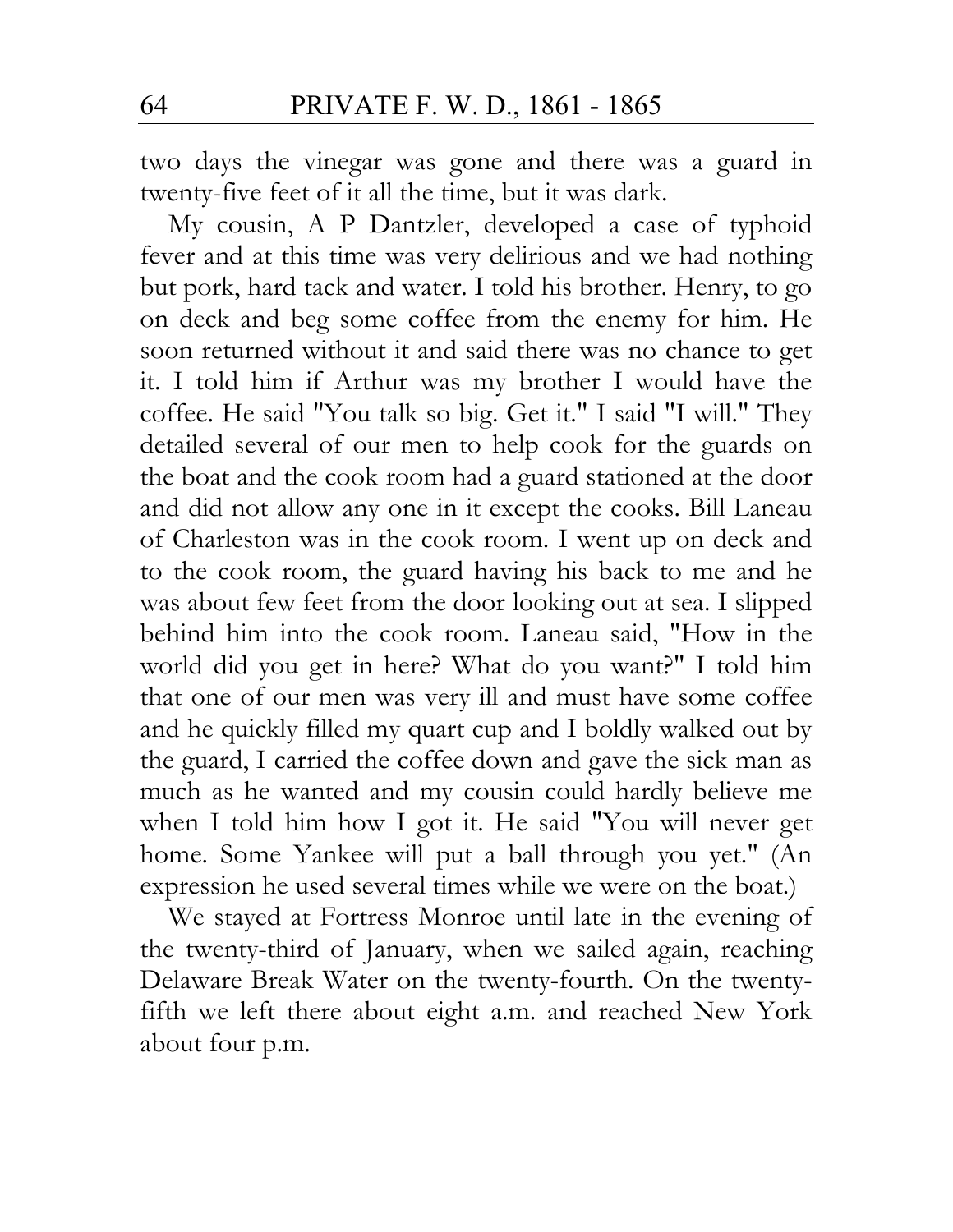After orderly sergeant, Mike Grambling was killed at Fort Fisher, A P Avinger was Orderly Sergeant. He saw after drawing our rations. One night after getting rations he told me that they had left a barrel with some hard tack in it on deck and that if we would go up right away we might get some. I went at once and saw the barrel. There were a good many guards stationed on deck and we had orders not to stay on deck over five minutes at a time. I walked by the barrel and found it was empty. I then started down again and when I reached our deck I saw a guard had a detail getting water from a lower deck. Two guards were standing at the top of the hatchway and thinking that they would take me for one of the detail, I boldly passed. The detail was forty or fifty feet from me, I got to feeling around and found an open pork barrel. I had on my overcoat as it was very cold. I cut as much as I could get in my pockets and came up right by the guards. I reported to Avinger I had missed the hard tack but found a barrel of pork on the lower deck. Dave Thompson said, "I wish I had some". I said, "Come with me, the detail are still getting water." So we got a second lot that night. Richard Evans, H F Dantzler and myself had agreed to stick together after we were captured. So I turned the pork over to them for they were to take care of it. Others got .a run on the barrel of pork next day and some one told the Yankees and it was rumored that they were to search for it and it was all I could do to keep Dick and Henry from throwing it overboard. I told him that the Yankees could not successfully search five hundred of us crowded as we were and if they found us with it I would take the blame. It was United States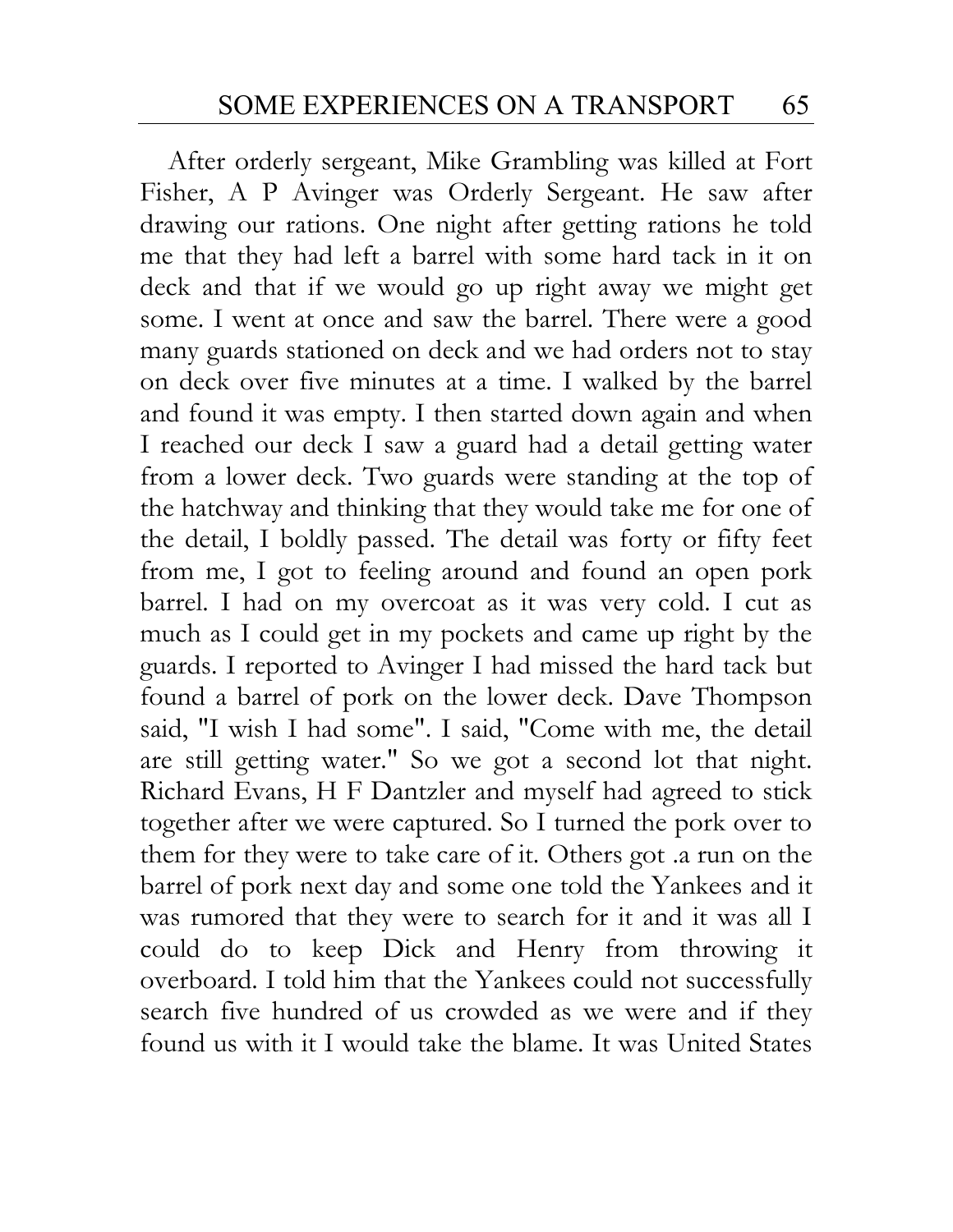property and I was a Confederate and would damage United States all I could.

One night Dick said he was very hungry and wished he had something to eat—some bread. I told him I believed I could get it from the two negro cooks that cooked for the crew. He gave a silver quarter. We were not allowed to talk to the cooks. I passed and one of the cooks was standing in the door. I asked if he could sell me a loaf of bread and he said he could for a quarter. I offered him twenty cents and he said he could not take it for it belonged to the other cook and he must have a quarter Just then the guard saw me talking to him and ordered me down. I told Dick I could get a loaf for a quarter, and the guard had ordered me down. He said, "I am very hungry. Wish you had brought it." I went back and got it.

The sailors on this vessel were Irish and one night I asked a sailor if he could not give me some supper down in front of the boat. He told me if I could get down there he would. I told him if he would just say I could come I would follow him down. He said, "If you risk it you can do so." So I boldly followed him down right by the guard. It was dark and he took me for a sailor. He gave me a good supper and when I reported my success to Dick and Henry they doubted me.

He promised me some breakfast next morning if he could see a chance to do so. Next morning I was on hand when he went to breakfast, but it was now daylight. I whistled, sang and did all I could to attract his attention but he would not notice me, I turned off and then met another sailor going to breakfast and asked him if there was any chance to get something to eat and he said nothing, but as he started down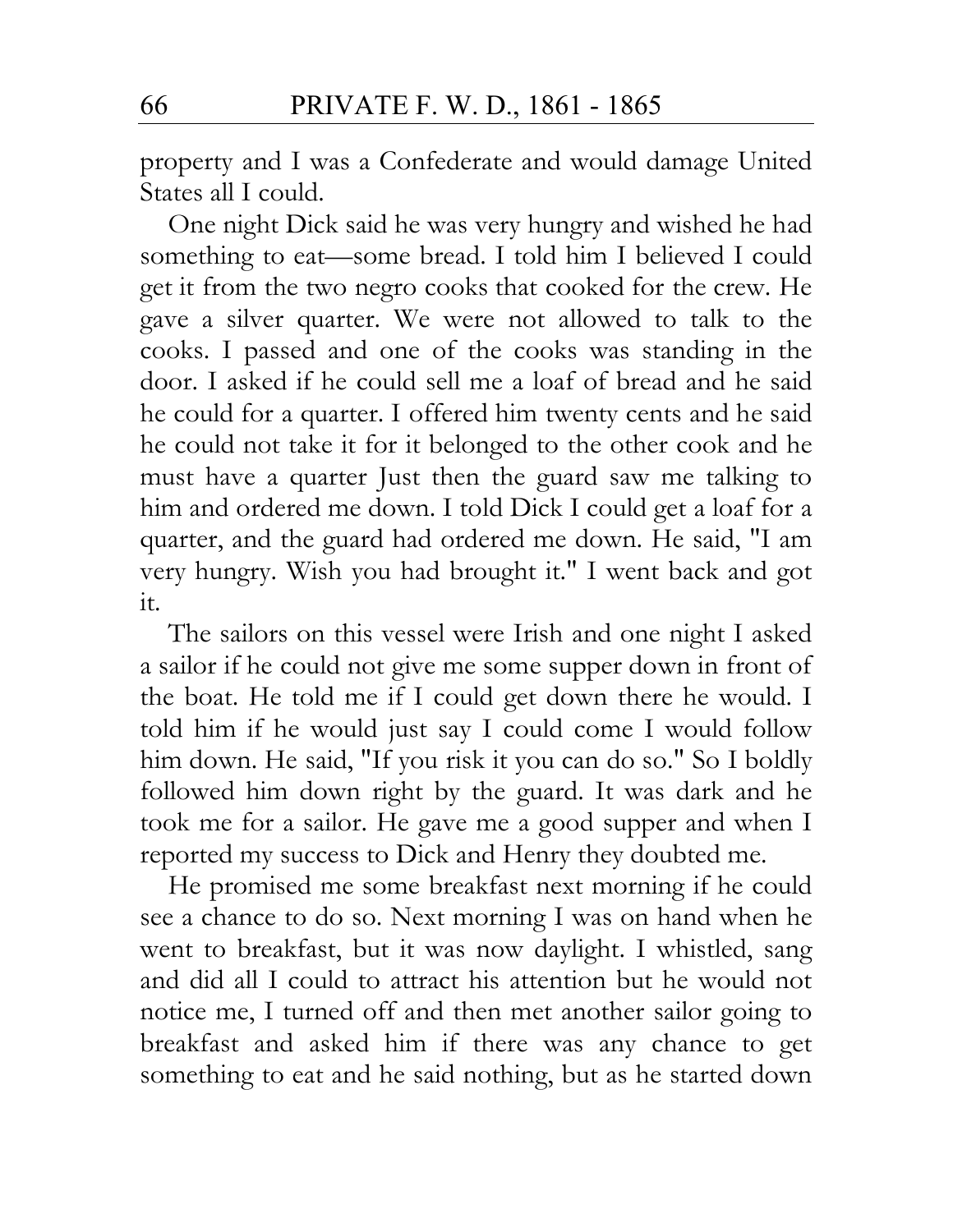the steps I saw him motion his hand under a false deck about three feet high that extended from the bow to where all the steps went down. There was a guard walking across the deck at this point. I got on my knees and looked under and saw some ropes and chains. I stood near the guard until he turned, then I dropped on my knees and crawled under there. I found a hole through to where the sailors were. I tapped on it and one of the sailors looked up and asked what I wanted. I told him I would give him five dollars in confederate money for a breakfast. He could use the bill for a souvenir. He readily gave me several biscuits, two large Irish potatoes and a large piece of fish. This I put in my pockets and turned around to see if the way was clear for me to get out. There about thirty feet back on the deck was Ebbie Shuler watching me. I shook my head and he got up. I then crawled to the edge of the false deck and when the guard turned his back I got out. All of the time there were about forty or fifty men on deck moving in all directions and that gave me a better chance to be unnoticed. Shuler was the only one caught on and he got something to eat too. I carried what I got and divided it with Dick and Henry and met with the same old threat—that I never would get home.

The night we got to New York I got down among the sailors and again got supper. Some of them were getting ready to go ashore. I had five dollars in green back and two silver quarters and I thought seriously of. bribing one of the sailors to give me an old sailor suit and go with them, but I finally concluded not to risk it. Every night almost I was in this boat I did something directly against orders but the risk was not as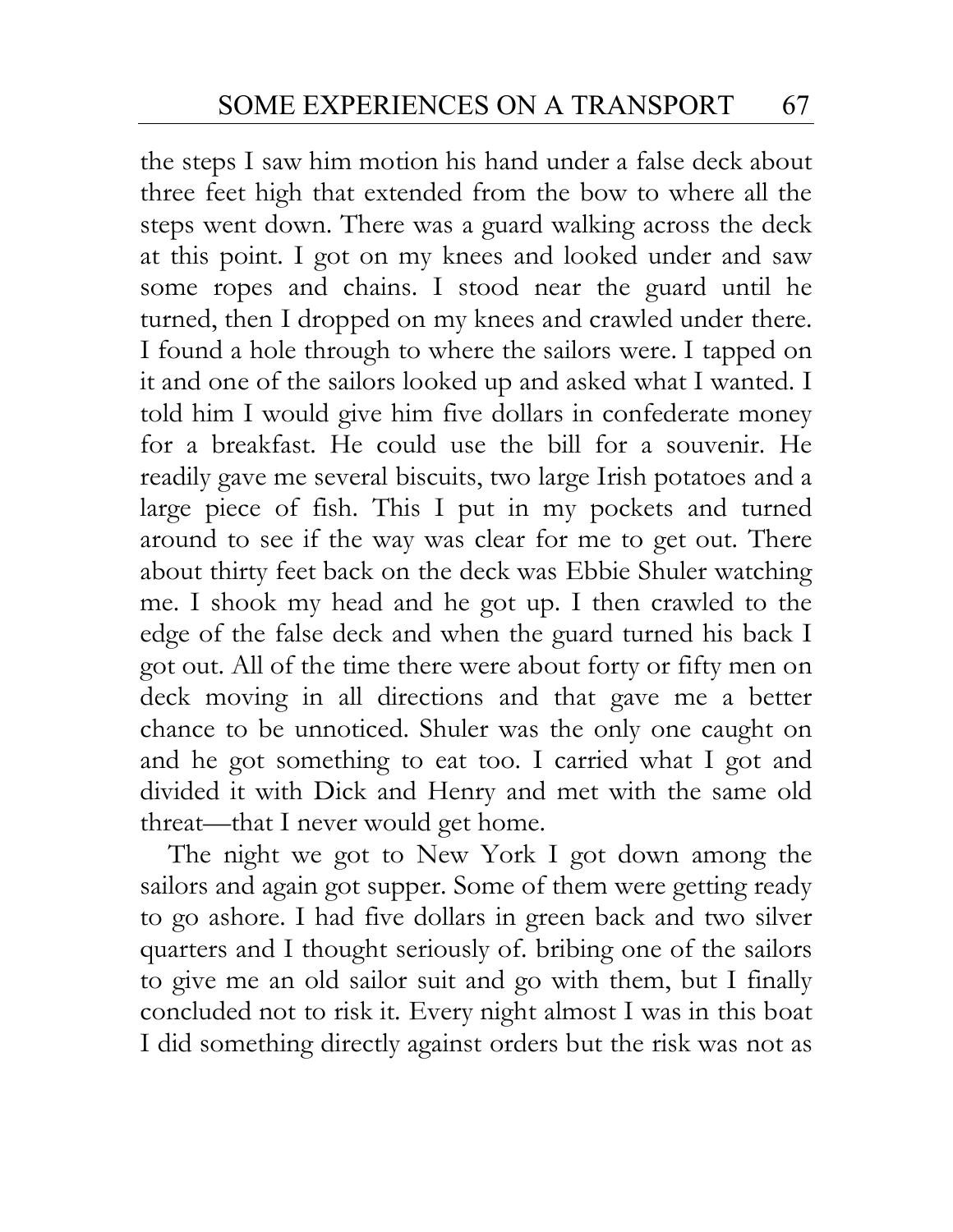great as some might suppose. I knew if they caught me they might punish me in some way but they would not shoot me.

Note—I am indebted for the most of the dates used in the papers to a diary kept by a cousin of mine, H F Dantzler, four years of the war. He was in fort and in prison with me.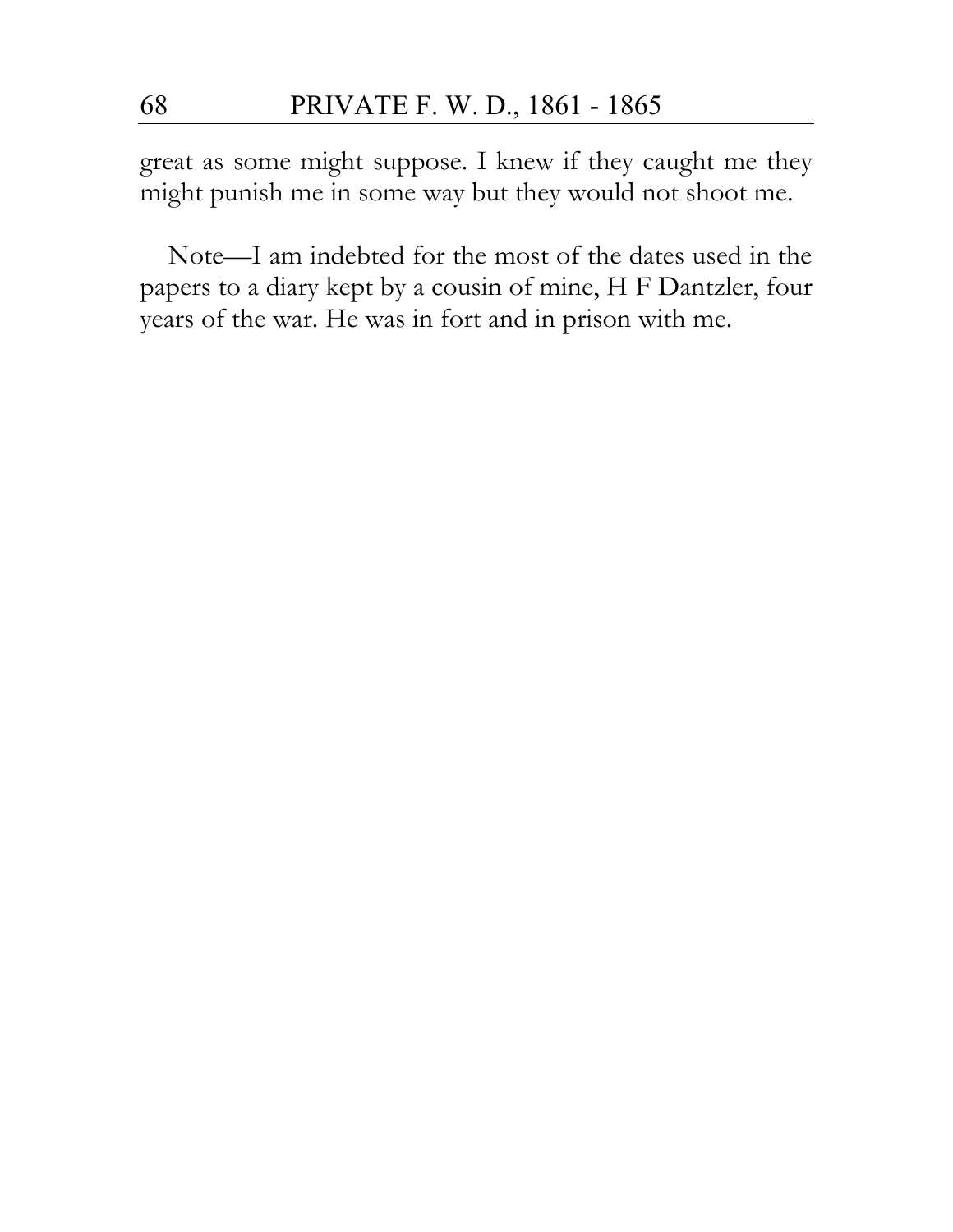# SERVES AS WAITER AT THE MESS. By F. W. D.

WE had small-pox in camp all the time. Have had a man to take them who slept in six feet of me. The small-pox hospital was isolated in one corner of the camp in the lowest part and as soon as a case developed they were moved into the hospital.

I got both money and boxes from Col Mattock's mother which I divided with mv cousin, H F D and Dick Evans. Some coffee was sent in the box, but how to get it made was a very serious problem with us. We finally fixed up a quart can witli a stout piece of wire and would place this can in a red hot stove and it would boil in one minute. This was against the rules and if we were caught we would be put in the guard house for five days on bread and water. My cousin would not take the risk of boiling the coffee, but would watch while I made it. He said I was too careless and would let the spies get too close before I would notify him. Well, we got the coffee when we wanted it, but at some risk. Things moved on as usual until the night of the 16th of March. We had several days of unusually warm weather. During the night some twenty of us were aroused and ordered to make a fire on the bank of the creek for the water had over-flowed half of the camp beyond the creek and threatened to wash away the small-pox hospital. They were busy transporting these patients in boats to the fire. Henry, Dick and I helped to make the fire.

By sunrise of the seventeenth the whole camp was under water and by eight o'clock it entered our ward and at twelve it covered the lower bunks two feet deep in our ward and from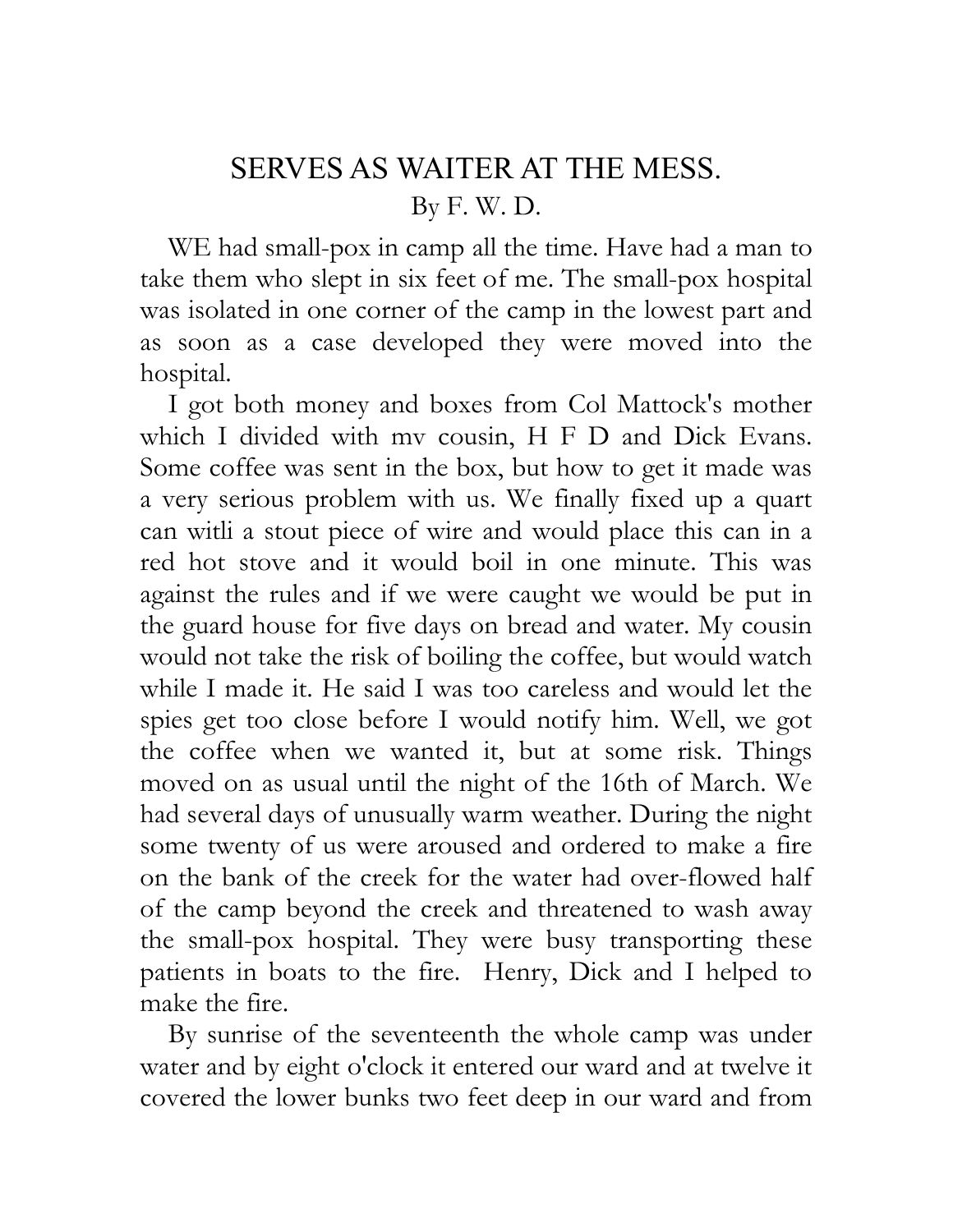4 to 6 feet deep over the entire camp. It looked very curious to all of us but after twelve o'clock it commenced to fall and by night it was out of our ward. It then turned cold and commenced to sleet and snow and we had been all day without anything to eat as all cook houses had been flooded. Our ward was left with a deposit of mud one inch thick. We had a terrible time for thirty-six hours. The flood washed down half of the wall of the camp and three or four guards were drowned. After this things moved along quietly until Lee surrendered. This was a great time with the enemy and a correspondingly depressing time with us. After Lee's surrender they commenced to let out soldiers on parole. They just let out all detailed men who had agreed to take the oath. Then they had to fill their places with other men from the body of prisoners left. About this time Ned Montgomery of Williamsburg county, who had been Hagood's orderly, got the position of sergeant of the convalescent Mess Hall. He had fifteen waiters under him. I applied to him for a position of waiter in this mess hall and got it. I worked five or six hours a day and got five cents a day in sutler tickets. After working here for two weeks Ned got a chance of being a clerk and he recommended me for the sergeant of the mess hall with a salary of ten cents a day in sutler tickets.

My duty here was to go around to each hospital ward every morning at ten o'clock and get a list of the convalescents for that day. We had two meals a day—one at eight a.m. and the other at 2 p.m. When I took charge we had about one hundred and seventy-five men to feed and twenty clerks. These clerks ate at a separate table and had more to eat than the convalescents. I had fifteen waiters under me and we used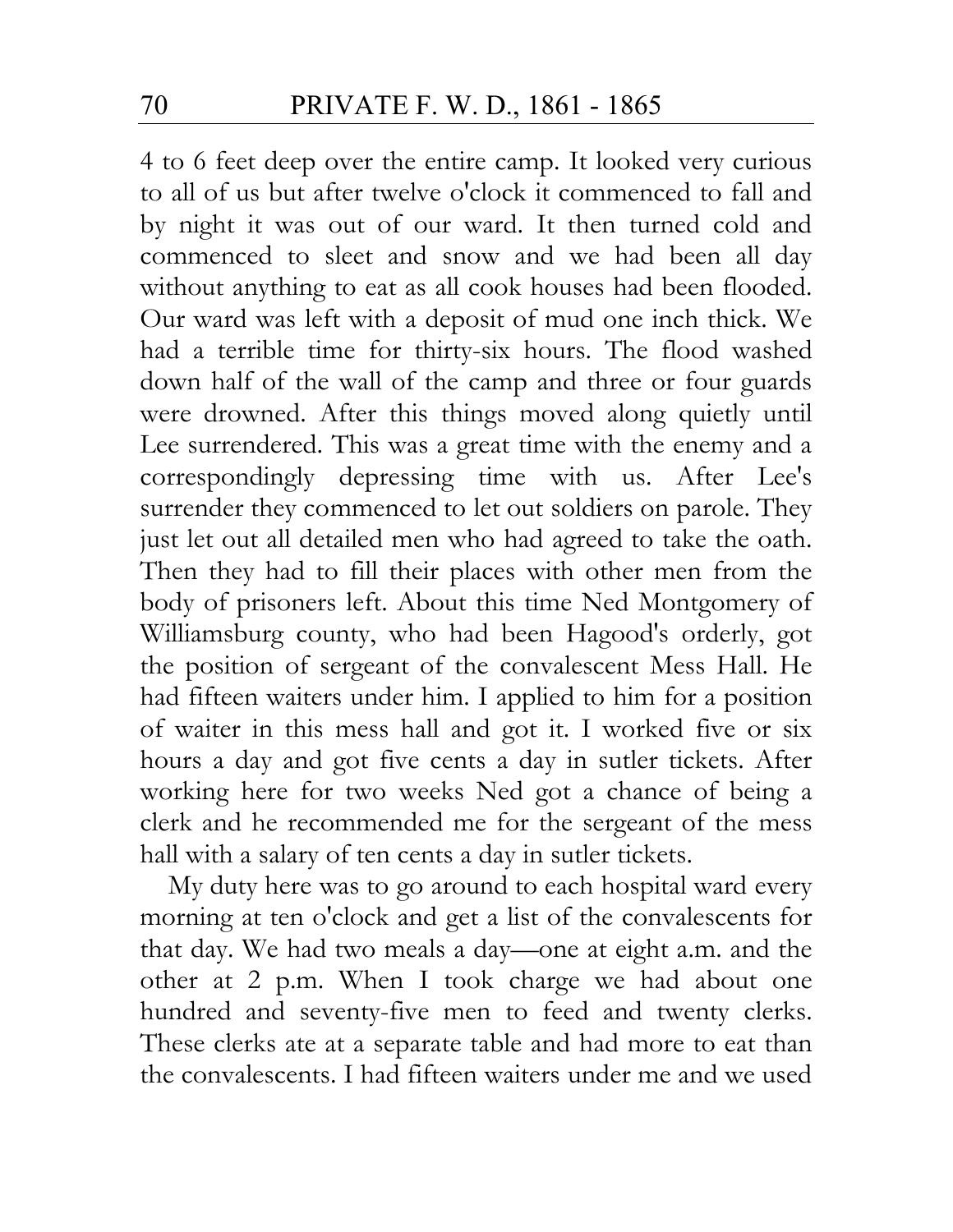white pine tables without cloths and had to scrub these tables every morning with hot water and soap. The mess hall was scoured every other day. We had a force pump with rubber hose attached and plenty of soap. We used tinware for the table and everything had to be kept in first-class order, for the hall was inspected every day by the officer of the day. I had nothing to do but to make requisition on Sergeant Johnson for the number of rations necessary for each day. He furnished to me both bread and meat already cut for each man. My first day Johnson gave me twelve or fifteen rations over. I had the waiters to break them up and added to each plate. When I got through just before the drum tapped for them to come in, the Yankee hospital steward came around and asked me what those extra pieces of bread meant. I told him I had some extra bread left and I added it to the other rations. He said, "I'll let it pass this time but if I catch you doing that again you will go to the guard house." That I was to give each ration as it was furnished to me by Johnson and no more and if I had any left to turn it back to Johnson. Johnson still was liberal with us but no rations were ever returned. I have now an old moth-eaten jacket with a large pocket on the left side inside made by my cousin, H F D, in which I carried him bread every day. Sergeant Johnson was very kind to me for he was thrown with us more than with his own men. He had special charge of the special diet men men who the doctors said should have beefsteak, milk punch and custard. In his office he kept a supply, such as. butter, crackers, etc. He gave me permission to get anything in his office I wanted, but not to carry off anything. I did not abuse this privilege. Dave Thomson and Silas Griffin I got in as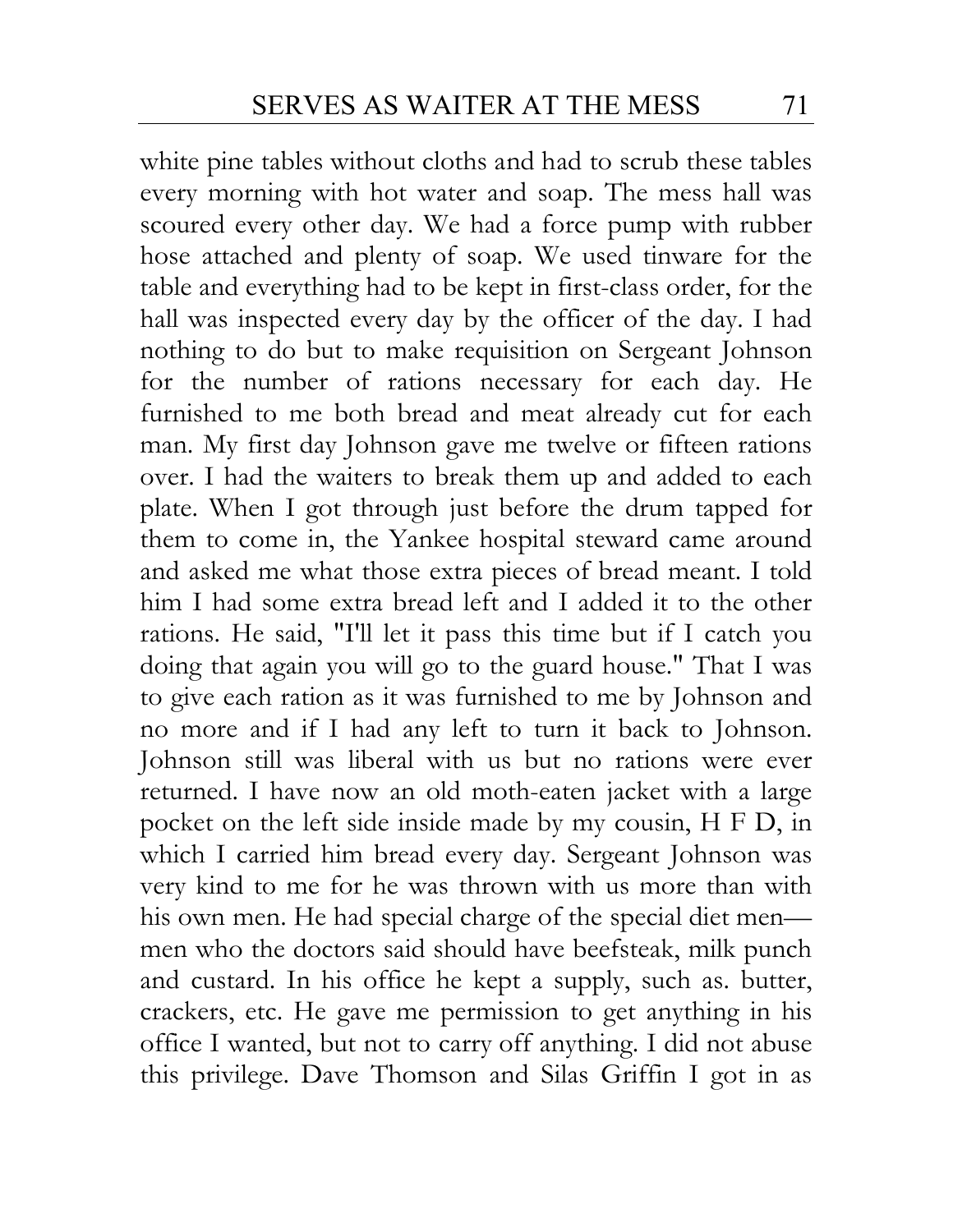waiters under me. They were from our company. Sam Ott was a cook and fried beefsteak for the special diet men.

McCampbell, of Virginia, was ward master and Force of our company was sergeant of the commissary. Force, of Charleston, S C, and myself, of the convalescent mess hall ate together after all the others had finished and we lived well at nobody's expense but U S. We lived well on the .surplus every day. For instance twenty or thirty gallons of milk was brought in camp early every morning. . After the special diet men were furnished with their punch and custard, the doctor would always specify how many ounces for each man. By two o'clock all had been served and several gallons of milk would be left which we could use.

. You ought to have seen the "mush" they gave them cooked without any salt, with about a half a tablespoonful of syrup on each plate and mush put on top of that. After the syrup had been put on the plate I have turned the plate completely over without wasting any of it.

The convalescents had a half hour to eat in and had to stay that time in the hall. When they came in one nurse from each ward came with them. As they marched by each ward they would fall in until they reached the hall. There I would call the roll and each man as he answered to his name walked in. They were not allowed to carry anything out with them.

After Lee's surrender a number of ladies would visit the hospitals, some from good motives and others from idle curiosity.

Sometime the officer of the day would bring them through the mess hall. They would comment on the neat appearance of everything. I had to follow to answer any questions asked.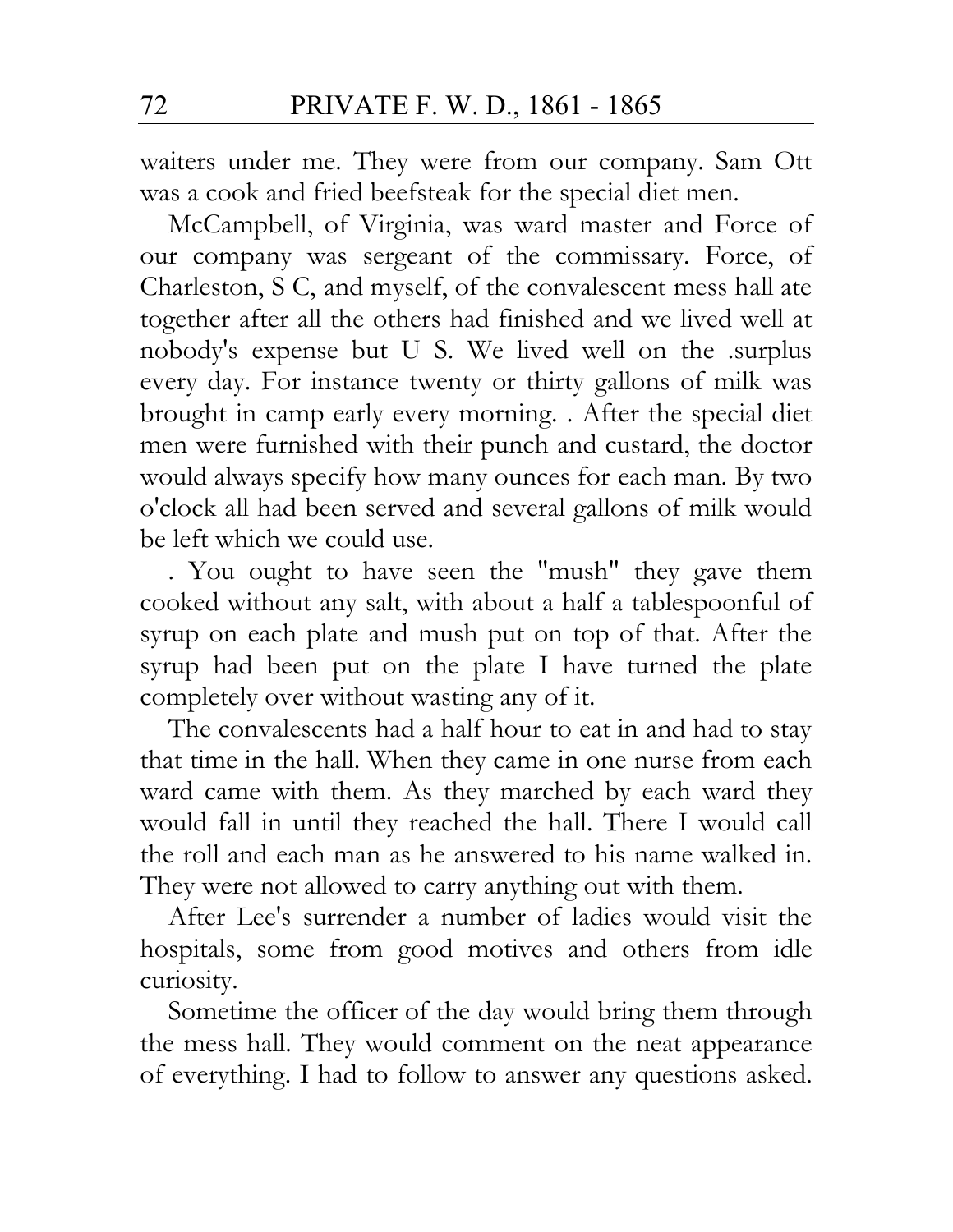They were never brought in to see what the prisoners had to eat.

Professor Rowe was president of a female college in town. I think he was a Southern gentleman from Alabama or Mississippi. He was very kind to the sick and did much for them. By the first of July the men in camp were reduced to very few and our crowd was about to leave. I went to Dr. Marion, the chief .surgeon and asked him to let me off from the mess hall so I could go home with the rest of our men. He asked me where I was from. I told him South Carolina. "What is your father?" I told him he was a planter and he asked: "Why do you want to go home." I told him I wanted to go to school. He said that I could stay just as well as anybody and dismissed me and I got left. Wad Way and Frank Haigler were detailed as painters. They had never mixed a bucket of paint before in their lives. They were left with me in the hospital department.

By the middle of July the camp looked like a deserted town. There were eighty left, forty sick and forty well on detail. Prof. Rowe went to Washington and soon came a message from headquarters to break up the camp and turn all sick men over to a hospital in town. All of us were turned over as sick men. The sick were in one ward and the well in the other. As soon as we got settled an old surgeon with his orderly came through the ward. When he came to me he asked me what was the matter with me. I told him I was homesick. He asked what I did in the other camp, and I told him and he said: "Don't you think youcould nurse some?" I told him I knew nothing of nursing. He said to his clerk: "Put him down" and at the time I though he had put me down to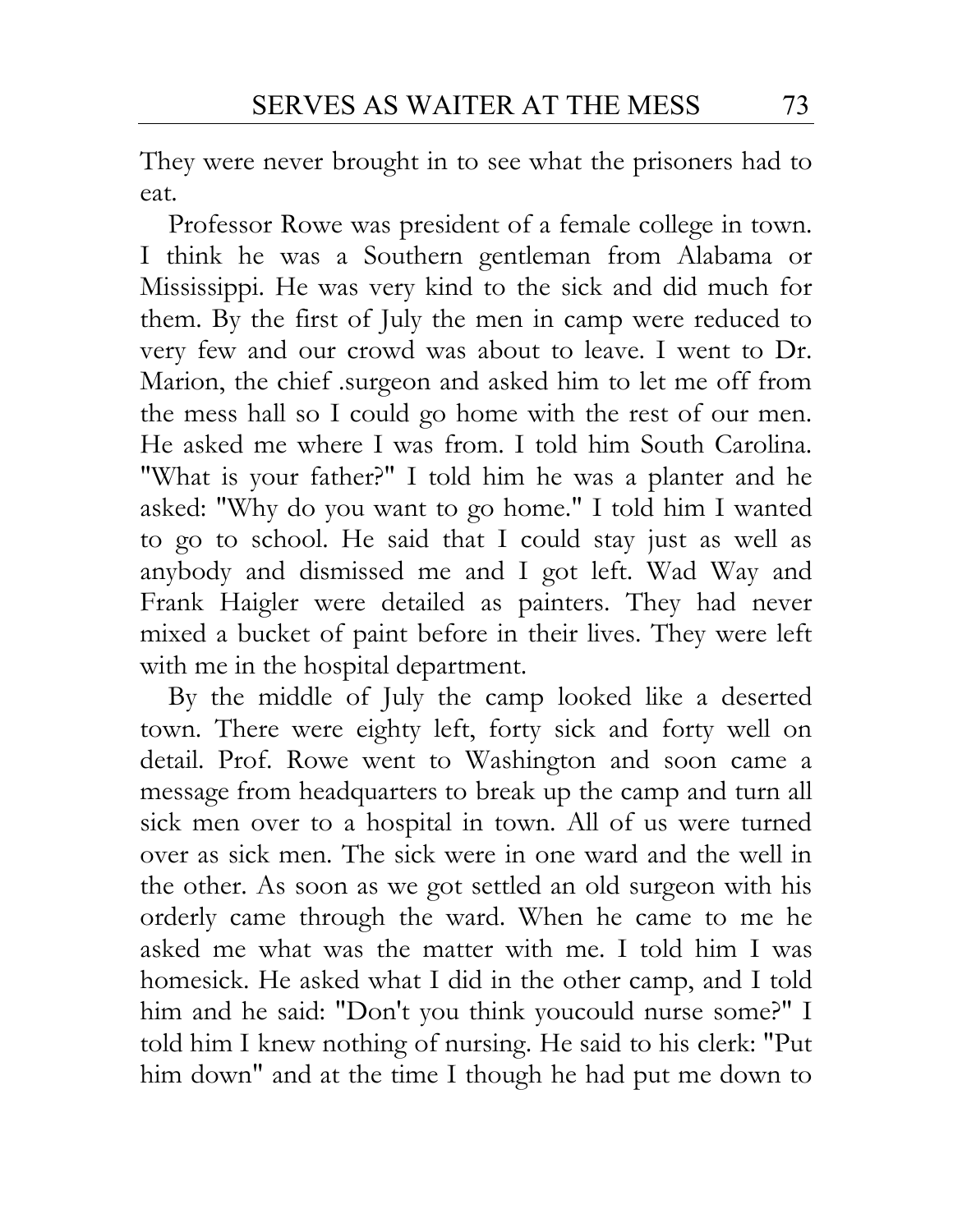stay longer, but very fortunately for me I was mistaken. On the 26th of July twenty-six of us were lined up to take the oath of allegiance to .the United States. A sergeant swore us. We held up our right hands and when he began I slipped mine down and he saw it and ordered it up again.

We were given transportation to New York, from there to Hilton Head and from Hilton Head to Charleston. At Charleston, it is strange to say, the first men I met that I knew both times was Mr Lewis Hart. I also met a friend J W Hutto, who was down with a wagon and I came in his wagon with him. I landed home on the sixth of August, 1865. Way, Haigler and I were the last of the Orangeburg boys to get home.

We left ten out of the forty buried there. You see one fourth of the number in six months.

These are the names and date of death.

Feb. 10—Andrew Heckle.

Feb. 23—Sergeant B M Dantzler.

Mar. 1—R Smith.

Apr. 6—Andrew Hoffman.

May 6—Brown Griffin.

May 9—Charles Strowman.

May 11—Bill Whiles.

May 16—Henry Griffin.

June 1—Dick Fvans.

June 25—G D Barber.

June 30—H Shirer.

This is from a record kept by H F Dantzler in prison.

I am a member of the Elloree Camp U C V. This spring I applied to the Daughters of the Confederacy for a "Cross of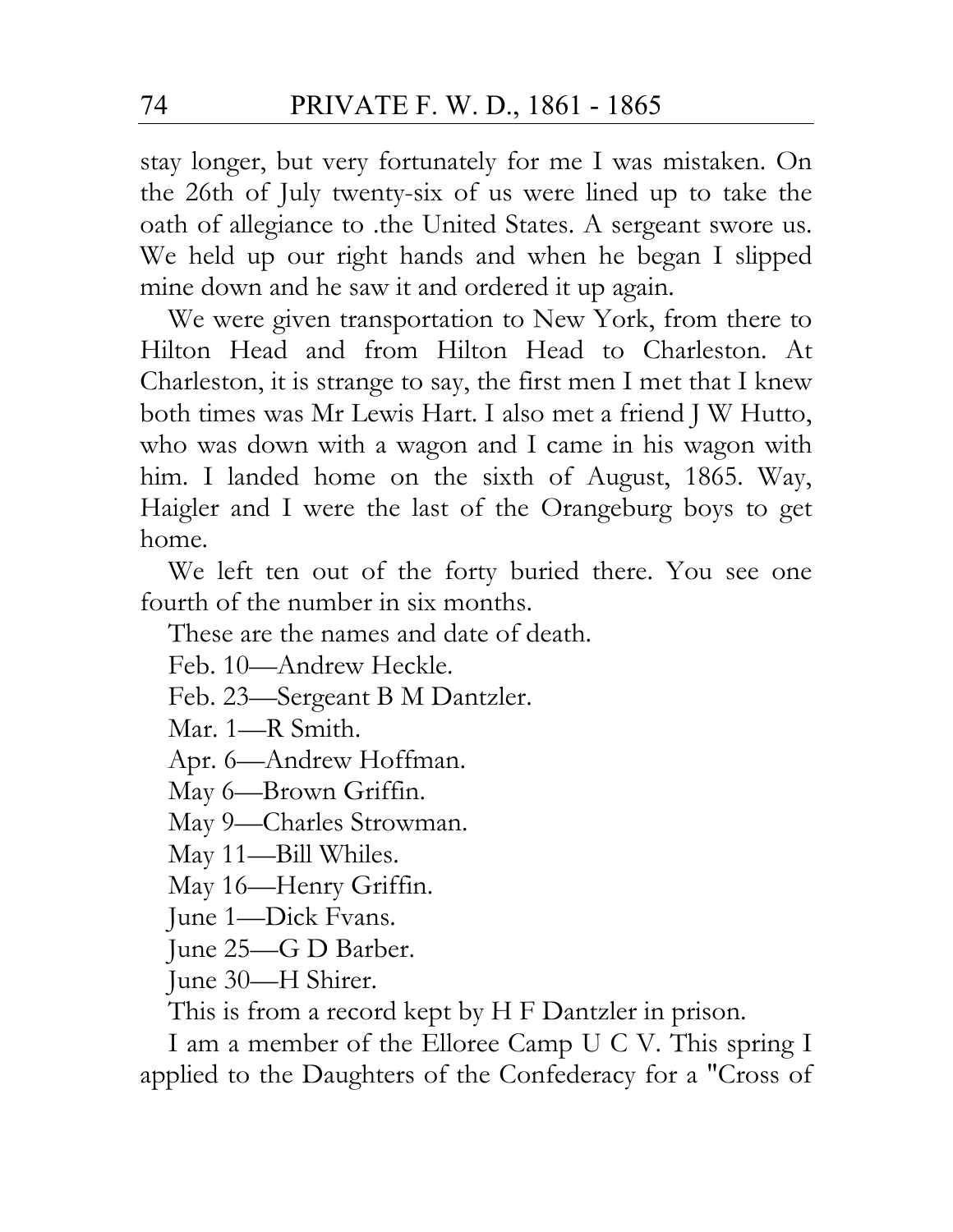Honor" and addressed my application to the United Daughters of the Confederacy, Orangeburg, S C, and have never heard one word from them. --------if they are going to - -------------------- I intended writing to them but I have --------- ---- publish-------------n I had--------d. -----------------.gadier ------------- and ----------- privates in his brigade and he wrote me that they made good soldiers.

I am indebted to Comrade D B Brookhart, Elloree, S C, for the copy of the poem I asked for. Bookhart was a member of Sellers company for a year and a half, then transferred to the Sharpshooters in the 27th Reg of the. S C V. He was third sergeant of his company and was in that bloody charge on "Weldon Railroad." He saw Hagood shoot the Yankee officer off his horse and saved the flag of the 27th Regiment.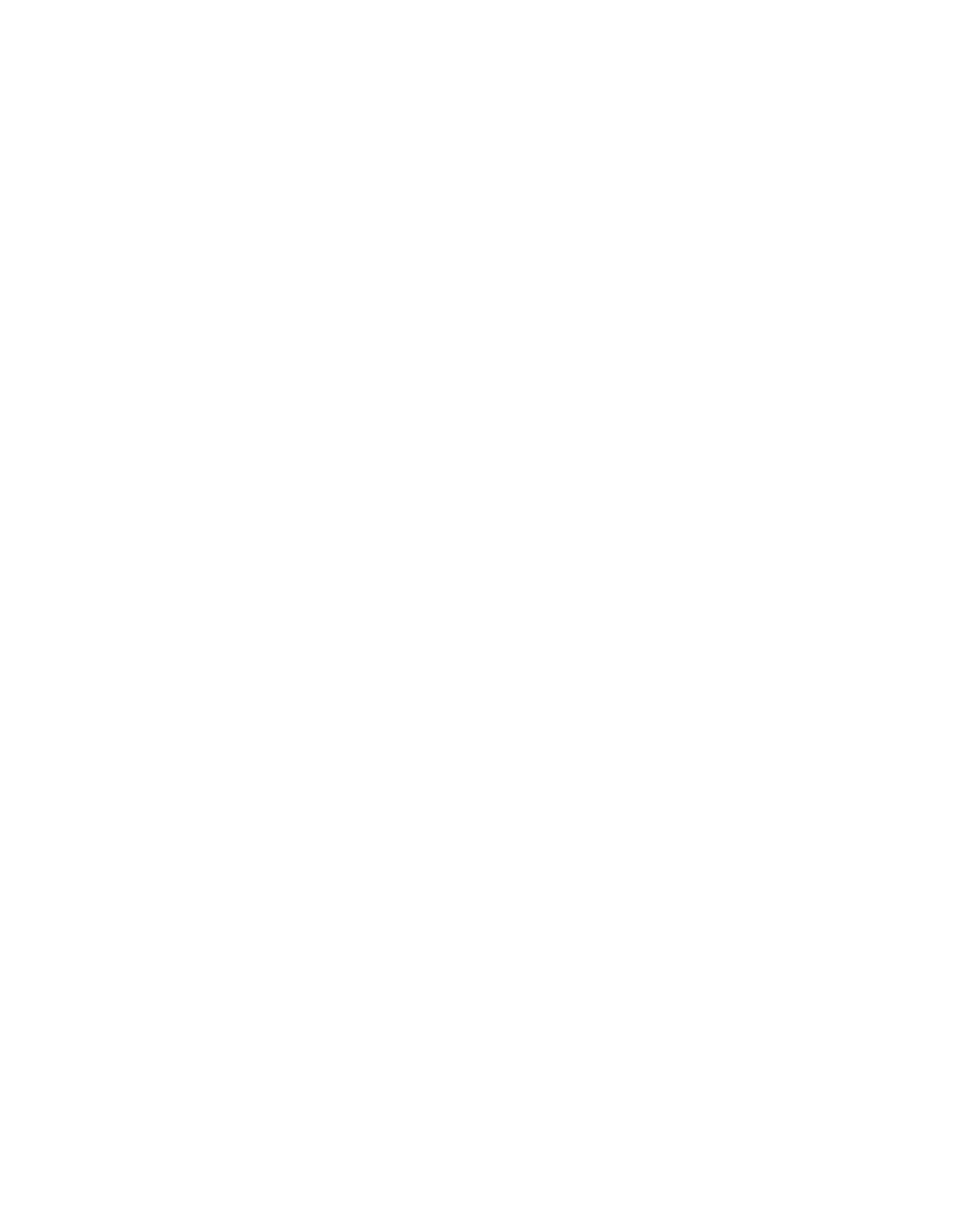## LETTERS

James Island, Camp Stono Oct. 26, 1862

Dear Sister,

I received your kind letter and the things sent by Uncle Mid safe, I would have answered your letter by Saturdays mail, but I was prevented doing so on account of us going to Pocataligo Wednesday and didn't get back until Friday evening.

We got orders about four o'clock Wednesday to go to Pocotaligo. We soon fixed up and started for the railroad and when we got there the forty-sixth Georgia regiment was waiting for us. We got aboard having nothing but platforms which were very crowded and started about dusk. The train was so heavy loaded that it got along very slow, and we didn't get there until next morning; the distance being only fifty miles which we ought to have run in five hours.

All along the rout we got a gloomy account of affairs,

that the Yankees had the railroad and had fired into one train killing several of our men. And we thought we would have a general fight in the morning, but when we got there we found things quite different that our men had wiped the Yankees at Old Pocataligo and it was thought they had gone back to their boats.

After resting awhile the two regiments marched into Old Pocataligo, about two miles from the railroad, our company and Capt. Carson's with a detachment of Artillery and cavalry was then sent out to look for the Yankees, and making a good serch through the woods and around the landing, and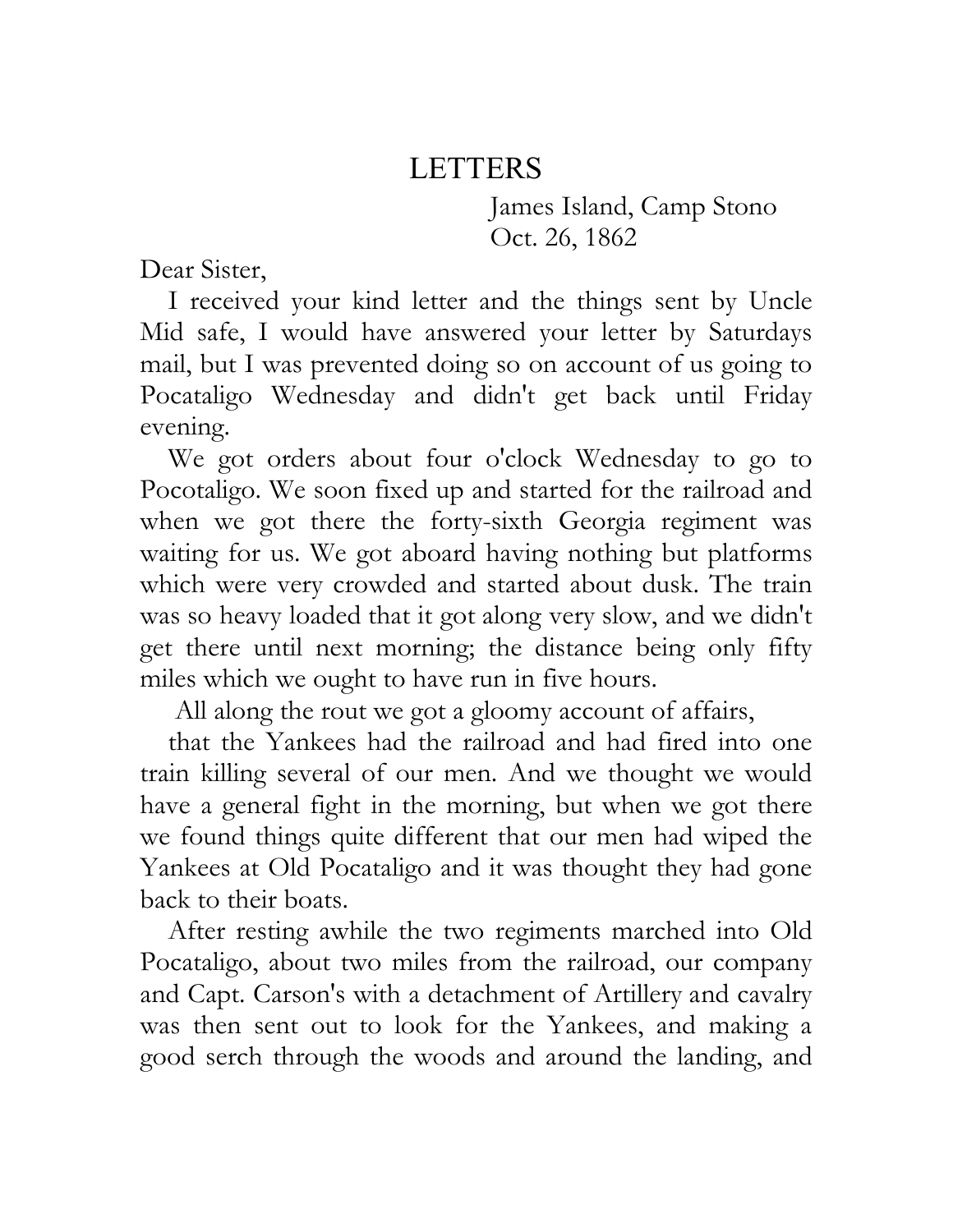finding no Yankees we return to the railroad which is about eight miles from the landing.

The Yankees landed about six or eight regiments soon Wednesday morning and commenced the advance on the railroads. A small force of our men consisting of several companies of our cavalry, one infantry and some artillery met them but they were forced back three or four miles to Old Pocataligo where there was a marsh about four hundred yards wide and a causeway thrown up across it. Here our men placed their cannon to rake the road wich checked the Yankees. And most of the fighting was done across this marsh until about dark, when the Yankees left leaving all their dead behind. From the looks of the roads it looked like they didn't confine themselves to the road but every one for himself. One place they had four sheep kilt ready to cook but did not have time. Several of our company got splendid oilcloths and other things, but didn't get anything of any importance.

The Yankees didn't leave more than thirty of their dead and I didn't think they carried many, if any, off. Several they bueried in a hury and left their shoes sticking out. The papers says their wounded two hundred, but I hardly think it was that many. Our boys is put down at fifteen killed and sixty wounded; we also lost a good many horses. Captain Edwards carried twenty five in the fight and had one killed and nine wounded. Cousin Irvin Dantzler was wounded in the hand. I don't know any of the rest that was wounded. The Yankees had a great deal of lightwood tied up in bundles and tar hemp round them so as to catch quick. I suppose with the intention to burn the bridges on the railroad. I don't know any thing of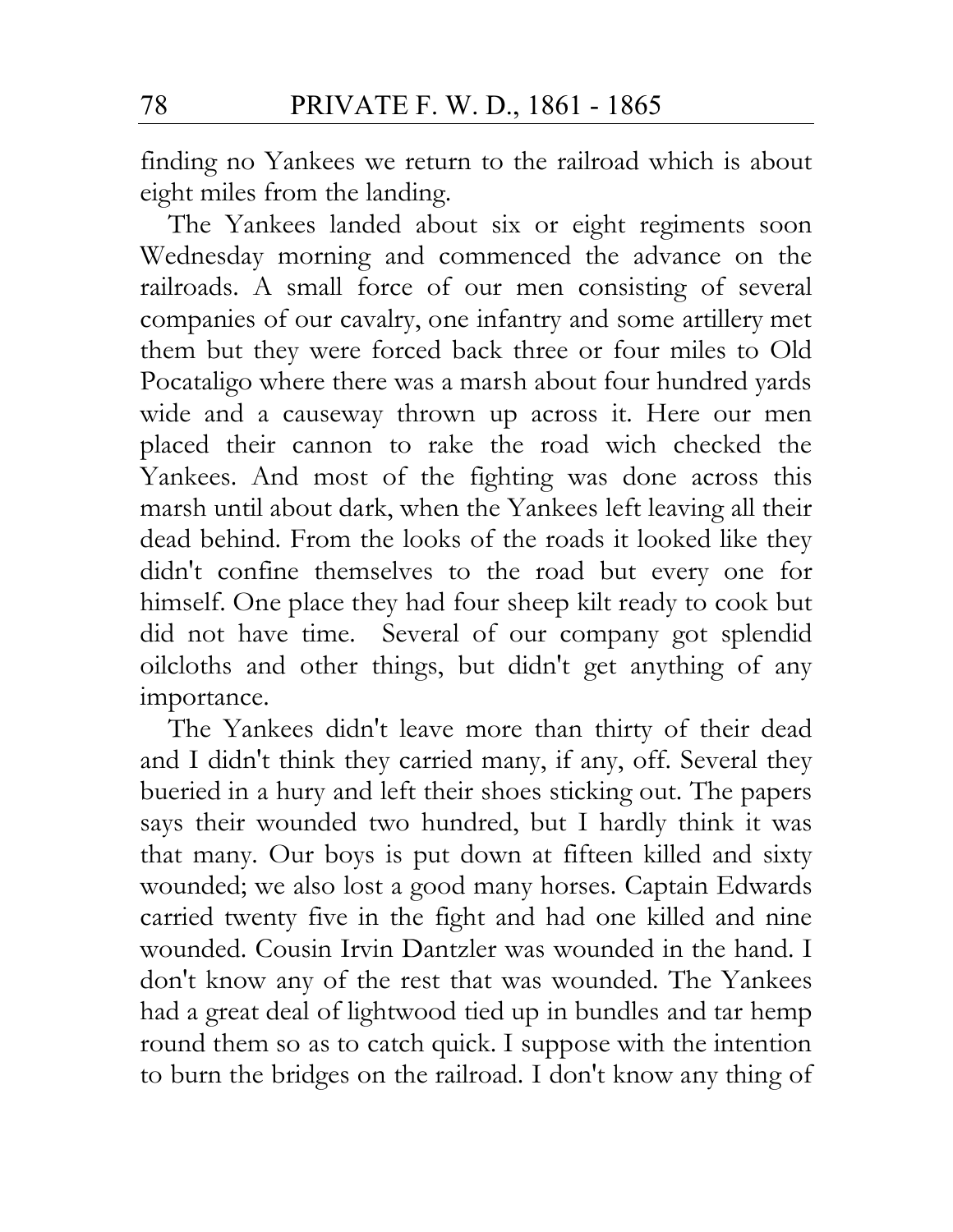the fight at Coosawhatchie only what the papers gives an account off. We all returned in the night being hungry and tired down. We have been faring well indeed since we have been here and have got no right to complain.

Give love to all

Your true brother

Write soon. I. M. D.

Camp Stone James Island Mond. Oct. 28, 1862.

Dear Mother:

I reckon you thought strange that I did not send Joe's clothes by Uncle Mid but the reason why I did not send them was because I was on guard and didn't get the bundle that had your letter in it until Uncle Mid was gone. Joe is very anxious to get home and I thought I would let him go the next chance I got and I will make him bring all his clothes.

If you can please have a coarse pair of over socks with long legs made for me. There is a good deal of fever in the Company. Arthur and Edward both had fever yesterday but it is cold and raining this morning and I hope will stop the fever. 1 must close as it is most time for the mail to leave.

Your true Son,

J. M. Dantzler.

Blackville Feb. 3, 1865

Dear Mother,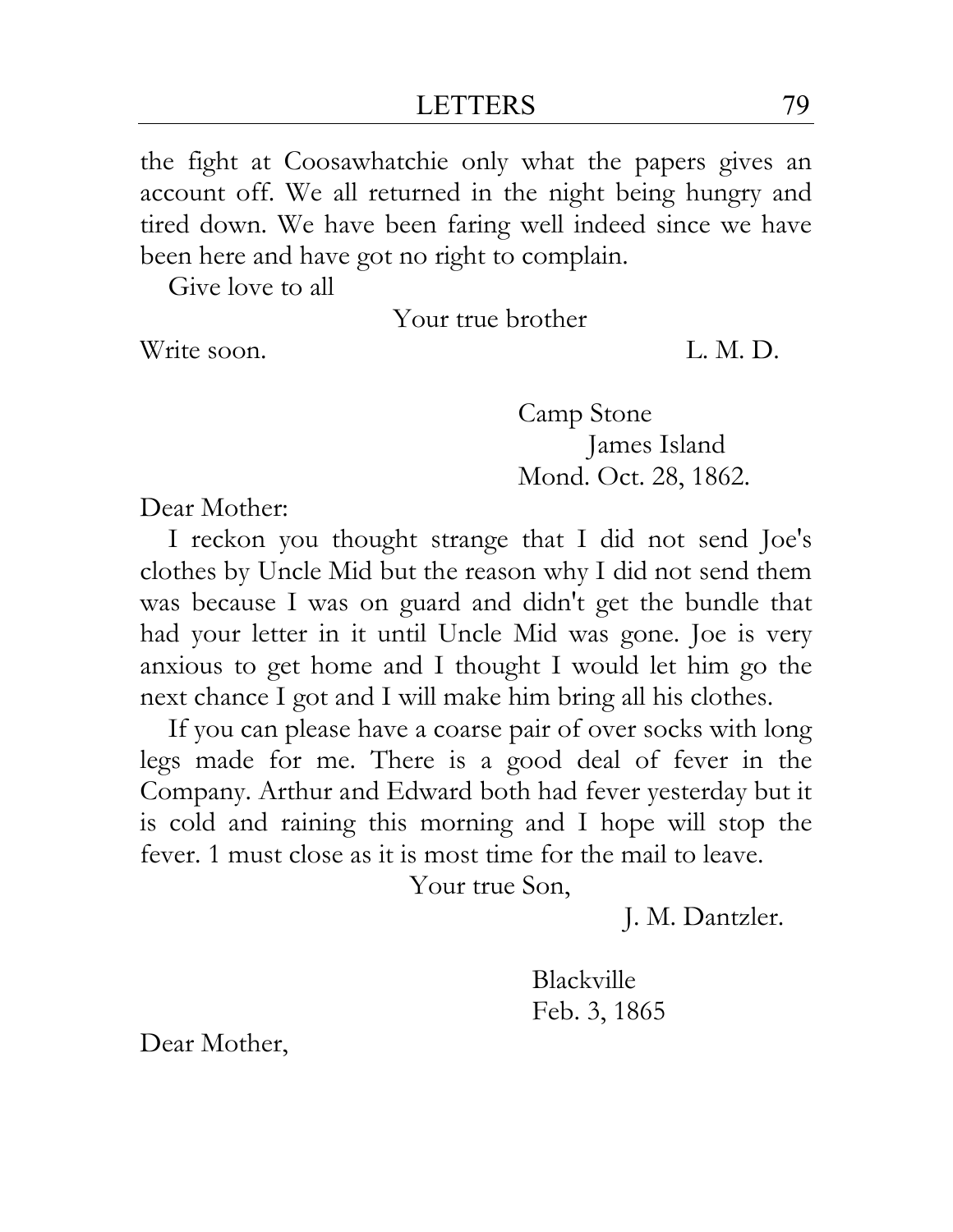I put off writing till this morning thinking I would get a letter yesterday, but it didn't come. Uncle Mid sent up his furlough yesterday. If it is signed I will send this by him. I hardly think he can get off for we had something of an alarm last night. A courier came in last night from Braxton Bridge and said fighting was going on there yesterday evening. Our forces had fallen back behind the Saltketcher and burnt the bridge. Col. Barton sent out a picket force on the Barnwell road and the Beaufort Bridge road. Gen. Hardee is to be here today to move the comissary stores. I don't know what forces we have below. I hope it is strong enough to hold the line.

Major Rast has taken command again. The men are very much out with him. The petition to the Gov. to. disband the battalion will be back today or tomorrow. I don't think he will grant it.

When you get a letter from Freddie please send it to me.

Has Pa ever written to Dan Avinger why I did not go to Adam's Run ?

It is raining again and looks as if we are going to have another spell of bad weather. I will close. If Uncle Mid gets a furlough he can tell the news.

Your affectionate son

D. Zimmerman Dantzler

P. S. Uncle Mid can't get the furlough. The picket has come in. I think the report of a battle at Braxton's Bridge is false.

The following letters were addressed to Mrs. Mary H. Dantzler, Vances Ferry, and were written by Dr. Lewis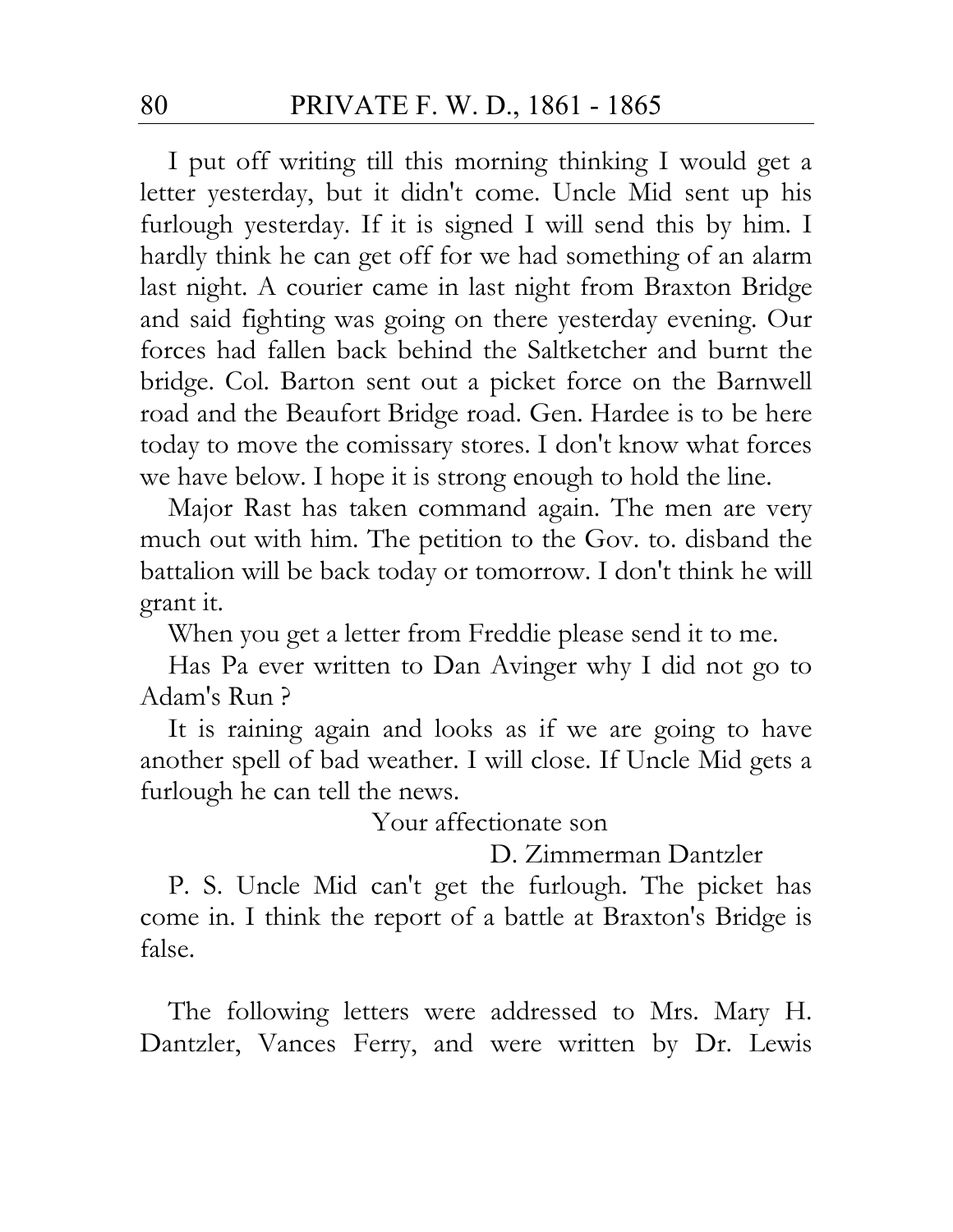Dantzler, Captain of Company II, llth Regiment of the South Carolina Reserve Army.

> Camp Ida Pocataligo Jan. 1st, 1863.

Dear Mary,

I received your letter in due time and I write now to get my letter in Saturday's mail. I have been so much engaged in getting matters straight—together with the business of the Company and making out .four large pay and muster rolls that I have hardly had time to think about anything.

All these matters and drilling keep me constantly employed, for I have all to do myself and can't, like some of the officers, put some off on others.

. I cannot direct a word how or what they should be doing home for I cannot have time to think about home matters. You must do the best you can. Ask Mid and Cousin F. Connor when you are at lost how to work. If you can't get on without more Black Smith work, ask them to direct you what sort of iron and how much to get and try and get it. If you need more salt you will have to make up a load of something to send to town and get it --------

I sent for okra and potato coffee but I was mistaken, it is okra and rye they use in our mess.

Friday morning..

I received the box by D. M. Shuler and will I think do very well with one box more if you have a chance to send it. I think then you need not send more unless I write.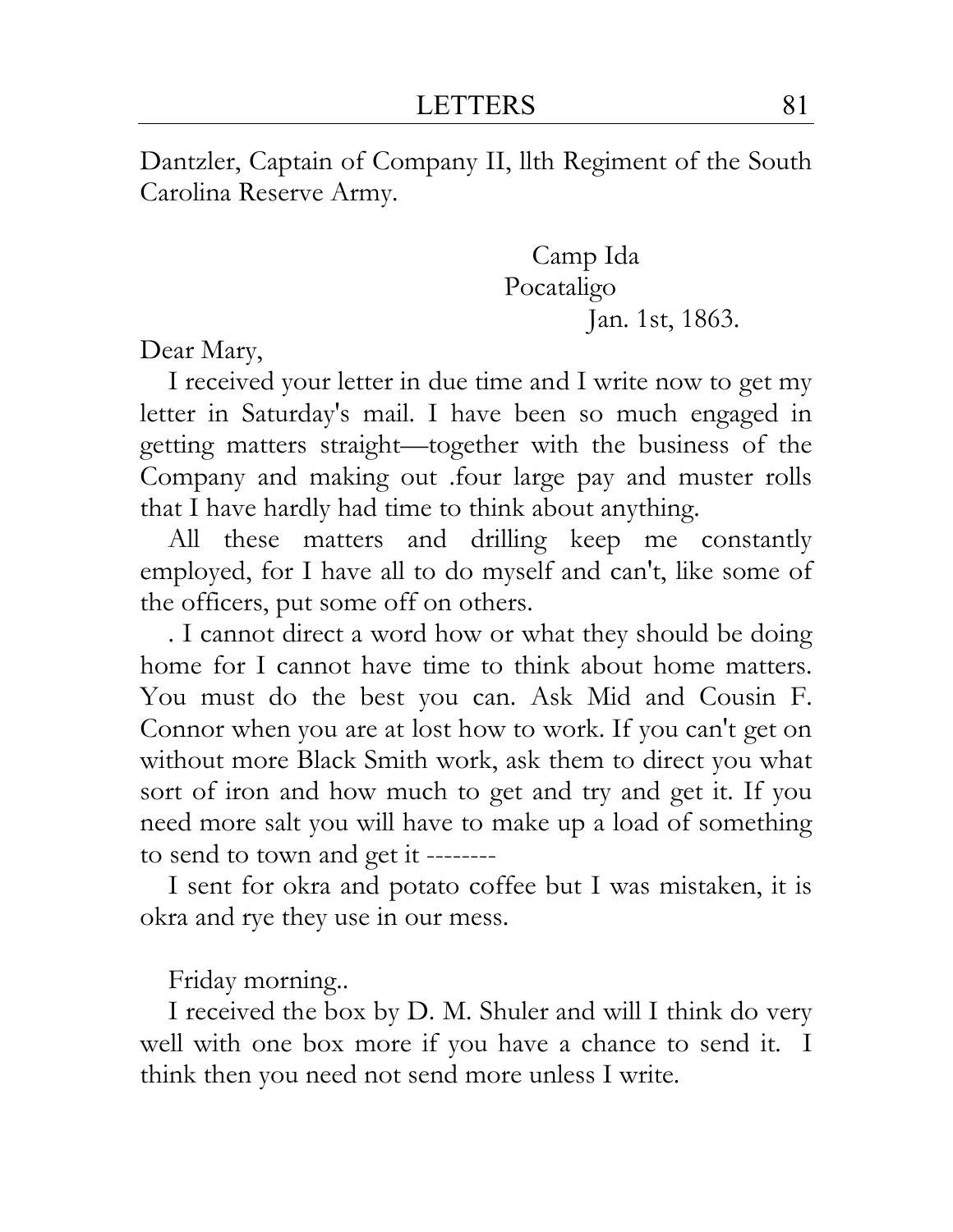Zack Stroman is very sick in camp but is a little better this morning. We have measles in camp and 3 men home sick with it. We have a good many to get it.

They calculate we will get off the 7th or 8th Feb. so we have but 5 weeks to stay.

Last night was a very cold night but we got along very well. We have about as good times as any Reg. can have to have any organization at all. We have an easy man for Col. but a poor officer, and without a fight we will do very well. The men seem to be getting more satisfied, and get along very well.

If you get the amt. of money I expect, from Russell, tell Cousin John to go up to Spartanburg and pay Bobo for the nails and then if you get it you can let the neighbors have what they need.

The election for officer has been suspended by the order of Gen. Beauregard and I think very wisely for it was creating great excitement in camp.

Remain yours affectionately,

L. Dantzler.

Camp Ida Pocataligo Jan. 16th, 1863.

Dear Mary,

I received your letter last night and write early this morning to get my letter to you by Saturday night. We have had a terrible blow here for the last 24 hours and now is raining so we cannot go out of the tent.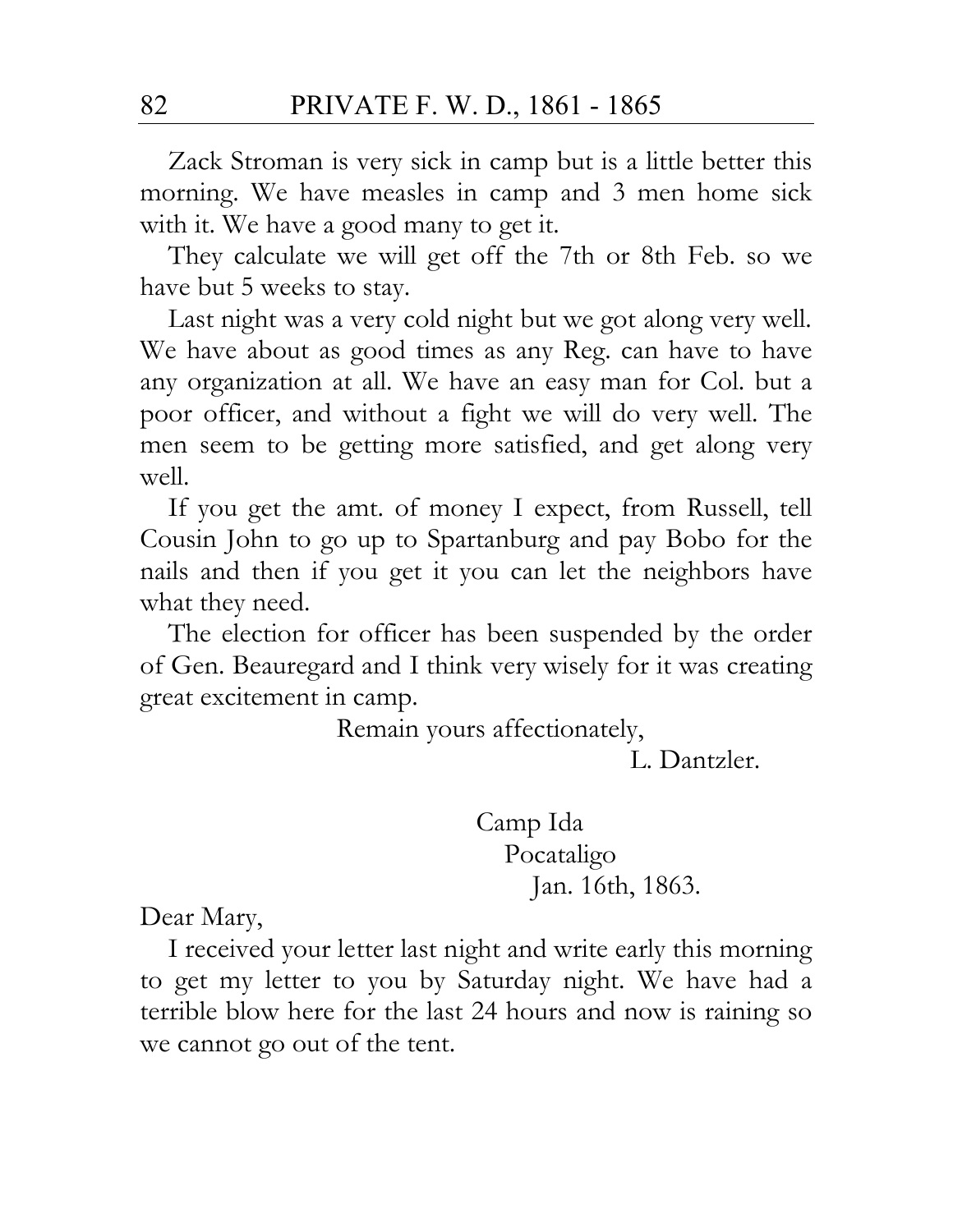I am getting along well and feel well and I am doing well. We have in my Company four cases of measles which is just coming out on the men and I am afraid it will be hard.

I got a letter from. Fred on his way to Wilmington. I think the wind for the last 24 hours is obliged to wreck most of the Yankee vessels on the Coast of North Caroline and I hope will prevent their attack upon Wilmington.

If those steers are fat enough to kill you can have them killed for J. Felder and keep what you want for your own use. I shall write no more now. The wind is blowing terribly.

Your Husband,

L. Dantzler.

Charleston Feb. 1st, 1863.

Dear Mary,

I have just seen Wash Snell and he tells me his father is in town. I write this with the expectation of getting him to carry it up.

I feel something like getting sick yet indeed I do not feel any uneasiness about it. I am only tired of this place and wish for the time to come for me to leave. I would have come home but I concluded it would be awful if would get sick there. By the time I can come with perfect safety I will be needed in camp to close up the business of the Company. So I shall go back to Pocataligo next Friday or Saturday.

The Regiment will be disbanded about the 16th. The old men will all come home to stay, but all under 40 will have choice where they will go but they will be kept in service. Yesterday was a very terribly exciting day on account of the